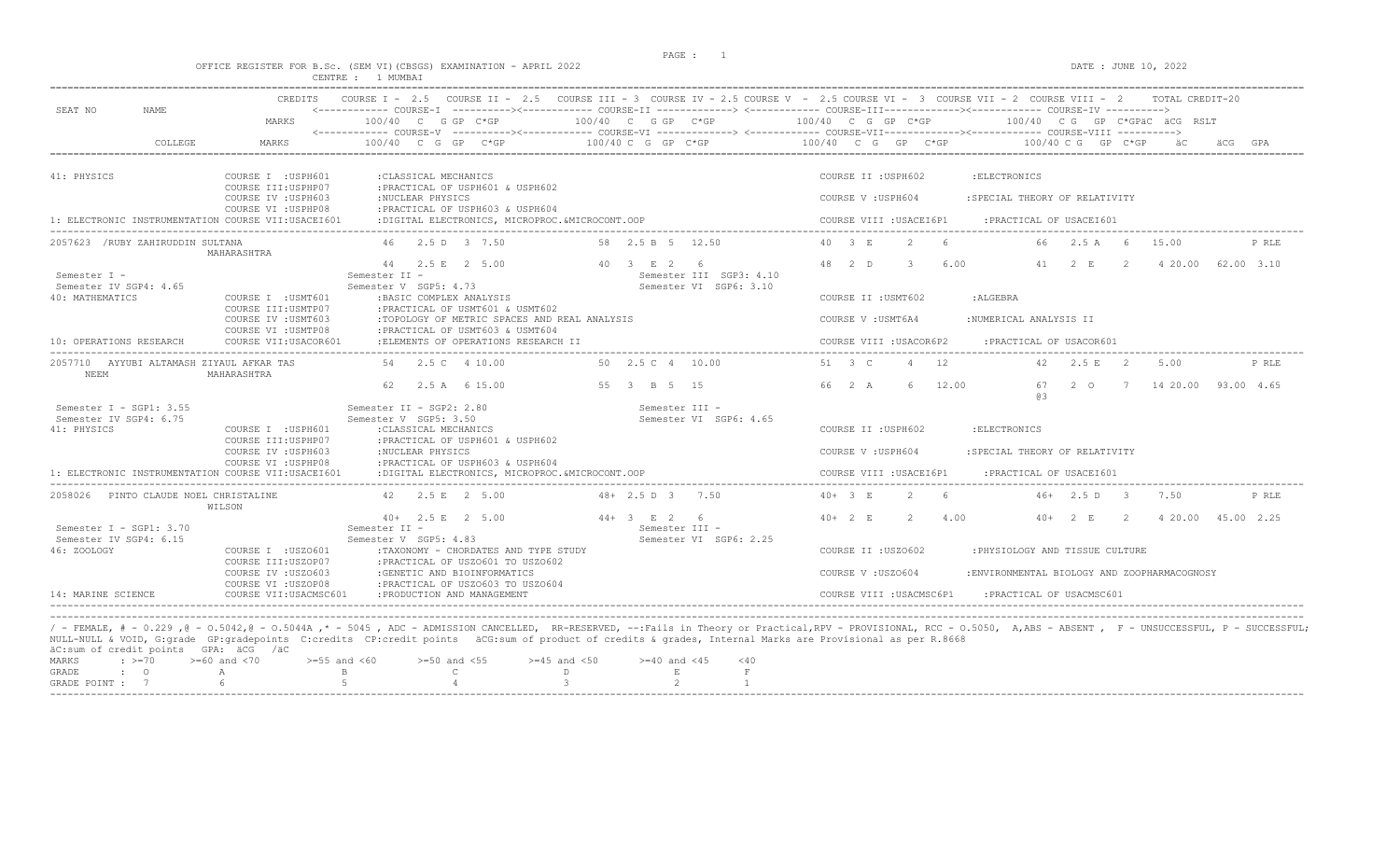DATE : JUNE 10, 2022

|                                                                  |                                                                                         | OFFICE REGISTER FOR B.Sc. (SEM VI)(CBSGS) EXAMINATION - APRIL 2022<br>CENTRE : 2 DADAR                                                                                                    |                                                                  | DATE : JUNE 10, 2022                                                                                                                                                                                                                                                                                              |
|------------------------------------------------------------------|-----------------------------------------------------------------------------------------|-------------------------------------------------------------------------------------------------------------------------------------------------------------------------------------------|------------------------------------------------------------------|-------------------------------------------------------------------------------------------------------------------------------------------------------------------------------------------------------------------------------------------------------------------------------------------------------------------|
| SEAT NO<br>NAME                                                  | CREDITS<br>MARKS                                                                        | COURSE $T = 2.5$<br>$100/40$ C G GP C*GP                                                                                                                                                  | $100/40$ C G GP C*GP $100/40$ C G GP C*GP                        | COURSE II - 2.5 COURSE III - 3 COURSE IV - 2.5 COURSE V - 2.5 COURSE VI - 3 COURSE VII - 2 COURSE VIII - 2<br>TOTAL CREDIT-20<br><------------ COURSE-I ----------><----------- COURSE-II -------------> <------------ COURSE-III-----------><------------ COURSE-IV ---------->><br>100/40 CG GP C*GPÄC ÄCG RSLT |
| COLLEGE                                                          | MARKS                                                                                   | $100/40$ C G GP C*GP                                                                                                                                                                      | $100/40$ C G GP C*GP                                             | 100/40 C G GP C*GP<br>$100/40$ C G GP C*GP<br>GPA                                                                                                                                                                                                                                                                 |
| 46: ZOOLOGY                                                      | COURSE I : USZO601<br>COURSE III: USZOP07                                               | :TAXONOMY - CHORDATES AND TYPE STUDY<br>:PRACTICAL OF USZO601 TO USZO602                                                                                                                  |                                                                  | COURSE II :USZO602<br>: PHYSIOLOGY AND TISSUE CULTURE                                                                                                                                                                                                                                                             |
| 14: MARINE SCIENCE                                               | COURSE IV : USZ0603<br>COURSE VI : USZOP08<br>COURSE VII: USACMSC601                    | : GENETIC AND BIOINFORMATICS<br>:PRACTICAL OF USZO603 TO USZO604<br>: PRODUCTION AND MANAGEMENT                                                                                           |                                                                  | COURSE V : USZ0604<br>:ENVIRONMENTAL BIOLOGY AND ZOOPHARMACOGNOSY<br>: PRACTICAL OF USACMSC601<br>COURSE VIII : USACMSC6P1                                                                                                                                                                                        |
| 2058086<br>KADAM OMKAR SUBHASH SAINJEEVANI                       | MD                                                                                      | 74 2.5 0 7 17.50                                                                                                                                                                          | 86 2.5 0 7 17.50                                                 | 64 3 A 6 18<br>88<br>17.50<br>$\mathbb{P}$<br>2.50 7                                                                                                                                                                                                                                                              |
| Semester I - SGP1: 5.90<br>Semester IV SGP4: 9.90<br>41: PHYSICS | COURSE I : USPH601<br>COURSE III: USPHP07<br>COURSE IV : USPH603<br>COURSE VI : USPHP08 | 94 2.5 0 7 17.50<br>Semester II - SGP2: 6.40<br>Semester V SGP5: 6.90<br>: CLASSICAL MECHANICS<br>:PRACTICAL OF USPH601 & USPH602<br>:NUCLEAR PHYSICS<br>: PRACTICAL OF USPH603 & USPH604 | 81 3 0 7 21<br>Semester III SGP3: 9.60<br>Semester VI SGP6: 6.85 | 77 2 0 7<br>14 20.00 137.00 6.85<br>70    2    0    7   14.00<br>FINAL CGPA 7.59<br>FINAL GRADE : O<br>: ELECTRONICS<br>COURSE II :USPH602<br>COURSE V: USPH604<br>:SPECIAL THEORY OF RELATIVITY                                                                                                                  |

|                                                     | COURSE III:USPHP07<br>COURSE IV : USPH603<br>COURSE VI : USPHP08 |              | :NUCLEAR PHYSICS             | :PRACTICAL OF USPH601 & USPH602<br>: PRACTICAL OF USPH603 & USPH604                                                                                                                                                                                        |  |                               |                         |  |         | COURSE V: USPH604       |               |                 | :SPECIAL THEORY OF RELATIVITY |    |                  |                       |            |
|-----------------------------------------------------|------------------------------------------------------------------|--------------|------------------------------|------------------------------------------------------------------------------------------------------------------------------------------------------------------------------------------------------------------------------------------------------------|--|-------------------------------|-------------------------|--|---------|-------------------------|---------------|-----------------|-------------------------------|----|------------------|-----------------------|------------|
| 1: ELECTRONIC INSTRUMENTATION COURSE VII:USACEI601  |                                                                  |              |                              | :DIGITAL ELECTRONICS, MICROPROC.&MICROCONT.OOP                                                                                                                                                                                                             |  |                               |                         |  |         | COURSE VIII : USACEI6P1 |               |                 | : PRACTICAL OF USACEI601      |    |                  |                       |            |
| PRAVINRAJ NEDUNCHEZHIAN KRISHNA<br>2058187<br>VENI  | S.I.W.S. (WADAL                                                  |              |                              | 46 2.5 D 3 7.50                                                                                                                                                                                                                                            |  | 46 2.5 D 3 7.50               |                         |  | 50 3 C  |                         |               | 12              |                               | 50 | 2.5 C            | 10.00                 | P          |
| Semester I - SGP1: 2.90                             |                                                                  |              | 40                           | 2.5 E 2 5.00<br>Semester II - SGP2: 3.00                                                                                                                                                                                                                   |  | 40 3 E 2 6                    | Semester III SGP3: 2.95 |  | 56 2 B  | .5                      |               | 10.00           |                               | 40 | 2 E              | 4 20.00               | 62.00 3.10 |
| Semester IV SGP4: 2.85                              |                                                                  |              | Semester V SGP5: 5.08        |                                                                                                                                                                                                                                                            |  |                               | Semester VI SGP6: 3.10  |  |         |                         |               | FINAL CGPA 3.31 |                               |    | FINAL GRADE : D  |                       |            |
| 2058196 MARATHE AKSHAY VISHWANATH SANJEE<br>VANI    | S.I.W.S. (WADAL                                                  | 70           |                              | 2.5 0 7 17.50                                                                                                                                                                                                                                              |  | 60 2.5 A 6 15.00              |                         |  | 84 3 0  |                         | 7 21          |                 |                               | 62 | $2.5 A$ 6        | 15.00                 | P          |
| Semester I - SGP1: $3.90$                           |                                                                  |              | 52                           | 2.5 C 4 10.00<br>Semester II - SGP2: 3.45                                                                                                                                                                                                                  |  | 79 3 0 7 21                   | Semester III SGP3: 4.00 |  | 64 2 A  |                         |               | 12.00           |                               | 78 | 2 O              | 14 20.00 125.50 6.28  |            |
| Semester IV SGP4: 4.00                              |                                                                  |              | Semester V SGP5: 5.88        |                                                                                                                                                                                                                                                            |  |                               | Semester VI SGP6: 6.28  |  |         |                         |               | FINAL CGPA 4.59 |                               |    | FINAL GRADE : C  |                       |            |
| 2058197<br>NADAR JAGANRAJ KAMARAJ RAJAKUMAR         | S.I.W.S. (WADAL                                                  | 64           |                              | 2.5 A 6 15.00                                                                                                                                                                                                                                              |  | 46 2.5 D 3                    | 7.50                    |  | 45 3 D  |                         | $\mathcal{S}$ | -9              |                               | 46 | 2.5 D 3          | 7.50                  | P RLE      |
| Semester I - SGP1: 2.65                             |                                                                  |              |                              | 54 2.5 C 4 10.00<br>Semester II - SGP2: 2.90                                                                                                                                                                                                               |  | 43 3 E 2 6<br>Semester III -  |                         |  | 42 2 E  |                         |               | 4.00            |                               |    | $2 - E$          | 4 20.00               | 63.00 3.15 |
| Semester IV -                                       |                                                                  | Semester V - |                              |                                                                                                                                                                                                                                                            |  |                               | Semester VI SGP6: 3.15  |  |         |                         |               |                 |                               |    |                  |                       |            |
| 42: CHEMISTRY                                       | COURSE I : USCH601<br>COURSE III: USCHP07                        |              |                              | : PHYSICAL CHEMISTRY (S.M)<br>: PRACTICAL OF USCH601 & USCH602                                                                                                                                                                                             |  |                               |                         |  |         | COURSE II : USCH602     |               |                 | : INORGANIC CHEMISTRY (S.M)   |    |                  |                       |            |
|                                                     | COURSE IV : USCH603<br>COURSE VI : USCHP08                       |              |                              | :ORGANIC CHEMISTRY (S.M)<br>: PRACTICAL OF USCH603 & USCH604                                                                                                                                                                                               |  |                               |                         |  |         | COURSE V: USCH604       |               |                 | : ANALYTICAL CHEMISTRY (S.M)  |    |                  |                       |            |
| 6: DRUGS & DYES                                     | COURSE VII: USACDD601                                            |              | :DRUGS & DYES                |                                                                                                                                                                                                                                                            |  |                               |                         |  |         | COURSE VIII : USACDD6P1 |               |                 | :PRACTICAL OF USACDD601       |    |                  |                       |            |
| 2058221<br>JOSHI HARSHAL BHADRESH PRATIBHA          | S.I.W.S. (WADAL                                                  |              |                              | 50E 2.5 C 4 10.00                                                                                                                                                                                                                                          |  | 46E 2.5 D 3 7.50              |                         |  | 69E 3 A |                         |               | 18              |                               |    | $42E$ $2.5E$ $2$ | 5.00                  |            |
| Semester I - SGP1: $5.50$<br>Semester IV SGP4: 6.05 |                                                                  |              | 24F<br>Semester V SGP5: 5.15 | and the second state of the second state of the second state of the second state of the second state of the second state of the second state of the second state of the second state of the second state of the second state o<br>Semester II - SGP2: 5.40 |  | 72E 3 0 7 21<br>Semester VT - | Semester III SGP3: 6.90 |  | 50E 2 C | 4                       |               | 8.00            |                               |    | 69E 2 A          | $12, 17.50$ $81.50 -$ |            |

/ - FEMALE, # - 0.229 ,@ - 0.5042,@ - 0.5044A ,\* - 5045 , ADC - ADMISSION CANCELLED, RR-RESERVED, --:Fails in Theory or Practical,RPV - PROVISIONAL, RCC - 0.5050, A,ABS - ABSENT , F - UNSUCCESSFUL, P - SUCCESSFUL; NULL-NULL & VOID, G:grade GP:gradepoints C:credits CP:credit points äCG:sum of product of credits & grades, Internal Marks are Provisional as per R.8668 äC:sum of credit points GPA: äCG /äC MARKS :  $>=70$   $>=60$  and <70  $>=55$  and <60  $>=50$  and <55  $>=45$  and <50  $>=40$  and <45 <40  $>$  E  $>$  F B C D

| ------        |  |  |  |  |
|---------------|--|--|--|--|
| GRADE POINT : |  |  |  |  |
|               |  |  |  |  |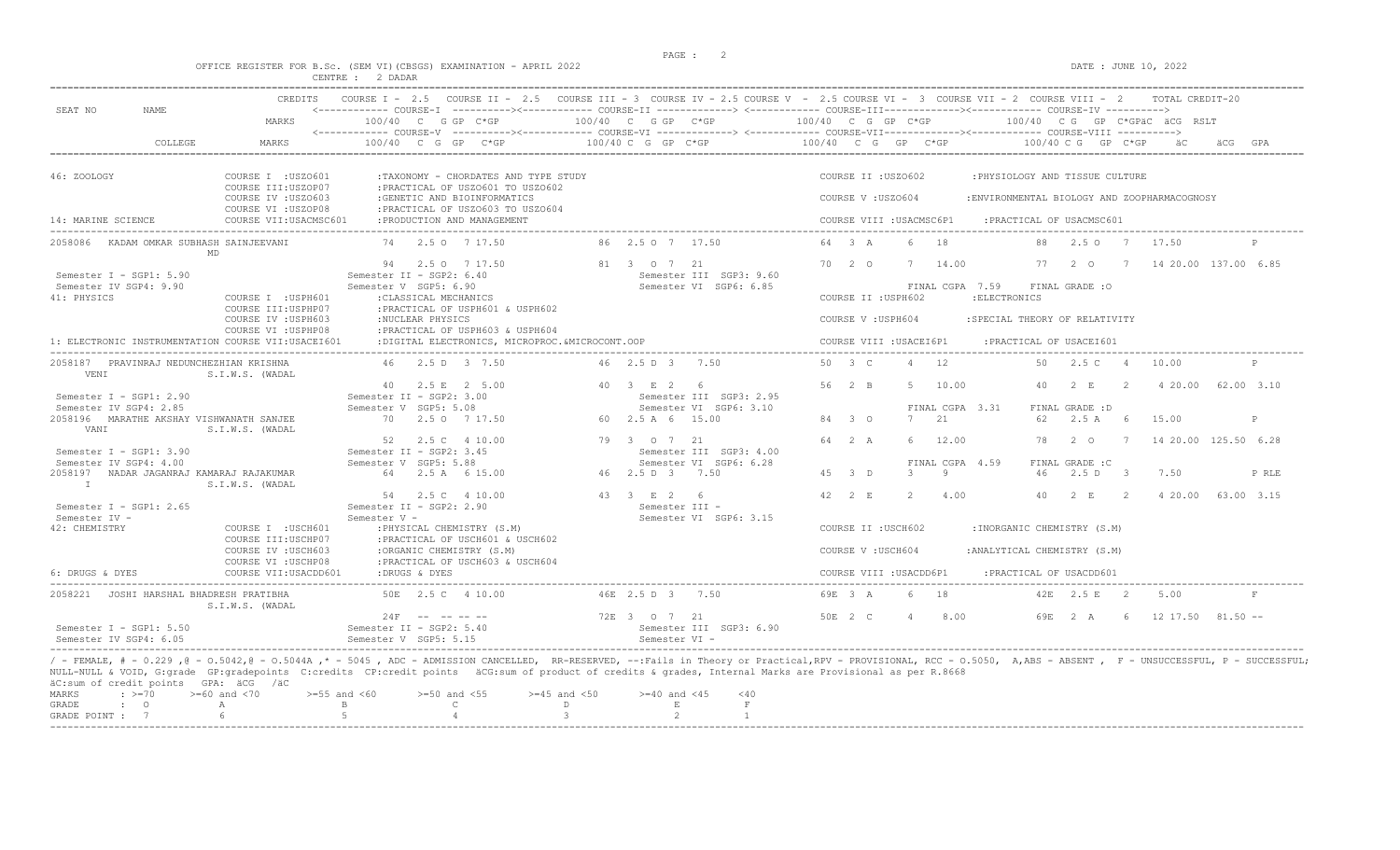|                                                                                               |                                                                                         | OFFICE REGISTER FOR B.Sc. (SEM VI) (CBSGS) EXAMINATION - APRIL 2022<br>CENTRE : 2 DADAR                                                                                                                    |                                                                                      | DATE : JUNE 10, 2022                                                                                                                                                                                                                                                                                                                                                                                                                                                                                   |
|-----------------------------------------------------------------------------------------------|-----------------------------------------------------------------------------------------|------------------------------------------------------------------------------------------------------------------------------------------------------------------------------------------------------------|--------------------------------------------------------------------------------------|--------------------------------------------------------------------------------------------------------------------------------------------------------------------------------------------------------------------------------------------------------------------------------------------------------------------------------------------------------------------------------------------------------------------------------------------------------------------------------------------------------|
| SEAT NO<br><b>NAME</b>                                                                        | CREDITS<br>MARKS                                                                        | $100/40$ C G GP C*GP                                                                                                                                                                                       | $100/40$ C G GP $C*GP$                                                               | COURSE I - 2.5 COURSE II - 2.5 COURSE III - 3 COURSE IV - 2.5 COURSE V - 2.5 COURSE VI - 3 COURSE VII - 2 COURSE VIII - 2<br>TOTAL CREDIT-20<br><------------ COURSE-T ----------><----------- COURSE-TT -------------> <------------ COURSE-TTT--------------><----------- COURSE-TV ----------><br>$100/40$ C G GP C*GP<br>$100/40$ CG GP C*GPAC ACG RSLT<br><------------ COURSE-V -----------><----------- COURSE-VI -------------> <------------ COURSE-VII-------------> COURSE-VIII ----------> |
| COLLEGE                                                                                       | MARKS                                                                                   | $100/40$ C G GP C*GP                                                                                                                                                                                       | $100/40$ C G GP C*GP                                                                 | $100/40$ C G GP C*GP $100/40$ C G GP C*GP<br>GPA                                                                                                                                                                                                                                                                                                                                                                                                                                                       |
| 42: CHEMISTRY                                                                                 | COURSE I : USCH601<br>COURSE III: USCHP07<br>COURSE IV : USCH603<br>COURSE VI : USCHP08 | : PHYSICAL CHEMISTRY (S.M)<br>: PRACTICAL OF USCH601 & USCH602<br>:ORGANIC CHEMISTRY (S.M)<br>: PRACTICAL OF USCH603 & USCH604                                                                             |                                                                                      | COURSE II : USCH602<br>: INORGANIC CHEMISTRY (S.M)<br>COURSE V: USCH604<br>: ANALYTICAL CHEMISTRY (S.M)                                                                                                                                                                                                                                                                                                                                                                                                |
| 6: DRUGS & DYES                                                                               | COURSE VII: USACDD601                                                                   | :DRUGS & DYES                                                                                                                                                                                              |                                                                                      | COURSE VIII : USACDD6P1<br>: PRACTICAL OF USACDD601                                                                                                                                                                                                                                                                                                                                                                                                                                                    |
| 2058254 /VISHWAKARMA MAMTA VIJAY DURGA                                                        | S.I.W.S. (WADAL                                                                         | 60 2.5 A 6 15.00                                                                                                                                                                                           | 72 2.5 0 7 17.50                                                                     | 62 3 A<br>6 18<br>2.50 7<br>70<br>17.50                                                                                                                                                                                                                                                                                                                                                                                                                                                                |
| Semester I - SGP1: 6.10<br>Semester IV SGP4: 7.40<br>2058466 KELUSKAR MANDAR SAVALARAM SUVARN |                                                                                         | 70 2.5 0 7 17.50<br>Semester II - SGP2: 6.30<br>Semester V SGP5: 6.55<br>2.5 B 5 12.50<br>56                                                                                                               | 71 3 0 7 21<br>Semester III SGP3: 8.35<br>Semester VI SGP6: 6.73<br>56 2.5 B 5 12.50 | 76 2 0<br>80<br>$2\degree$ 0<br>14 20.00 134.50 6.73<br>7<br>14.00<br>7<br>FINAL CGPA 6.91<br>FINAL GRADE : A<br>7 21<br>81 3 0<br>72 2.50 7<br>17.50<br>P RLE                                                                                                                                                                                                                                                                                                                                         |
| A<br>Semester I -<br>Semester IV -<br>40: MATHEMATICS                                         | RUPAREL<br>COURSE I : USMT601                                                           | 66 2.5 A 6 15.00<br>Semester II -<br>Semester V SGP5: 5.33<br>:BASIC COMPLEX ANALYSIS                                                                                                                      | 83 3 0 7 21<br>Semester III -<br>Semester VI SGP6: 6.38                              | 76 2 0<br>7 14.00<br>14 20.00 127.50 6.38<br>83<br>2 O<br>$7^{\circ}$<br>COURSE II : USMT602<br>: ALGEBRA                                                                                                                                                                                                                                                                                                                                                                                              |
|                                                                                               | COURSE III: USMTP07<br>COURSE IV : USMT603<br>COURSE VI : USMTP08                       | :PRACTICAL OF USMT601 & USMT602<br>:TOPOLOGY OF METRIC SPACES AND REAL ANALYSIS<br>: PRACTICAL OF USMT603 & USMT604                                                                                        |                                                                                      | :NUMERICAL ANALYSIS II<br>COURSE V: USMT6A4                                                                                                                                                                                                                                                                                                                                                                                                                                                            |
| 3: COMPUTER PRG. & SYS. ANAL. COURSE VII:USACCA601                                            |                                                                                         | :COMPUTER PROGRAMMING AND SYSTEM ANALYSIS - II                                                                                                                                                             |                                                                                      | COURSE VIII : USACCA6P1<br>PRACTICAL OF USACCA601:                                                                                                                                                                                                                                                                                                                                                                                                                                                     |
| 2058537 JENA AMARNATH HARIHAR LAXMI                                                           | <b>RUPAREL</b>                                                                          | 2.5 0 7 17.50<br>68.<br>a2                                                                                                                                                                                 | 72 2.5 0 7 17.50                                                                     | 47 3 D<br>$\overline{3}$ $\overline{9}$<br>52 2.5 C 4<br>P RLE<br>10.00                                                                                                                                                                                                                                                                                                                                                                                                                                |
| Semester I - SGP1: 4.20<br>Semester IV -<br>42: CHEMISTRY                                     | COURSE I : USCH601<br>COURSE III: USCHP07<br>COURSE IV : USCH603<br>COURSE VI : USCHP08 | 52<br>2.5 C 4 10.00<br>Semester II - SGP2: 4.70<br>Semester V SGP5: 4.30<br>: PHYSICAL CHEMISTRY (S.M)<br>: PRACTICAL OF USCH601 & USCH602<br>:ORGANIC CHEMISTRY (S.M)<br>: PRACTICAL OF USCH603 & USCH604 | 53 3 C 4 12<br>Semester III SGP3: 4.45<br>Semester VI SGP6: 5.20                     | 94 2 0<br>7 14.00<br>80<br>20<br>14 20.00 104.00 5.20<br>$7\phantom{0}$<br>COURSE II : USCH602<br>: INORGANIC CHEMISTRY (S.M)<br>COURSE V: USCH604<br>: ANALYTICAL CHEMISTRY (S.M)                                                                                                                                                                                                                                                                                                                     |
| 6: DRUGS & DYES                                                                               | COURSE VII: USACDD601                                                                   | :DRUGS & DYES                                                                                                                                                                                              |                                                                                      | COURSE VIII : USACDD6P1<br>: PRACTICAL OF USACDD601                                                                                                                                                                                                                                                                                                                                                                                                                                                    |
| 2058613 YADAV SHASHIKANT BARSATI KRISHNA                                                      |                                                                                         | 42 2.5 E 2 5.00                                                                                                                                                                                            | 40 2.5 E 2 5.00                                                                      | 55 3 B 5 15 42 2.5 E 2 5.00                                                                                                                                                                                                                                                                                                                                                                                                                                                                            |

41: PHYSICS COURSE I :USPH601 :CLASSICAL MECHANICS COURSE II :USPH602 :ELECTRONICS

Semester IV SGP4: 5.90 Semester V SGP5: 2.15 Semester VI SGP6: 2.95

COURSE III:USPHP07 :PRACTICAL OF USPH601 & USPH602

GURU NANAK

COURSE IV :USPH603 : NUCLEAR PHYSICS<br>COURSE VI :USPHP08 : PRACTICAL OF USPH603 & USPH604 :PRACTICAL OF USPH603 & USPH604 1: ELECTRONIC INSTRUMENTATION COURSE VII:USACEI601 :DIGITAL ELECTRONICS, MICROPROC.&MICROCONT.OOP COURSE VIII :USACEI6P1 :PRACTICAL OF USACEI601 ----------------------------------------------------------------------------------------------------------------------------------------------------------------------------------------------------------------------- ----------------------------------------------------------------------------------------------------------------------------------------------------------------------------------------------------------------------- / - FEMALE, # - 0.229 ,@ - O.5042,@ - O.5044A ,\* - 5045 , ADC - ADMISSION CANCELLED, RR-RESERVED, --:Fails in Theory or Practical,RPV - PROVISIONAL, RCC - O.5050, A,ABS - ABSENT , F - UNSUCCESSFUL, P - SUCCESSFUL; NULL-NULL & VOID, G:grade GP:gradepoints C:credits CP:credit points äCG:sum of product of credits & grades, Internal Marks are Provisional as per R.8668 äC:sum of credit points GPA: äCG /äC MARKS : >=70 >=60 and <70 >=55 and <60 >=50 and <55 >=45 and <50 >=40 and <45 <40

| MARKS         | ->= / ! ! | >=bu and < /u | >=ɔɔ anɑ <bu< th=""><th>רכ&gt; and טכ=&lt;</th><th>&gt;=45 and &lt;50</th><th>ano &lt;45</th><th>≦4 U</th><th></th></bu<>                                                                                                                                                         | רכ> and טכ=< | >=45 and <50 | ano <45 | ≦4 U |  |
|---------------|-----------|---------------|-----------------------------------------------------------------------------------------------------------------------------------------------------------------------------------------------------------------------------------------------------------------------------------|--------------|--------------|---------|------|--|
| GRADE : O     |           | $\mathbb A$   | $\mathbb{R}$ and $\mathbb{R}$ are the set of $\mathbb{R}$ and $\mathbb{R}$ and $\mathbb{R}$ are the set of $\mathbb{R}$ and $\mathbb{R}$ are the set of $\mathbb{R}$ and $\mathbb{R}$ are the set of $\mathbb{R}$ and $\mathbb{R}$ are the set of $\mathbb{R}$ and $\mathbb{R}$ a |              |              |         |      |  |
| GRADE POINT : |           |               | $\sim$ 4                                                                                                                                                                                                                                                                          |              |              |         |      |  |
|               |           |               |                                                                                                                                                                                                                                                                                   |              |              |         |      |  |

41 2.5 E 2 5.00 53 3 C 4 12 42 2 E 2 4.00 53 2 C 4 8 20.00 59.00 2.95<br>Semester II - SGP2: 5.90 Semester III SGP3: 5.60 Semester III SGP3: 5.60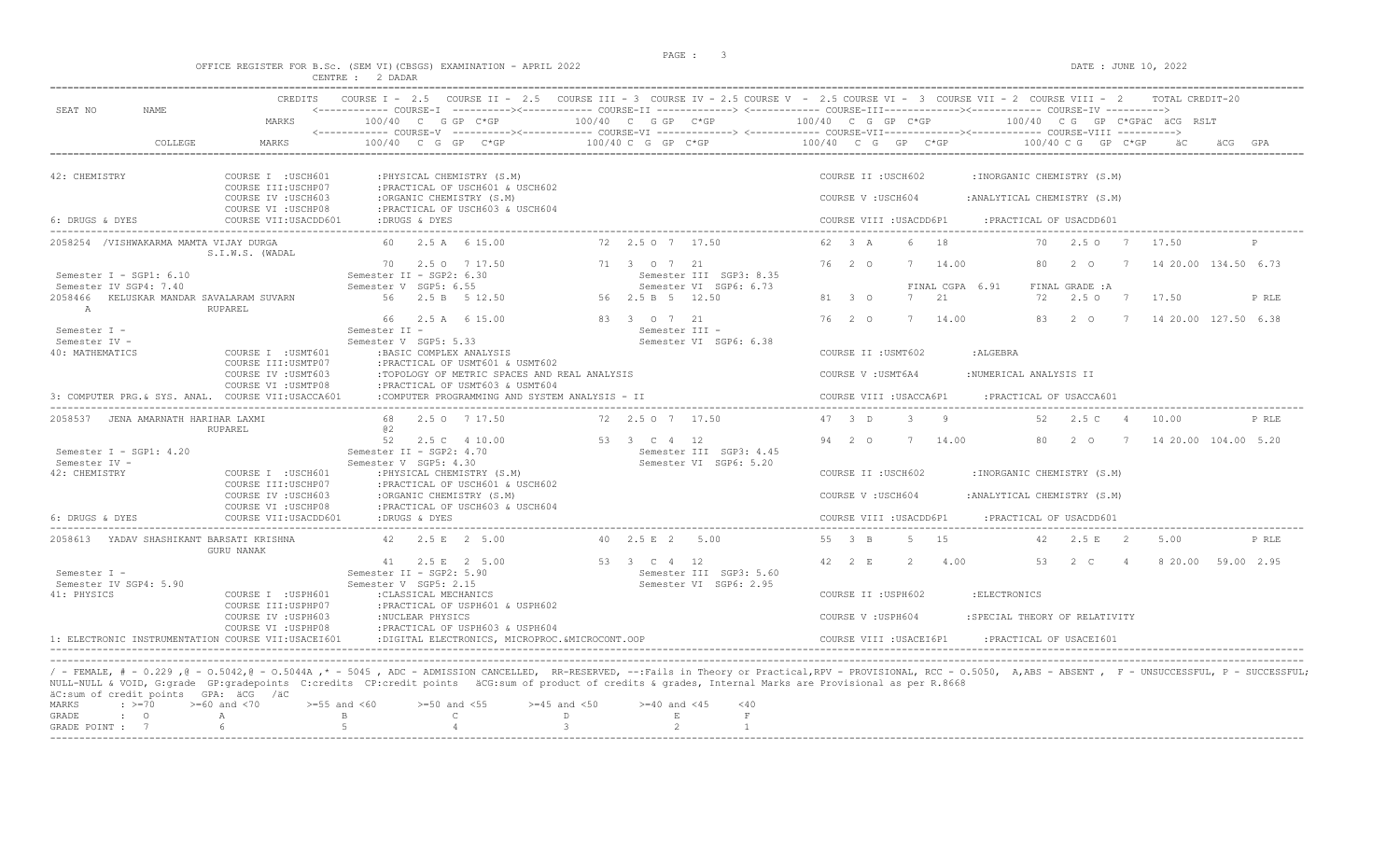|                                                                                                                       |                                                                                                                              | OFFICE REGISTER FOR B.Sc. (SEM VI) (CBSGS) EXAMINATION - APRIL 2022<br>CENTRE : 3 ANDHERI                                                                                                                                                                        |                                                                  | DATE : JUNE 10, 2022                                                                                                                                                                                                                                                                                                                                                                                    |
|-----------------------------------------------------------------------------------------------------------------------|------------------------------------------------------------------------------------------------------------------------------|------------------------------------------------------------------------------------------------------------------------------------------------------------------------------------------------------------------------------------------------------------------|------------------------------------------------------------------|---------------------------------------------------------------------------------------------------------------------------------------------------------------------------------------------------------------------------------------------------------------------------------------------------------------------------------------------------------------------------------------------------------|
| SEAT NO<br>NAME<br>COLLEGE                                                                                            | CREDITS<br>MARKS<br><b>MARKS</b>                                                                                             | $100/40$ C G GP C*GP<br>$100/40$ C G GP C*GP                                                                                                                                                                                                                     | 100/40 C G GP C*GP<br>$100/40$ C G GP C*GP                       | COURSE I - 2.5 COURSE II - 2.5 COURSE III - 3 COURSE IV - 2.5 COURSE V - 2.5 COURSE VI - 3 COURSE VII - 2 COURSE VIII - 2<br>TOTAL CREDIT-20<br>100/40 C G GP C*GP<br>100/40 CG GP C*GPÄC ÄCG RSLT<br><------------ COURSE-V -----------><----------- COURSE-VI -------------> <------------ COURSE-VIII------------- COURSE-VIII ----------><br>100/40 C G GP C*GP<br>100/40 C G GP C*GP<br>äCG<br>GPA |
| 41: PHYSICS<br>1: ELECTRONIC INSTRUMENTATION COURSE VII:USACEI601                                                     | COURSE I : USPH601<br>COURSE III: USPHP07<br>COURSE IV : USPH603<br>COURSE VI : USPHP08                                      | : CLASSICAL MECHANICS<br>:PRACTICAL OF USPH601 & USPH602<br>:NUCLEAR PHYSICS<br>: PRACTICAL OF USPH603 & USPH604<br>:DIGITAL ELECTRONICS, MICROPROC. &MICROCONT. OOP                                                                                             |                                                                  | COURSE II : USPH602<br>: ELECTRONICS<br>COURSE V: USPH604<br>:SPECIAL THEORY OF RELATIVITY<br>COURSE VIII : USACEI6P1<br>: PRACTICAL OF USACEI601                                                                                                                                                                                                                                                       |
| 2058659 PATIL NIKHIL RAMAKANT SARIKA                                                                                  | SATHAYE                                                                                                                      | 40 2.5 E 2 5.00                                                                                                                                                                                                                                                  | 62 2.5 A 6 15.00                                                 | 59 3 B<br>5 15<br>52   2.5   C   4   10.00<br>P RLE                                                                                                                                                                                                                                                                                                                                                     |
| Semester I - SGP1: 3.90<br>Semester IV -<br>46: ZOOLOGY<br>14: MARINE SCIENCE                                         | COURSE I : USZO601<br>COURSE III: USZOP07<br>COURSE IV : USZO603<br>COURSE VI : USZOP08<br>COURSE VII: USACMSC601            | 42 2.5 E 2 5.00<br>Semester II - SGP2: 5.60<br>Semester V SGP5: 5.18<br>:TAXONOMY - CHORDATES AND TYPE STUDY<br>: PRACTICAL OF USZO601 TO USZO602<br>:GENETIC AND BIOINFORMATICS<br>: PRACTICAL OF USZO603 TO USZO604<br>: PRODUCTION AND MANAGEMENT             | 40 3 E 2 6<br>Semester III -<br>Semester VI SGP6: 3.50           | 5 <sup>5</sup><br>56 2 B<br>10.00<br>40<br>2 E<br>2 4 20.00 70.00 3.50<br>COURSE II : USZ0602<br>: PHYSIOLOGY AND TISSUE CULTURE<br>COURSE V: USZ0604<br>:ENVIRONMENTAL BIOLOGY AND ZOOPHARMACOGNOSY<br>COURSE VIII : USACMSC6P1<br>:PRACTICAL OF USACMSC601                                                                                                                                            |
| 2058740 /WAGHAMBARE PRADNYA SURESH PRIYA                                                                              |                                                                                                                              | 72 2.5 0 7 17.50                                                                                                                                                                                                                                                 | 82 2.5 0 7 17.50                                                 | 18<br>61 3 A<br>- 6<br>2.50 7 17.50<br>P RLE<br>70                                                                                                                                                                                                                                                                                                                                                      |
| Semester I -<br>Semester IV SGP4: 6.90<br>45: BOTANY<br>46: ZOOLOGY<br>8: FISHERY BIOLOGY                             | SATHAYE<br>COURSE I : USBO602<br>COURSE III: USBOP9<br>COURSE IV : USZO601<br>COURSE VI : USZOP07<br>COURSE VII: USACFBIO601 | 70 2.5 0 7 17.50<br>Semester II - SGP2: 5.20<br>Semester V SGP5: 6.53<br>:PLANT DIVERSITY - IV<br>: PRACTICAL OF USBO602 TO USBO603<br>:TAXONOMY - CHORDATES AND TYPE STUDY<br>: PRACTICAL OF USZO601 TO USZO602<br>:MARINE RESOURCES. POST HARVEST & FARM ENGG. | 64 3 A 6 18<br>Semester III SGP3: 7.00<br>Semester VI SGP6: 6.70 | 98 2 0<br>7 14.00<br>75 2 0 7 14 20.00 134.00 6.70<br>COURSE II : USB0603<br>:FORM AND FUNCTION - III<br>COURSE V: USZ0602<br>: PHYSIOLOGY AND TISSUE CULTURE<br>COURSE VIII : USACFBIO6P1<br>: PRACTICAL OF USACFBIO601                                                                                                                                                                                |
| 2058886 KHAN NASHIR RASHID MAHJABIN                                                                                   | RIZVI- BANDRA (                                                                                                              | 86 2.5 0 7 17.50                                                                                                                                                                                                                                                 | 86 2.5 0 7 17.50                                                 | 46 3 D<br>$\mathcal{S}$<br>Q<br>$2.5 \Omega$<br>72<br>$7\phantom{0}$<br>17.50<br>P                                                                                                                                                                                                                                                                                                                      |
| Semester I - SGP1: $4.60$<br>Semester IV SGP4: 8.30<br>45: BOTANY<br>4: HORTICULTURE & GARDENING COURSE VII:USACHO601 | COURSE I : USBO601<br>COURSE III:USBOP7<br>COURSE IV : USB0603<br>COURSE VI : USBOP8                                         | 84 2.5 0 7 17.50<br>Semester II - SGP2: 4.40<br>Semester V SGP5: 6.38<br>:PLANT DIVERSITY - III<br>: PRACTICAL OF USBO601 TO USBO602<br>:FORM AND FUNCTION - III<br>: PRACTICAL OF USBO603 TO USBO604<br>:HORTICULTURE & GARDENING - II                          | 86 3 0 7 21<br>Semester III SGP3: 8.75<br>Semester VI SGP6: 6.40 | 76 2 0<br>7 14.00<br>81 2 0<br>7 14 20.00 128.00 6.40<br>FINAL CGPA 6.47<br>FINAL GRADE : A<br>COURSE II : USB0602<br>:PLANT DIVERSITY - IV<br>COURSE V: USBO604<br>:CURRENT TRENDS IN PLANT SCIENCES - II<br>COURSE VIII : USACHO6P1<br>:PRACTICAL OF USACHO601                                                                                                                                        |

|  | actually control pointed the act fact |                                                                                   |  |  |  |  |
|--|---------------------------------------|-----------------------------------------------------------------------------------|--|--|--|--|
|  |                                       | MARKS : >=70 >=60 and <70 >=55 and <60 >=50 and <55 >=45 and <50 >=40 and <45 <40 |  |  |  |  |
|  |                                       | GRADE : O A B C D                                                                 |  |  |  |  |
|  |                                       | GRADE POINT : $7$ 6 6 5 5 4 5 3 3 2 2                                             |  |  |  |  |
|  |                                       |                                                                                   |  |  |  |  |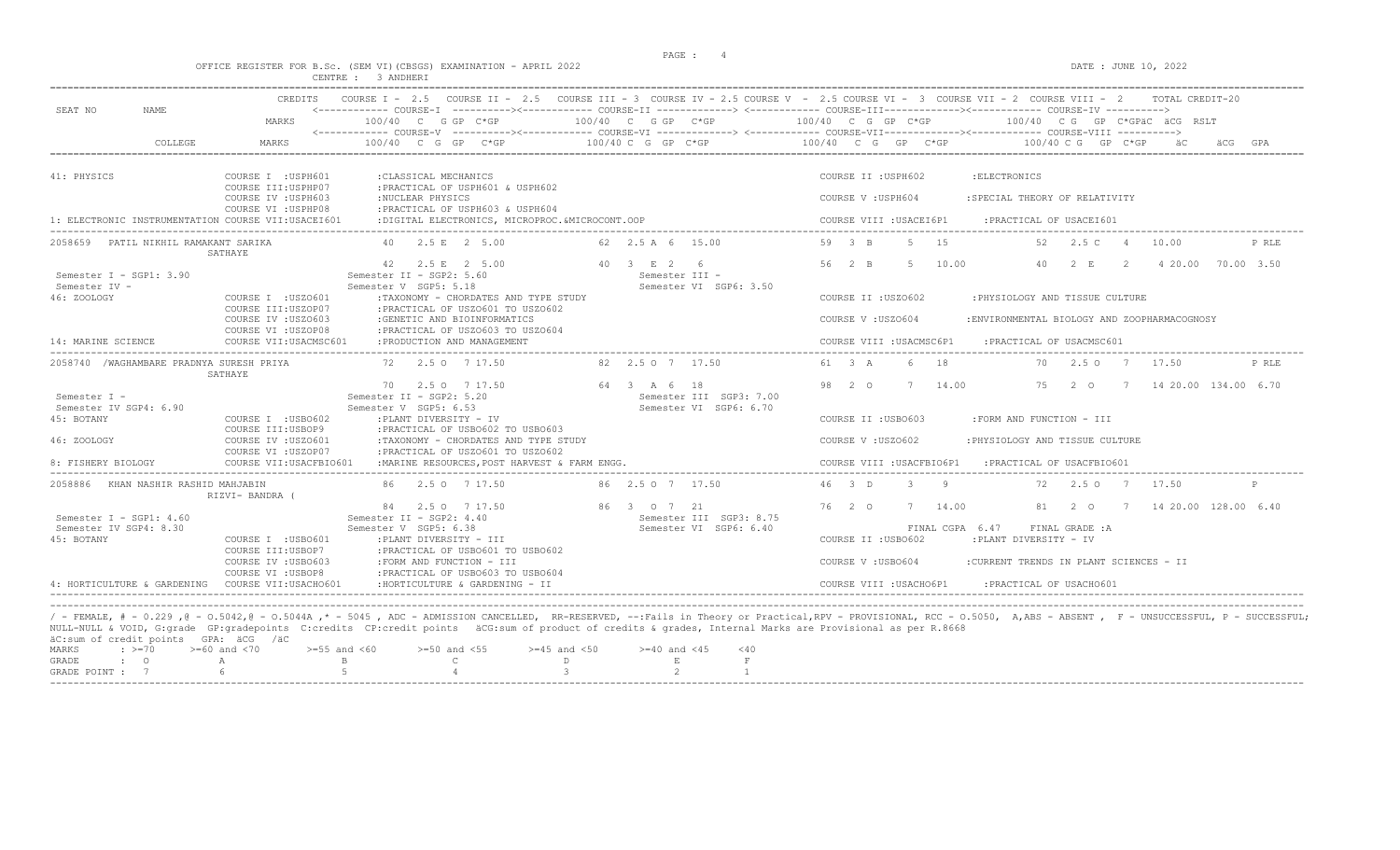$\begin{array}{l} \texttt{DATE : JUNE 10, 202} \end{array}$ 

|  |  |  |                    | OFFICE REGISTER FOR B.SC. (SEM VI)(CBSGS) EXAMINATION - APRIL 2021 |  |  |
|--|--|--|--------------------|--------------------------------------------------------------------|--|--|
|  |  |  | CENTRE : 3 ANDHERI |                                                                    |  |  |

| CREDITS                                                                           |                                                                                                    |                                                         | COURSE I - 2.5 COURSE II - 2.5 COURSE III - 3 COURSE IV - 2.5 COURSE V - 2.5 COURSE VI - 3 COURSE VII - 2 COURSE VIII - 2<br>TOTAL CREDIT-20                                                                   |
|-----------------------------------------------------------------------------------|----------------------------------------------------------------------------------------------------|---------------------------------------------------------|----------------------------------------------------------------------------------------------------------------------------------------------------------------------------------------------------------------|
| SEAT NO<br>NAME.<br>MARKS                                                         | 100/40 C G GP C*GP                                                                                 | $100/40$ C G GP $C*GP$                                  | <------------ COURSE-I ----------><----------- COURSE-II -------------> <------------ COURSE-III-----------><--------><---------- COURSE-IV ---------->><br>100/40 C G GP C*GP<br>100/40 CG GP C*GPÄC ÄCG RSLT |
| COLLEGE<br>MARKS                                                                  | $100/40$ C G GP C*GP                                                                               | $100/40 C G$ GP $C*GP$                                  | $100/40$ C G GP C*GP<br>$100/40 \,$ C G GP C*GP<br>GPA                                                                                                                                                         |
| 45: BOTANY<br>COURSE I : USBO601                                                  | :PLANT DIVERSITY - III                                                                             |                                                         | COURSE II : USBO602<br>:PLANT DIVERSITY - IV                                                                                                                                                                   |
| COURSE III:USBOP7<br>COURSE IV : USBO603<br>COURSE VI : USBOP8                    | :PRACTICAL OF USBO601 TO USBO602<br>:FORM AND FUNCTION - III<br>:PRACTICAL OF USBO603 TO USBO604   |                                                         | COURSE V: USB0604<br>:CURRENT TRENDS IN PLANT SCIENCES - II                                                                                                                                                    |
| 4: HORTICULTURE & GARDENING COURSE VII:USACHO601                                  | : HORTICULTURE & GARDENING - II                                                                    |                                                         | COURSE VIII : USACHO6P1<br>: PRACTICAL OF USACHO601                                                                                                                                                            |
| 2058946 MANE PRASAD SIDDHARTH SUMITRA<br>ISMAIL                                   | 2.5 0 7 17.50<br>68<br>0.2                                                                         | 86 2.5 0 7 17.50                                        | 77 3 0<br>7 21<br>2.50 7<br>P RLE<br>92.<br>17.50                                                                                                                                                              |
| Semester I -<br>Semester IV -                                                     | 86 2.5 0 7 17.50<br>Semester II -<br>Semester V SGP5: 6.00                                         | 71 3 0 7 21<br>Semester III -<br>Semester VI SGP6: 7.00 | 70 2 0<br>7 14.00<br>78<br>20<br>14 20.00 140.00 7.00<br>$7\phantom{0}$                                                                                                                                        |
| 42: CHEMISTRY<br>COURSE I : USCH601<br>COURSE III: USCHP07                        | : PHYSICAL CHEMISTRY (S.M)<br>:PRACTICAL OF USCH601 & USCH602                                      |                                                         | COURSE II : USCH602<br>: INORGANIC CHEMISTRY (S.M)                                                                                                                                                             |
| COURSE IV : USCH603<br>COURSE VI : USCHP08                                        | :ORGANIC CHEMISTRY (S.M)<br>: PRACTICAL OF USCH603 & USCH604                                       |                                                         | COURSE V: USCH604<br>: ANALYTICAL CHEMISTRY (S.M)                                                                                                                                                              |
| 6: DRUGS & DYES<br>COURSE VII:USACDD601                                           | :DRUGS & DYES                                                                                      |                                                         | : PRACTICAL OF USACDD601<br>COURSE VIII : USACDD6P1                                                                                                                                                            |
| 2059459 / JAISWAR PRIYADEVI SURYABALI NIRM<br>VIKAS- VIKHROLI<br>ALA              | 42 2.5 E 2 5.00                                                                                    | 44 2.5 E 2 5.00                                         | 61 3 A<br>6 18<br>58<br>2.5 B 5<br>12.50<br>P RPV                                                                                                                                                              |
|                                                                                   | 54<br>2.5 C 4 10.00                                                                                | 67 3 0 7 21<br>63                                       | 42 2 E<br>4.00<br>68<br>2 0<br>14 20.00 89.50 4.48<br>7<br>a2                                                                                                                                                  |
| Semester I - SGP1: 3.20<br>Semester IV SGP4: 4.25                                 | Semester II - SGP2: 3.20<br>Semester V SGP5: 4.70                                                  | Semester III SGP3: 2.45<br>Semester VI SGP6: 4.48       | FINAL CGPA 3.71<br>FINAL GRADE : D                                                                                                                                                                             |
| 2059464 / KHANKAL SRUSHTI VIJAY JAYSHREE<br>VIKAS- VIKHROLI                       | 58 2.5 B 5 12.50                                                                                   | 44 2.5 E 2 5.00                                         | 51 3 C<br>$4 \t 12$<br>2.5 C 4<br>54<br>10.00<br>P                                                                                                                                                             |
| Semester $I - SGP1: 3.30$                                                         | 58<br>2.5 B 5 12.50<br>Semester II - SGP2: 2.80                                                    | 60 3 A 6 18<br>Semester III SGP3: 3.90                  | $46 \t 2 \t D$<br>6.00<br>14 20.00 90.00 4.50<br>$\mathcal{L}$<br>73<br>2 O<br>$\overline{7}$                                                                                                                  |
| Semester IV SGP4: 4.25<br>2059619 / YEWALE DAIVATA SURESH MANDA<br>DNYANSADHANA - | Semester V SGP5: 5.43<br>48 2.5 D 3 7.50                                                           | Semester VI SGP6: 4.50<br>54 2.5 C 4 10.00              | FINAL CGPA 4.03<br>FINAL GRADE : C<br>81 3 0<br>21<br>66<br>2.5A<br>- 6<br>15.00<br>P<br>7                                                                                                                     |
| Semester I - SGP1: $4.00$                                                         | 62<br>2.5 A 6 15.00<br>Semester II - SGP2: 3.60                                                    | 72 3 0 7 21<br>Semester III SGP3: 4.15                  | 54 2 C<br>8 20.00 105.50 5.28<br>$\overline{4}$<br>8.00<br>54<br>2 C<br>$\overline{4}$                                                                                                                         |
| Semester IV SGP4: 3.45<br>2059704 EKAWADE YOGESH SURESH SUVARNA                   | Semester V SGP5: 4.65<br>54 2.5 C 4 10.00                                                          | Semester VI SGP6: 5.28<br>56 2.5 B 5 12.50              | FINAL CGPA 4.19<br>FINAL GRADE : C<br>54 3 C<br>12<br>50<br>2.5C<br>10.00<br>$\overline{4}$<br>$\overline{4}$<br>P                                                                                             |
| VANDE MATARAM D                                                                   | 2.5 D 3 7.50<br>46                                                                                 | 55 3 B 5 15                                             | $62 \t 2 \t A$<br>12.00<br>56<br>2 R<br>$-5$<br>10 20.00 89.00 4.45                                                                                                                                            |
| Semester $I - SGP1: 2.90$<br>Semester IV SGP4: 6.30                               | Semester II - SGP2: 3.40<br>Semester V SGP5: 5.50                                                  | Semester III SGP3: 5.10<br>Semester VI SGP6: 4.45       | FINAL CGPA 4.61<br>FINAL GRADE : C                                                                                                                                                                             |
| 2059771 MASTER ABHISHEK ANIL MEENA<br>SHREE M B CHAUG                             | 67<br>2.5 0 7 17.50<br>eз                                                                          | 70 2.5 0 7 17.50                                        | 21<br>67<br>2.50 7<br>70 3 0<br>7<br>17.50<br>P RPV<br>63                                                                                                                                                      |
| Semester I -                                                                      | 66<br>2.5 A 6 15.00<br>Semester II -                                                               | 75 3 0 7 21<br>Semester III -                           | 54 2 C<br>8.00<br>60<br>2 A<br>6<br>12 20.00 129.50 6.48<br>$\overline{4}$                                                                                                                                     |
| Semester IV -<br>46: ZOOLOGY<br>COURSE I : USZO601<br>COURSE III:USZOP07          | Semester V SGP5: 4.95<br>:TAXONOMY - CHORDATES AND TYPE STUDY<br>: PRACTICAL OF USZO601 TO USZO602 | Semester VI SGP6: 6.48                                  | COURSE II : USZO602<br>: PHYSIOLOGY AND TISSUE CULTURE                                                                                                                                                         |
| COURSE IV : USZO603<br>COURSE VI : USZOP08                                        | :GENETIC AND BIOINFORMATICS                                                                        |                                                         | COURSE V: USZ0604<br>:ENVIRONMENTAL BIOLOGY AND ZOOPHARMACOGNOSY                                                                                                                                               |
| 8: FISHERY BIOLOGY<br>COURSE VII: USACFBIO601                                     | : PRACTICAL OF USZ0603 TO USZ0604<br>:MARINE RESOURCES. POST HARVEST & FARM ENGG.                  |                                                         | COURSE VIII : USACFBIO6P1<br>: PRACTICAL OF USACFBIO601                                                                                                                                                        |

----------------------------------------------------------------------------------------------------------------------------------------------------------------------------------------------------------------------- / - FEMALE, # - 0.229 ,@ - 0.5042,@ - 0.5044A ,\* - 5045 , ADC - ADMISSION CANCELLED, RR-RESERVED, --:Fails in Theory or Practical,RPV - PROVISIONAL, RCC - 0.5050, A,ABS - ABSENT , F - UNSUCCESSFUL, P - SUCCESSFUL; NULL-NULL & VOID, G:grade GP:gradepoints C:credits CP:credit points äCG:sum of product of credits & grades, Internal Marks are Provisional as per R.8668  $\text{aC: sum of credit points}$  GPA:  $\text{aCG}$  / $\text{aC}$ <br>MARKS :  $\text{>=}70$   $\text{>=}60$  and <70  $\begin{array}{lllllllll} \texttt{MARKS} & & \texttt{:=}\; 5 & \texttt{=60} & \texttt{and} & \texttt{<70} & & \texttt{>=55} & \texttt{and} & \texttt{<60} & & \texttt{>=50} & \texttt{and} & \texttt{<55} & & \texttt{>=45} & \texttt{and} & \texttt{<50} & & \texttt{=40} & \texttt{and} & \texttt{<45} & & \texttt{<40} \\ \texttt{GRADE} & & \texttt{:=}\; & & \texttt{A} & & \texttt{B} & & \texttt{C} & & \texttt{D} & & \$ A B C D E F<br>
6 5 4 3 2 1 GRADE POINT : 7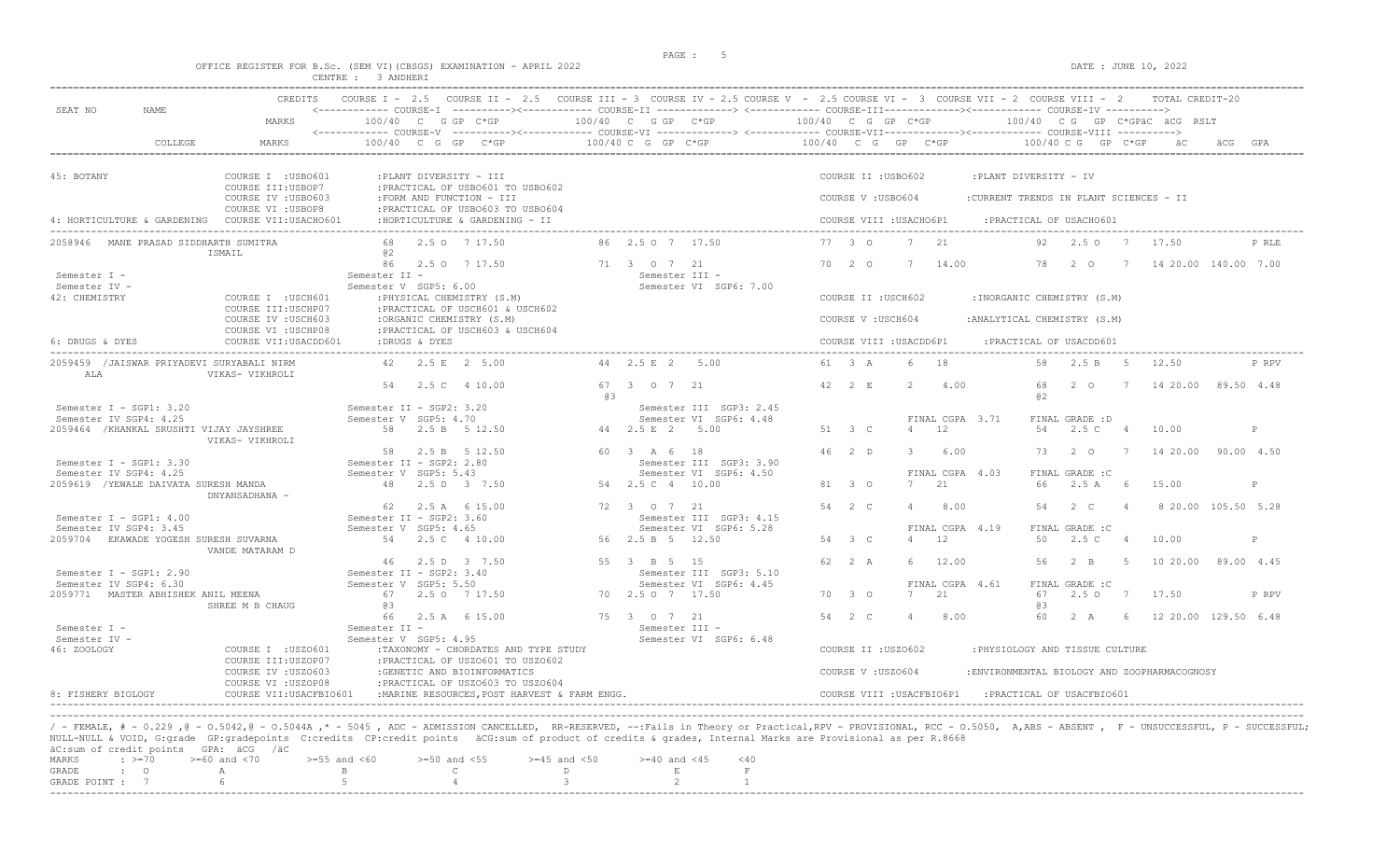| OFFICE REGISTER FOR B.Sc. (SEM VI) (CBSGS) EXAMINATION - APRIL 2022                                                                                                                                                                                                                                                                              | DATE : JUNE 10, 2022                                                                                                                                                                                                                                                                                                                                                                                                                                                                                                                                     |
|--------------------------------------------------------------------------------------------------------------------------------------------------------------------------------------------------------------------------------------------------------------------------------------------------------------------------------------------------|----------------------------------------------------------------------------------------------------------------------------------------------------------------------------------------------------------------------------------------------------------------------------------------------------------------------------------------------------------------------------------------------------------------------------------------------------------------------------------------------------------------------------------------------------------|
| $100/40$ C G GP $C*GP$<br>$100/40$ C G GP C*GP<br>$100/40 \, C \, G \, G$ $F \, C*GP$<br>$100/40$ C G GP C*GP                                                                                                                                                                                                                                    | TOTAL CREDIT-20<br>100/40 CG GP C*GPäC äCG RSLT<br>$100/40$ C G GP C*GP $-100/40$ C G GP C*GP $\frac{100}{20}$<br>GPA                                                                                                                                                                                                                                                                                                                                                                                                                                    |
| :TAXONOMY - CHORDATES AND TYPE STUDY<br>: PRACTICAL OF USZ0601 TO USZ0602<br>:GENETIC AND BIOINFORMATICS<br>: PRACTICAL OF USZO603 TO USZO604<br>:MARINE RESOURCES. POST HARVEST & FARM ENGG.                                                                                                                                                    | : PHYSIOLOGY AND TISSUE CULTURE<br>:ENVIRONMENTAL BIOLOGY AND ZOOPHARMACOGNOSY<br>COURSE VIII : USACFBIO6P1<br>PRACTICAL OF USACFBIO601:                                                                                                                                                                                                                                                                                                                                                                                                                 |
| 56 2.5 B 5 12.50<br>56 2.5 B 5 12.50                                                                                                                                                                                                                                                                                                             | 4 12<br>74 2.50 7<br>17.50<br>P RLE<br>7 14.00<br>66<br>6 12 20 00 110 50 5.53<br>2 A                                                                                                                                                                                                                                                                                                                                                                                                                                                                    |
| Semester II -<br>Semester III SGP3: 6.75<br>Semester V SGP5: 5.45<br>Semester VI SGP6: 5.53<br>:RDNA TECHNOLOGY, BIOINFORMATICS & VIROLOGY<br>:PRACTICAL OF USMB601 TO USMB602<br>:MICROBIAL BIOCHEMISTRY - PART - II<br>:PRACTICAL OF USMB603 TO USMB604<br>: MARINE RESOURCES, POST HARVEST & FARM ENGG.                                       | :MEDICAL MICROBIOLOGY & IMMUNOLOGY - PART II<br>:BIOPROCESS TECHNOLOGY - PART - II<br>COURSE VIII : USACFBIO6P1<br>: PRACTICAL OF USACFBIO601                                                                                                                                                                                                                                                                                                                                                                                                            |
|                                                                                                                                                                                                                                                                                                                                                  | A ABS                                                                                                                                                                                                                                                                                                                                                                                                                                                                                                                                                    |
| Semester II - SGP2: 3.60<br>Semester III -<br>Semester V SGP5: 3.05<br>Semester VI -<br>:TAXONOMY - CHORDATES AND TYPE STUDY<br>: PRACTICAL OF USZO601 TO USZO602<br>: GENETIC AND BIOINFORMATICS<br>: PRACTICAL OF USZ0603 TO USZ0604<br>:COMMERCIAL ENTOMOLOGY                                                                                 | $- - 0.00$<br>$0.00 -$<br>: PHYSIOLOGY AND TISSUE CULTURE<br>: ENVIRONMENTAL BIOLOGY AND ZOOPHARMACOGNOSY<br>COURSE VIII : USACEENT6P1<br>: PRACTICAL OF USACEENT601                                                                                                                                                                                                                                                                                                                                                                                     |
| 92 2.5 0 7 17.50<br>92 2.5 0 7 17.50                                                                                                                                                                                                                                                                                                             | 7 21<br>85 2.5 0 7 17.50<br>P<br>7 14.00<br>85 2 0 7 14 20.00 140.00 7.00                                                                                                                                                                                                                                                                                                                                                                                                                                                                                |
| Semester II - SGP2: 6.70<br>Semester III SGP3: 7.00<br>Semester V SGP5: 7.00<br>Semester VI SGP6: 7.00<br>: PHYSICAL CHEMISTRY (S.M)<br>: PRACTICAL OF USCH601 & USCH602<br>:ORGANIC CHEMISTRY (S.M)<br>COURSE V: USCH604                                                                                                                        | FINAL CGPA 6.75<br>FINAL GRADE : A<br>: INORGANIC CHEMISTRY (S.M)<br>: ANALYTICAL CHEMISTRY (S.M)                                                                                                                                                                                                                                                                                                                                                                                                                                                        |
| COURSE I : USZO601<br>COURSE III:USZOP07<br>COURSE IV : USZO603<br>COURSE VI : USZOP08<br>COURSE I : USMB601<br>COURSE III: USMBP07<br>COURSE IV : USMB603<br>COURSE VI : USMBP08<br>COURSE I : USZO601<br>COURSE III: USZOP07<br>COURSE IV : USZ0603<br>COURSE VI : USZOP08<br>COURSE I : USCH601<br>COURSE III: USCHP07<br>COURSE IV : USCH603 | CENTRE : 7 BHIVANDI<br>COURSE I - 2.5 COURSE II - 2.5 COURSE III - 3 COURSE IV - 2.5 COURSE V - 2.5 COURSE VI - 3 COURSE VII - 2 COURSE VIII - 2<br>$100/40$ C G GP C*GP<br>COURSE II : USZO602<br>COURSE V: USZ0604<br>COURSE VII: USACFBIO601<br>53 3 C<br>60 2.5 A 6 15.00<br>57 3 B 5 15<br>80 2 0<br>COURSE II : USMB602<br>COURSE V: USMB604<br>COURSE VII: USACFBIO601<br>A -- -- -- --<br>A<br>COURSE II : USZO602<br>COURSE V: USZ0604<br>COURSE VII: USACEENT601<br>81 3 0<br>84 2 0<br>86 2.5 0 7 17.50<br>94 3 0 7 21<br>COURSE II : USCH602 |

/ - FEMALE, # - 0.229 ,@ - O.5042,@ - O.5044A ,\* - 5045 , ADC - ADMISSION CANCELLED, RR-RESERVED, --:Fails in Theory or Practical,RPV - PROVISIONAL, RCC - O.5050, A,ABS - ABSENT , F - UNSUCCESSFUL, P - SUCCESSFUL; NULL-NULL & VOID, G:grade GP:gradepoints C:credits CP:credit points äCG:sum of product of credits & grades, Internal Marks are Provisional as per R.8668 äC:sum of credit points GPA: äCG /äC  $\begin{array}{lllllllll} \texttt{MARKS} & & \texttt{:=}\texttt{--0} & & \texttt{>=60} \text{ and } & \texttt{<70} & & \texttt{>=55} \text{ and } & \texttt{<60} & & \texttt{>=50} \text{ and } & \texttt{<55} & & \texttt{>=45} \text{ and } & \texttt{<50} & & \texttt{=40} \text{ and } & \texttt{<45} & & \texttt{<40} \\ \texttt{GRADE} & & \texttt{:=}\texttt{0} & & \texttt{A} & & \texttt{B} & & \texttt{C} & & \texttt{D} & & \texttt$ GRADE : O A B C D E F GRADE POINT : 7 6 5 5 4 3 2 1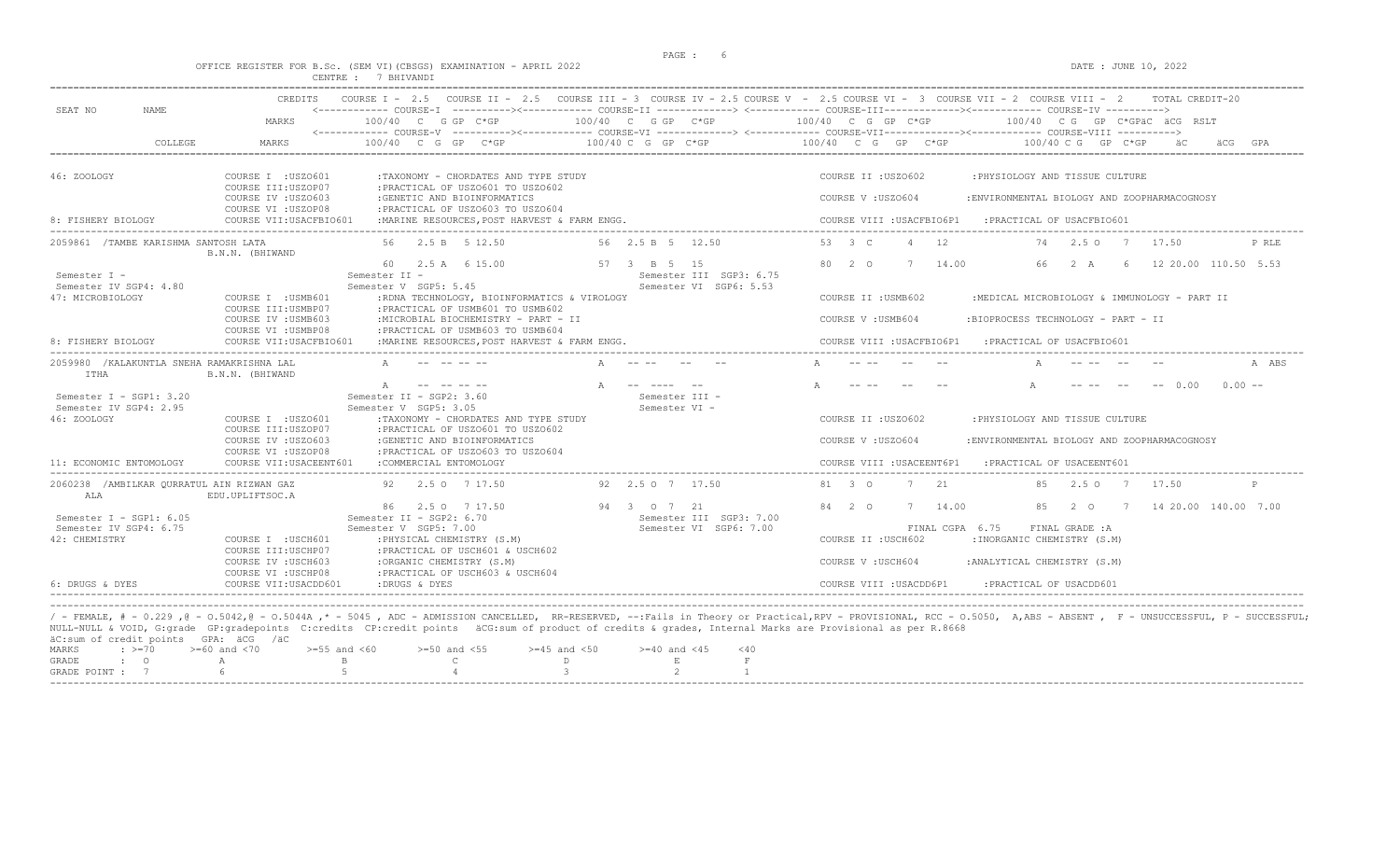OFFICE REGISTER FOR B.Sc. (SEM VI)(CBSGS) EXAMINATION - APRIL 2022 DATE : JUNE 10, 2022

|                                                       |                                            | CENTRE : 8 KALYAN                                                                                         |                                                   |                                                                                                                                                                                                                                                                                                                                               |
|-------------------------------------------------------|--------------------------------------------|-----------------------------------------------------------------------------------------------------------|---------------------------------------------------|-----------------------------------------------------------------------------------------------------------------------------------------------------------------------------------------------------------------------------------------------------------------------------------------------------------------------------------------------|
| SEAT NO<br>NAME                                       | CREDITS<br>MARKS                           | 100/40 C G GP C*GP                                                                                        | 100/40 C G GP C*GP                                | COURSE I - 2.5 COURSE II - 2.5 COURSE III - 3 COURSE IV - 2.5 COURSE V - 2.5 COURSE VI - 3 COURSE VII - 2 COURSE VIII - 2 TOTAL CREDIT-20<br><------------ COURSE-T ----------><----------- COURSE-TT -------------> <------------ COURSE-TTT----------><--------><---------- COURSE-TY<br>100/40 C G GP C*GP<br>100/40 CG GP C*GPÄC ÄCG RSLT |
| COLLEGE                                               | MARKS                                      | $100/40$ C G GP C*GP                                                                                      | $100/40 C G$ PC $KSP$                             | <------------ COURSE-V ----------><----------- COURSE-VI -------------> <------------ COURSE-VIII------------- COURSE-VIII ----------><br>$100/40$ C G GP C*GP<br>$100/40 \, C \, G$ GP $C*GP$                                                                                                                                                |
| 42: CHEMISTRY                                         | COURSE I : USCH601<br>COURSE III: USCHP07  | : PHYSICAL CHEMISTRY (S.M)<br>: PRACTICAL OF USCH601 & USCH602                                            |                                                   | COURSE II : USCH602<br>: INORGANIC CHEMISTRY (S.M)                                                                                                                                                                                                                                                                                            |
|                                                       | COURSE IV : USCH603<br>COURSE VI : USCHP08 | :ORGANIC CHEMISTRY (S.M)<br>: PRACTICAL OF USCH603 & USCH604                                              |                                                   | COURSE V: USCH604<br>: ANALYTICAL CHEMISTRY (S.M)                                                                                                                                                                                                                                                                                             |
| 6: DRUGS & DYES                                       | COURSE VII: USACDD601                      | :DRUGS & DYES                                                                                             |                                                   | COURSE VIII : USACDD6P1<br>: PRACTICAL OF USACDD601                                                                                                                                                                                                                                                                                           |
| 2060268 / KHAN NASRIN BANO ISTEKHAR FARIDA<br>KHATOON | L.D.SONAWANE AS                            | 78 2.5 0 7 17.50                                                                                          | 66 2.5 A 6 15.00                                  | 67 3 0<br>7 21<br>70<br>2.50<br>17.50<br>P RLE<br>a3                                                                                                                                                                                                                                                                                          |
| Semester I - SGP1: 3.60                               |                                            | 60 2.5 A 6 15.00<br>Semester II - SGP2: 3.90                                                              | 72 3 0 7 21<br>Semester III -                     | 82 2 0<br>14.00<br>12 20.00 133.00 6.65<br>7<br>64<br>2 A                                                                                                                                                                                                                                                                                     |
| Semester IV -<br>47: MICROBIOLOGY                     | COURSE I : USMB601<br>COURSE III: USMBP07  | Semester V SGP5: 5.00<br>:RDNA TECHNOLOGY, BIOINFORMATICS & VIROLOGY<br>: PRACTICAL OF USMB601 TO USMB602 | Semester VI SGP6: 6.65                            | COURSE II : USMB602<br>:MEDICAL MICROBIOLOGY & IMMUNOLOGY - PART II                                                                                                                                                                                                                                                                           |
|                                                       | COURSE IV : USMB603<br>COURSE VI : USMBP08 | :MICROBIAL BIOCHEMISTRY - PART - II<br>: PRACTICAL OF USMB603 TO USMB604                                  |                                                   | COURSE V: USMB604<br>:BIOPROCESS TECHNOLOGY - PART - II                                                                                                                                                                                                                                                                                       |
| 13: ENVIRONMENTAL SC. & POLLUTION                     | COURSE VII: USACEVS601                     | : ENVIRONMENTAL MANAGEMENT                                                                                |                                                   | COURSE VIII : USACEVS6P1<br>: PRACTICAL OF USACEVS601                                                                                                                                                                                                                                                                                         |
| 2060298 / BHOIR SONAM BALRAM SUNITA                   | L.D.SONAWANE AS                            | 60 2.5 A 6 15.00                                                                                          | 66 2.5 A 6 15.00                                  | 41 3 E<br>$\mathcal{P}$<br>- 6<br>$2.5A$ 6<br>60.<br>15.00<br>P                                                                                                                                                                                                                                                                               |
| Semester I - SGP1: $2.40$                             |                                            | 70 2.5 0 7 17.50<br>Semester II - SGP2: 3.00                                                              | 41 3 F 2 6<br>Semester III SGP3: 7.60             | 62 2 A<br>12.00<br>45<br>6 20 00 92 50 4 63<br>-6<br>2 D<br>$\mathcal{R}$                                                                                                                                                                                                                                                                     |
| Semester IV SGP4: 7.20<br>42: CHEMISTRY               | COURSE I : USCH601<br>COURSE III: USCHP07  | Semester V SGP5: 4.90<br>: PHYSICAL CHEMISTRY (S.M)<br>: PRACTICAL OF USCH601 & USCH602                   | Semester VI SGP6: 4.63                            | FINAL CGPA 4.96+00.04= 5.00 FINAL GRADE: B<br>: INORGANIC CHEMISTRY (S.M)<br>COURSE II : USCH602                                                                                                                                                                                                                                              |
|                                                       | COURSE IV : USCH603<br>COURSE VI : USCHP08 | :ORGANIC CHEMISTRY (S.M)<br>: PRACTICAL OF USCH603 & USCH604                                              |                                                   | COURSE V: USCH604<br>: ANALYTICAL CHEMISTRY (S.M)                                                                                                                                                                                                                                                                                             |
| 6: DRUGS & DYES                                       | COURSE VII: USACDD601                      | :DRUGS & DYES                                                                                             |                                                   | COURSE VIII : USACDD6P1<br>: PRACTICAL OF USACDD601                                                                                                                                                                                                                                                                                           |
| 2061498 / TARE SIDDHI SANJAY SANJANA                  | KHARDEKAR - VEN                            | 78 2.5 0 7 17.50                                                                                          | 84 2.5 0 7 17.50                                  | 69 3 0<br>2.1<br>7<br>2.50<br>17.50<br>P RPV<br>01                                                                                                                                                                                                                                                                                            |
|                                                       |                                            | 90 2.5 0 7 17.50                                                                                          | 66 3 A 6 18                                       | $90 \t 20$<br>7 14.00<br>14 20.00 137.00 6.85<br>88<br>20<br>- 7                                                                                                                                                                                                                                                                              |
| Semester I - SGP1: 7.20<br>Semester IV SGP4: 9.70     |                                            | Semester II - SGP2: 7.20<br>Semester V SGP5: 7.00                                                         | Semester III SGP3: 9.55<br>Semester VI SGP6: 6.85 | FINAL CGPA 7.92                                                                                                                                                                                                                                                                                                                               |
| 41: PHYSICS                                           | COURSE I : USPH601<br>COURSE III:USPHP07   | : CLASSICAL MECHANICS<br>:PRACTICAL OF USPH601 & USPH602                                                  |                                                   | FINAL GRADE : O<br>COURSE II : USPH602<br>: ELECTRONICS                                                                                                                                                                                                                                                                                       |
|                                                       | COURSE IV : USPH603<br>COURSE VI : USPHP08 | :NUCLEAR PHYSICS<br>:PRACTICAL OF USPH603 & USPH604                                                       |                                                   | COURSE V: USPH604<br>: SPECIAL THEORY OF RELATIVITY                                                                                                                                                                                                                                                                                           |
| 3: COMPUTER PRG & SYS. ANAL. COURSE VII:USACCA601     |                                            | :COMPUTER PROGRAMMING AND SYSTEM ANALYSIS - II                                                            |                                                   | COURSE VIII : USACCA6P1<br>: PRACTICAL OF USACCA601                                                                                                                                                                                                                                                                                           |

/ - FEMALE, # - 0.229 ,@ - 0.5042,@ - 0.5044A ,\* - 5045 , ADC - ADMISSION CANCELLED, RR-RESERVED, --:Fails in Theory or Practical,RPV - PROVISIONAL, RCC - 0.5050, A,ABS - ABSENT , F - UNSUCCESSFUL, P - SUCCESSFUL;<br>NULL-NUL äC:sum of credit points GPA: äCG /äC MARKS : >=70 >=60 and <70 >=55 and <60 >=50 and <55 >=45 and <50 >=40 and <45 <40 GRADE : O A B C D E F

| _____         |  |  |  |  |
|---------------|--|--|--|--|
| GRADE POINT : |  |  |  |  |
|               |  |  |  |  |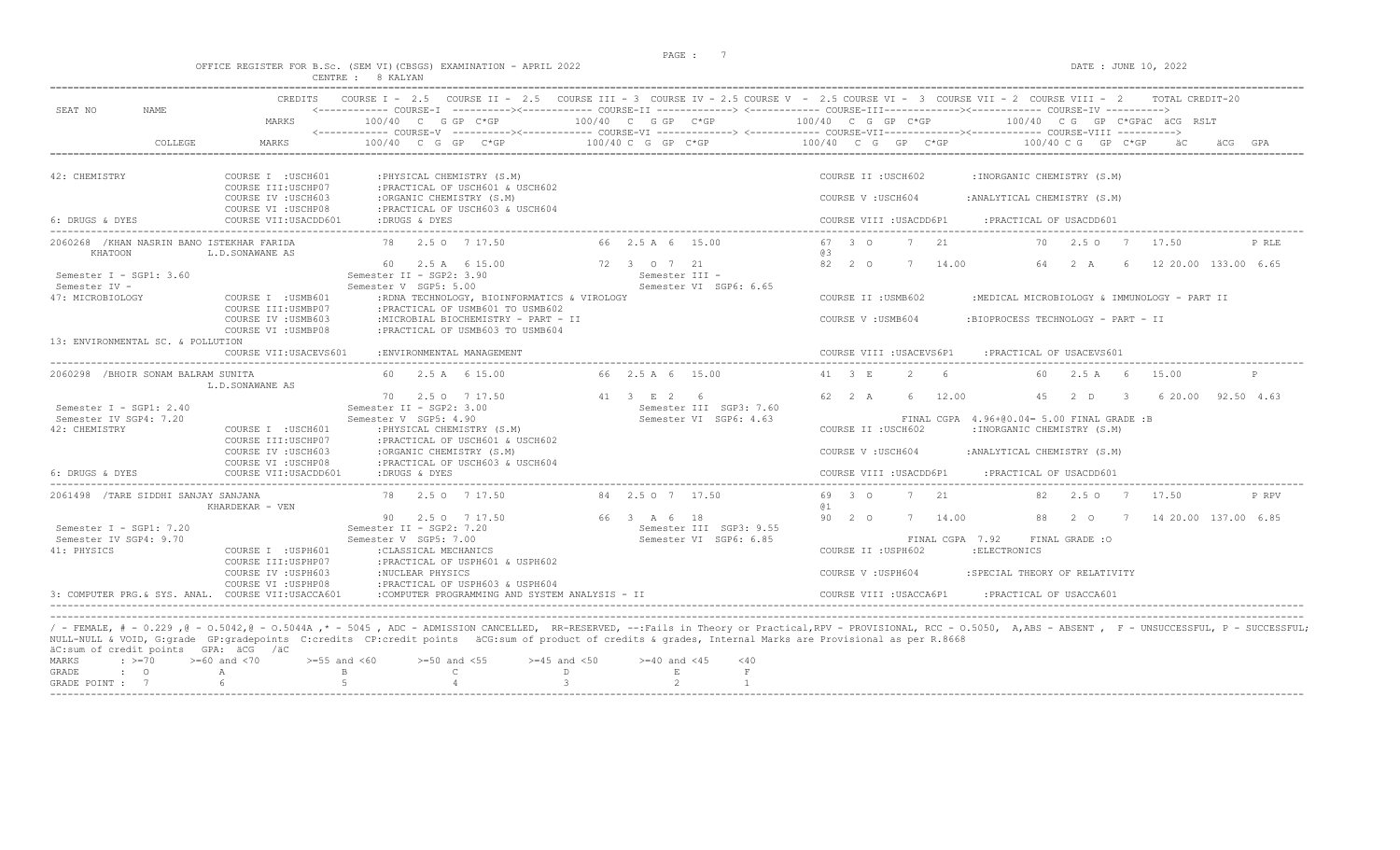$DATA: JUNE 10, 2022$ 

|  |  |  |                    | OFFICE REGISTER FOR B.SC. (SEM VI)(CBSGS) EXAMINATION - APRIL 2022 |  |  |
|--|--|--|--------------------|--------------------------------------------------------------------|--|--|
|  |  |  | CENTRE : 20 DEOGAD |                                                                    |  |  |

|                                                    | CREDITS                                            |                                                                                   |                                           | COURSE I = 2.5 COURSE II = 2.5 COURSE III = 3 COURSE IV = 2.5 COURSE V = 2.5 COURSE VI = 3 COURSE VII = 2 COURSE VIII = 2<br>TOTAL CREDIT-20 |
|----------------------------------------------------|----------------------------------------------------|-----------------------------------------------------------------------------------|-------------------------------------------|----------------------------------------------------------------------------------------------------------------------------------------------|
| SEAT NO<br>NAME.                                   | MARKS                                              | $100/40$ C G GP C*GP                                                              | $100/40$ C G GP C*GP $100/40$ C G GP C*GP | $100/40$ C G GP C*GPäC äCG RSLT                                                                                                              |
|                                                    |                                                    |                                                                                   |                                           | <------------ COURSE-V -----------><----------- COURSE-VI -------------> <------------ COURSE-VIII------------- COURSE-VIII ---------->      |
| COLLEGE                                            | MARKS                                              | $100/40$ C G GP C*GP                                                              | $100/40 C$ G GP $C*GP$                    | $100/40$ C G GP C*GP<br>$100/40 \, C \, G$ GP $C*GP$                                                                                         |
| 41: PHYSICS                                        | COURSE I : USPH601                                 | : CLASSICAL MECHANICS                                                             |                                           | COURSE II : USPH602<br>: ELECTRONICS                                                                                                         |
|                                                    | COURSE III: USPHP07                                | :PRACTICAL OF USPH601 & USPH602                                                   |                                           |                                                                                                                                              |
|                                                    | COURSE IV : USPH603                                | :NUCLEAR PHYSICS                                                                  |                                           | COURSE V: USPH604<br>: SPECIAL THEORY OF RELATIVITY                                                                                          |
|                                                    | COURSE VI : USPHP08                                | :PRACTICAL OF USPH603 & USPH604                                                   |                                           |                                                                                                                                              |
| 3: COMPUTER PRG. & SYS. ANAL. COURSE VII:USACCA601 |                                                    | :COMPUTER PROGRAMMING AND SYSTEM ANALYSIS - II                                    |                                           | COURSE VIII : USACCA6P1<br>: PRACTICAL OF USACCA601                                                                                          |
| 2061528 /REVANDKAR ASMITA SURYAKANT VRUSH<br>ALI   | DEVGAD                                             | 2.5 0 7 17.50                                                                     | 64 2.5 A 6 15.00                          | 84 3 0<br>7<br>2.1<br>2.5 A<br>- 6<br>15.00<br>66.                                                                                           |
| Semester I - SGP1: 6.05                            |                                                    | 76 2.5 0 7 17.50<br>Semester II - SGP2: 6.50                                      | 86 3 0 7 21<br>Semester III SGP3: 5.55    | 98 2 0<br>7 14.00<br>82<br>$2\degree$ 0<br>14 20.00 135.00 6.75<br>7                                                                         |
| Semester IV SGP4: 5.75                             |                                                    | Semester V SGP5: 6.63                                                             | Semester VI SGP6: 6.75                    | FINAL CGPA 6.21<br>FINAL GRADE : A                                                                                                           |
| 42: CHEMISTRY                                      | COURSE I : USCH601                                 | : PHYSICAL CHEMISTRY (S.M)                                                        |                                           | COURSE II : USCH602<br>: INORGANIC CHEMISTRY (S.M)                                                                                           |
|                                                    | COURSE III: USCHP07                                | : PRACTICAL OF USCH601 & USCH602                                                  |                                           |                                                                                                                                              |
|                                                    | COURSE IV : USCH603<br>COURSE VI : USCHP08         | :ORGANIC CHEMISTRY (S.M)<br>: PRACTICAL OF USCH603 & USCH604                      |                                           | : ANALYTICAL CHEMISTRY (S.M)<br>COURSE V: USCH604                                                                                            |
| 6: DRUGS & DYES                                    | COURSE VII: USACDD601                              | :DRUGS & DYES                                                                     |                                           | COURSE VIII : USACDD6P1<br>: PRACTICAL OF USACDD601                                                                                          |
| 2061792 / INGOLE MANISHA VASANT SUNANDA            |                                                    |                                                                                   | $26F$ -- -- --                            |                                                                                                                                              |
|                                                    | VARTAK (VASAI)                                     |                                                                                   |                                           |                                                                                                                                              |
|                                                    |                                                    | -- -- -- --                                                                       | $\Delta$ $=$ $=$ $=$ $=$ $=$              | $-- 0.00$<br>$0.00 -$                                                                                                                        |
| Semester I - SGP1: 3.20<br>Semester IV SGP4: 6.20  |                                                    | Semester II - SGP2: 3.20<br>Semester V -                                          | Semester III SGP3: 5.65                   |                                                                                                                                              |
| 40: MATHEMATICS                                    | COURSE I : USMT601                                 | : BASIC COMPLEX ANALYSIS                                                          | Semester VI -                             | COURSE II : USMT602<br>: ALGEBRA                                                                                                             |
|                                                    | COURSE III: USMTP07                                | : PRACTICAL OF USMT601 & USMT602                                                  |                                           |                                                                                                                                              |
|                                                    | COURSE IV : USMT603                                | :TOPOLOGY OF METRIC SPACES AND REAL ANALYSIS                                      |                                           | COURSE V : USMT6C4<br>: GRAPH THEORY & COMBINATORICS                                                                                         |
| 3: COMPUTER PRG & SYS. ANAL. COURSE VII: USACCA601 | COURSE VI : USMTP08                                | :PRACTICAL OF USMT603 & USMT604<br>:COMPUTER PROGRAMMING AND SYSTEM ANALYSIS - II |                                           | COURSE VIII : USACCA6P1<br>: PRACTICAL OF USACCA601                                                                                          |
|                                                    |                                                    |                                                                                   |                                           |                                                                                                                                              |
| 2061908 BOBA JAYRAM BABOO SANTI                    | VARTAK (VASAI)                                     | 40E 2.5 E 2 5.00                                                                  | 50E 2.5 C 4<br>10.00                      | $\mathbb{A}$<br>40 F.<br>2.5 E<br>$\overline{2}$<br>5.00                                                                                     |
|                                                    |                                                    | 42E 2.5 E 2 5.00                                                                  | A -- ---- --                              | $40F$ , $2F$<br>$\overline{2}$<br>4.00<br>$-- 12.00$<br>$29.00 -$                                                                            |
| Semester I - SGP1: $4.50$                          |                                                    | Semester II - SGP2: 4.95                                                          | Semester III SGP3: 4.75                   |                                                                                                                                              |
| Semester IV SGP4: 4.75<br>41: PHYSICS              | COURSE I : USPH601                                 | Semester V -<br>: CLASSICAL MECHANICS                                             | Semester VI -                             | COURSE II : USPH602<br>: ELECTRONICS                                                                                                         |
|                                                    | COURSE III:USPHP07                                 | :PRACTICAL OF USPH601 & USPH602                                                   |                                           |                                                                                                                                              |
|                                                    | COURSE IV : USPH603                                | :NUCLEAR PHYSICS                                                                  |                                           | COURSE V: USPH604<br>: SPECIAL THEORY OF RELATIVITY                                                                                          |
|                                                    | COURSE VI : USPHP08                                | :PRACTICAL OF USPH603 & USPH604                                                   |                                           |                                                                                                                                              |
|                                                    | 1: ELECTRONIC INSTRUMENTATION COURSE VII:USACEI601 | : DIGITAL ELECTRONICS, MICROPROC.&MICROCONT.OOP                                   |                                           | COURSE VIII : USACEI6P1<br>PRACTICAL OF USACEI601                                                                                            |

|           |                                                                                                               |  |  | wome wome a solid and an distriction of created and cannot borned accedim at broader at areated a dragged incrime management as bet whole |
|-----------|---------------------------------------------------------------------------------------------------------------|--|--|-------------------------------------------------------------------------------------------------------------------------------------------|
|           | äC:sum of credit points GPA: äCG /äC                                                                          |  |  |                                                                                                                                           |
|           | MARKS : >=70 >=60 and <70 >=55 and <60 >=50 and <55 >=45 and <50 >=40 and <45 <40                             |  |  |                                                                                                                                           |
| GRADE : O | A RESERVED BY CONTRACT IN RESERVED BY A RESERVED BY A RESERVED BY A RESERVED BY A RESERVED BY A RESERVED BY A |  |  |                                                                                                                                           |
|           | GRADE POINT : $7$ 6 5 5 4 5 3 3 2 1                                                                           |  |  |                                                                                                                                           |
|           |                                                                                                               |  |  |                                                                                                                                           |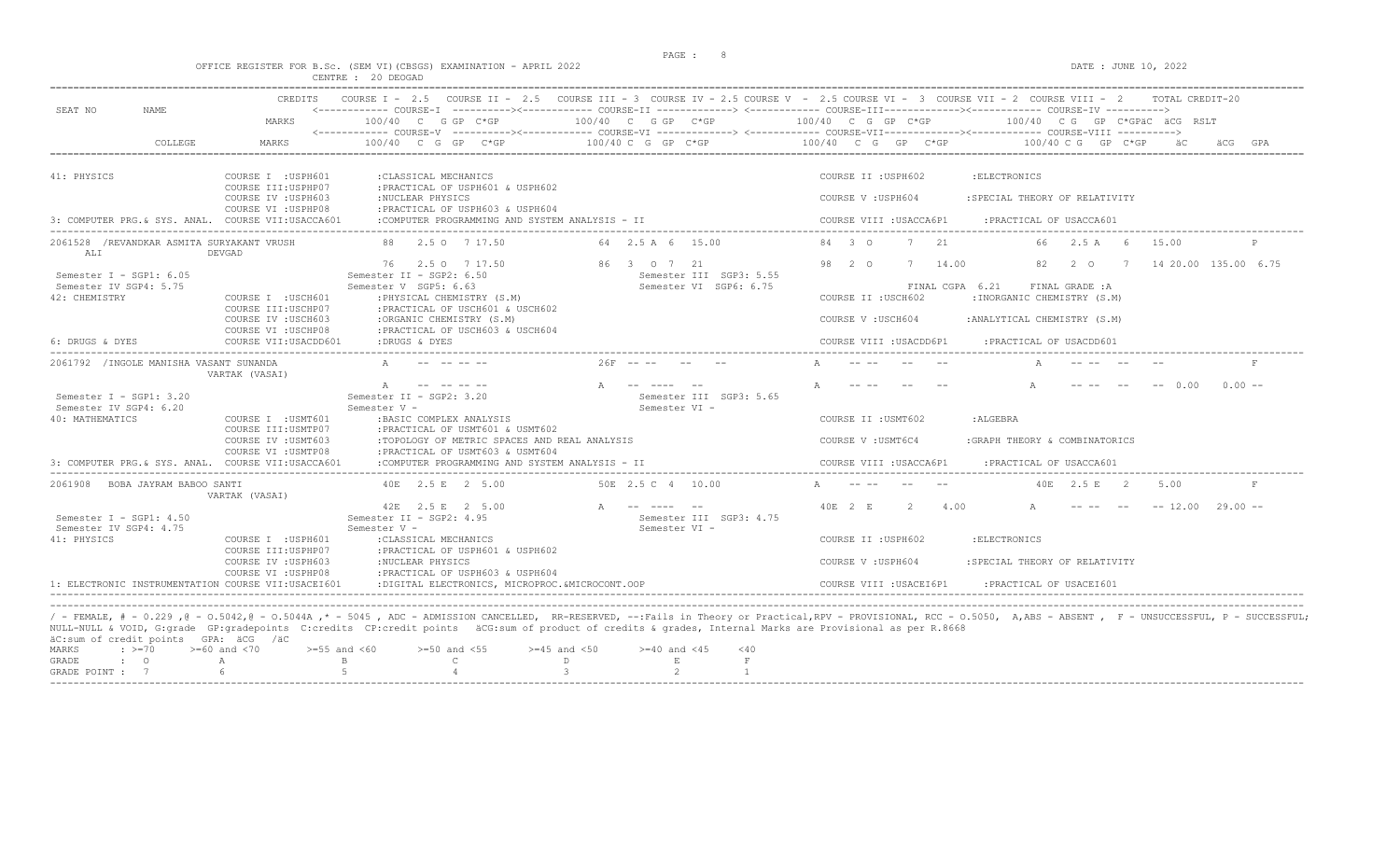|                                                                     | PAGE : |  |                      |
|---------------------------------------------------------------------|--------|--|----------------------|
| OFFICE REGISTER FOR B.Sc. (SEM VI) (CBSGS) EXAMINATION - APRIL 2022 |        |  | DATE : JUNE 10, 2022 |
| CENTRE : 22 VASAI                                                   |        |  |                      |

| SEAT NO                                             | <b>CREDITS</b><br>NAME.                                           | <------------ COURSE-I ----------><----------- COURSE-II -------------> <------------ COURSE-III-----------><----------- COURSE-IV ----------> |                                                                  | COURSE I - 2.5 COURSE II - 2.5 COURSE III - 3 COURSE IV - 2.5 COURSE V - 2.5 COURSE VI - 3 COURSE VII - 2 COURSE VIII - 2 | TOTAL CREDIT-20                                                    |
|-----------------------------------------------------|-------------------------------------------------------------------|------------------------------------------------------------------------------------------------------------------------------------------------|------------------------------------------------------------------|---------------------------------------------------------------------------------------------------------------------------|--------------------------------------------------------------------|
|                                                     | MARKS                                                             | $100/40$ C G GP C*GP                                                                                                                           | $100/40$ C G GP $C*GP$                                           | $100/40$ C G GP C*GP                                                                                                      | 100/40 CG GP C*GPäC äCG RSLT                                       |
|                                                     | COLLEGE<br>MARKS                                                  | $100/40$ C G GP C*GP                                                                                                                           | $100/40$ C G GP C*GP                                             | 100/40 C G GP C*GP                                                                                                        | 100/40 C G GP C*GP äC                                              |
| 41: PHYSICS                                         | COURSE I : USPH601                                                | : CLASSICAL MECHANICS                                                                                                                          |                                                                  | COURSE II : USPH602                                                                                                       | : ELECTRONICS                                                      |
|                                                     | COURSE III: USPHP07<br>COURSE IV : USPH603<br>COURSE VI : USPHP08 | : PRACTICAL OF USPH601 & USPH602<br>:NUCLEAR PHYSICS<br>: PRACTICAL OF USPH603 & USPH604                                                       |                                                                  | COURSE V: USPH604                                                                                                         | : SPECIAL THEORY OF RELATIVITY                                     |
|                                                     | 1: ELECTRONIC INSTRUMENTATION COURSE VII:USACEI601                | :DIGITAL ELECTRONICS, MICROPROC. &MICROCONT. OOP                                                                                               |                                                                  | COURSE VIII : USACEI6P1                                                                                                   | :PRACTICAL OF USACEI601                                            |
| SHDEVI                                              | 2061952 MISHRA SHUBHAM AWADHKUMAR AWADHE<br>VARTAK (VASAI)        | $42 \t 2.5 \t E \t 2.5.00$                                                                                                                     | $54 + 2.5$ C 4 10.00                                             | $78+30$<br>7 21                                                                                                           | $48 + 2.5$ D 3<br>7.50                                             |
| Semester I - SGP1: 2.90                             |                                                                   | $48 + 2.5$ D 3 7.50<br>Semester II - SGP2: 2.80                                                                                                | $45+3$ D 3 9<br>Semester III SGP3: 5.30                          | $54 + 2 C$<br>8.00                                                                                                        | 67+<br>2A<br>6<br>12 20.00<br>80.00 4.00                           |
| Semester IV SGP4: 4.90<br>42: CHEMISTRY             | COURSE I : USCH601                                                | Semester V SGP5: 4.80<br>: PHYSICAL CHEMISTRY (S.M)                                                                                            | Semester VI SGP6: 4.00                                           | FINAL CGPA 4.12<br>COURSE II : USCH602                                                                                    | FINAL GRADE : C<br>: INORGANIC CHEMISTRY (S.M)                     |
|                                                     | COURSE III: USCHP07<br>COURSE IV : USCH603                        | : PRACTICAL OF USCH601 & USCH602<br>:ORGANIC CHEMISTRY (S.M)                                                                                   |                                                                  | COURSE V: USCH604                                                                                                         | : ANALYTICAL CHEMISTRY (S.M)                                       |
| 6: DRUGS & DYES                                     | COURSE VI : USCHP08<br>COURSE VII:USACDD601                       | : PRACTICAL OF USCH603 & USCH604<br>:DRUGS & DYES                                                                                              |                                                                  | COURSE VIII : USACDD6P1                                                                                                   | : PRACTICAL OF USACDD601                                           |
|                                                     | 2062193 MISHRA SUSHIL VIJAY PUSHPA<br>VIVA - VIRAR                | 40 2.5 E 2 5.00                                                                                                                                | 40 2.5 E 2 5.00                                                  | 79 3 0<br>7 21                                                                                                            | 2.5 E 2<br>40<br>5.00<br>P                                         |
| Semester $T - SGP1: 3.50$                           |                                                                   | 48 2.5 D 3 7.50<br>Semester $IT - sGP2: 3.10$                                                                                                  | 71 3 0 7 21<br>Semester TTT SGP3: 5.30                           | 44 2 E<br>4.00<br>2                                                                                                       | 75<br>2 0<br>14 20.00 82.50 4.13<br>$\overline{7}$                 |
| Semester IV SGP4: 5.15                              | 2062329 / PATIL NAMRATA NARESH NITA                               | Semester V SGP5: 4.70<br>2.5 D 3 7.50<br>48                                                                                                    | Semester VI SGP6: 4.13<br>40 2.5 E 2 5.00                        | FINAL CGPA 4.31<br>62 3 A<br>18<br>$\kappa$                                                                               | FINAL GRADE : C<br>2.5 C<br>50<br>$\overline{4}$<br>10.00<br>P RLE |
|                                                     | AMDAR DAULAT DA                                                   | 48 2.5 D 3 7.50                                                                                                                                | 66 3 A 6 18                                                      | $46 \t 2 \t D$<br>6.00                                                                                                    | 62<br>2A<br>12 20.00<br>84.00 4.20                                 |
| Semester I - SGP1: $6.50$<br>Semester IV SGP4: 5.50 |                                                                   | Semester II - SGP2: 5.70<br>Semester V -                                                                                                       | Semester III SGP3: 5.30<br>Semester VI SGP6: 4.20                |                                                                                                                           |                                                                    |
|                                                     | 2062361 KAINKAR HARSHAL SUNIL CHHAYA<br>PEN AS&C                  | 62 2.5 A 6 15.00                                                                                                                               | 70 2.5 0 7 17.50                                                 | 73 3 0<br>$\overline{7}$<br>21                                                                                            | 70<br>2.50<br>17.50<br>7<br>P                                      |
| Semester $I - SGP1: 3.35$                           |                                                                   | 2.5 0 7 17.50<br>86<br>Semester II - SGP2: 2.75                                                                                                | 63 3 A 6 18<br>Semester III SGP3: 4.10                           | $90 \t 20$<br>14.00<br>7                                                                                                  | 65<br>2 A<br>6<br>12 20.00 132.50 6.63                             |
| Semester IV SGP4: 4.60                              |                                                                   | Semester V SGP5: 5.65                                                                                                                          | Semester VI SGP6: 6.63                                           | FINAL CGPA 4.51                                                                                                           | FINAL GRADE : C<br>78                                              |
|                                                     | 2062396 PATIL DHANIKESH VASUDEV ANUSAYA<br>PEN AS&C               | 82 2.5 0 7 17.50                                                                                                                               | 66 2.5 A 6 15.00                                                 | 63 3 A<br>18<br>6                                                                                                         | $2.5 \circ 7$<br>17.50<br>P RLE                                    |
| Semester I -<br>Semester IV SGP4: 8.55              |                                                                   | 94 2.5 0 7 17.50<br>Semester II -<br>Semester V SGP5: 6.05                                                                                     | 78 3 0 7 21<br>Semester III SGP3: 7.15<br>Semester VI SGP6: 6.63 | 94 2 0<br>7 14.00                                                                                                         | 2 A<br>- 6<br>12 20.00 132.50 6.63<br>64                           |
|                                                     | 2062608 / SURVE APARNA ASHOK SUNANDA<br>ASC COLL (MANGAO          | 68<br>2.5 0 7 17.50<br>02                                                                                                                      | 64 2.5 A 6 15.00                                                 | 56 3 B<br>5<br>1.5                                                                                                        | 68<br>$2.5^\circ$<br>17.50<br>7<br>P RPV<br>@2                     |
| Semester I -                                        |                                                                   | 60<br>2.5 A 6 15.00<br>Semester II -                                                                                                           | 51 3 C 4 12<br>Semester III -                                    | 64 2 A<br>12.00                                                                                                           | 52<br>$2 \, \text{C}$<br>8 20.00 112.00 5.60                       |
| Semester IV -                                       |                                                                   | Semester V SGP5: 6.10                                                                                                                          | Semester VI SGP6: 5.60                                           |                                                                                                                           |                                                                    |
|                                                     | 2062648 /LOKHANDE SHWETA RAVINDRA SHOBHA<br>K.G.KARJAT DAHI       | 62.<br>2.5 A 6 15.00                                                                                                                           | 34 2.5 E 2 5.00                                                  | 57 3 B<br>1.5                                                                                                             | 52<br>2.5 <sub>c</sub><br>10.00<br>P                               |
| Semester I - SGP1: $4.40$                           |                                                                   | 44 2.5 E 2 5.00<br>Semester II - SGP2: 5.20                                                                                                    | 50 3 C 4 12<br>Semester III SGP3: 4.40                           | 54 2 C<br>8.00                                                                                                            | 2 A<br>12 20.00 82.00 4.10<br>65<br>- 6                            |
| Semester IV SGP4: 4.20                              |                                                                   | Semester V SGP5: 4.85                                                                                                                          | Semester VI SGP6: 4.10                                           | FINAL CGPA 4.53                                                                                                           | FINAL GRADE : C                                                    |

/ - FEMALE, # - 0.229 ,@ - O.5042,@ - O.5044A ,\* - 5045 , ADC - ADMISSION CANCELLED, RR-RESERVED, --:Fails in Theory or Practical,RPV - PROVISIONAL, RCC - O.5050, A,ABS - ABSENT , F - UNSUCCESSFUL, P - SUCCESSFUL; NULL-NULL & VOID, G:grade GP:gradepoints C:credits CP:credit points äCG:sum of product of credits & grades, Internal Marks are Provisional as per R.8668<br>äC:sum of credit points GPA: äCG /äC

|           | actom of create points chile acc |                                                                                   |  |  |  |  |
|-----------|----------------------------------|-----------------------------------------------------------------------------------|--|--|--|--|
|           |                                  | MARKS : >=70 >=60 and <70 >=55 and <60 >=50 and <55 >=45 and <50 >=40 and <45 <40 |  |  |  |  |
| GRADE : O |                                  | A B C D                                                                           |  |  |  |  |
|           |                                  | GRADE POTNT : 7 6 5 5 4 3 3 2 2                                                   |  |  |  |  |
|           |                                  |                                                                                   |  |  |  |  |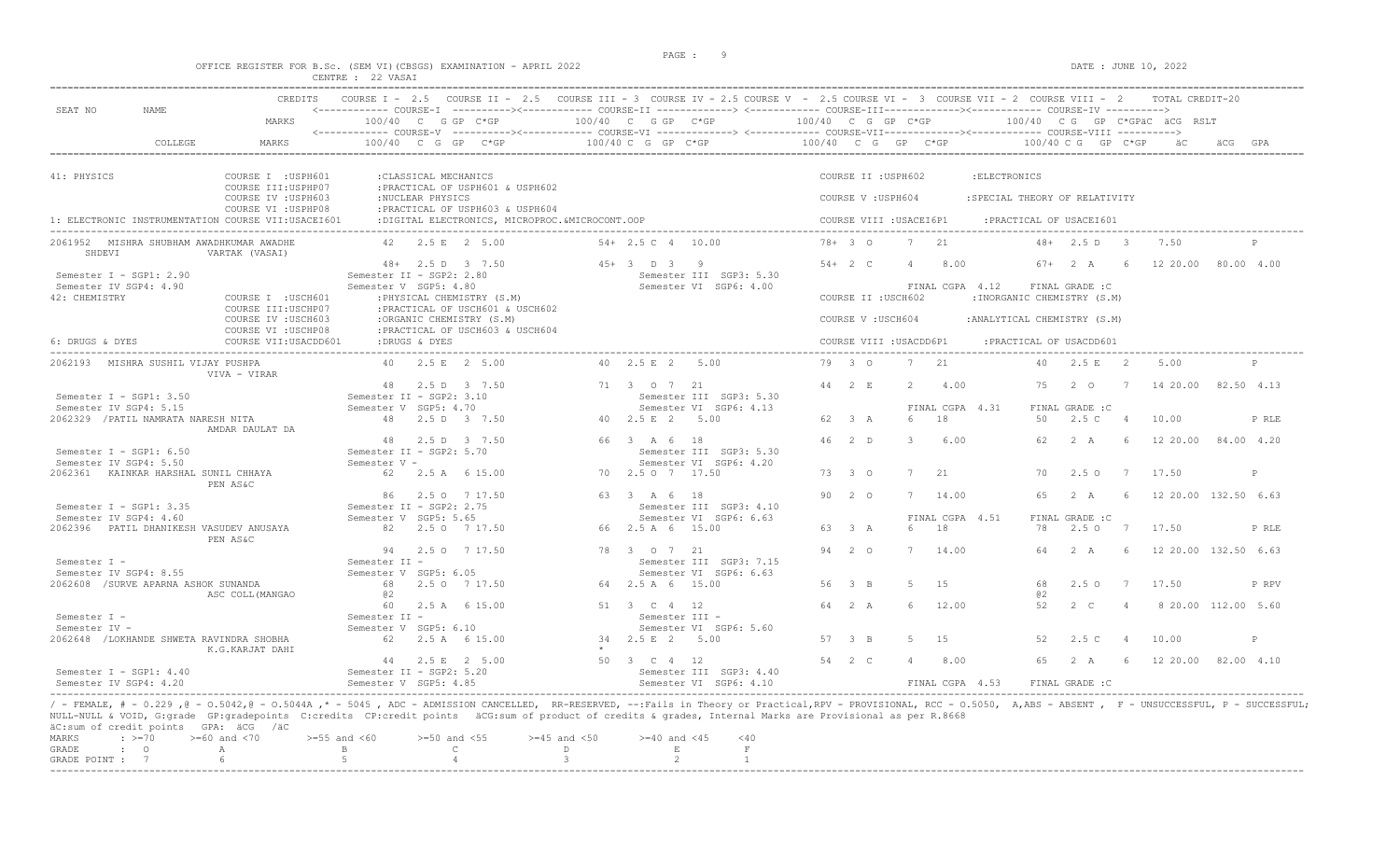$DATA: JUNE 10, 2022$ 

|  |  |  |                      | OFFICE REGISTER FOR B.SC. (SEM VI)(CBSGS) EXAMINATION - APRIL 202 |  |  |
|--|--|--|----------------------|-------------------------------------------------------------------|--|--|
|  |  |  | CENTRE : 37 POLADPUR |                                                                   |  |  |

GRADE POINT :  $7$  6 5 5 4 3 3 2 1

| SEAT NO<br>NAME                                                                                                                                                                                                                                                                                                                                                                                                                                  | MARKS                                          | 100/40 C G GP C*GP                                                       |                                               | 100/40 C G GP C*GP |                                                   | 100/40 C G GP C*GP                        |                           |                |                 |                                            |     |                            |               | 100/40 CG GP C*GPäC äCG RSLT                 |              |
|--------------------------------------------------------------------------------------------------------------------------------------------------------------------------------------------------------------------------------------------------------------------------------------------------------------------------------------------------------------------------------------------------------------------------------------------------|------------------------------------------------|--------------------------------------------------------------------------|-----------------------------------------------|--------------------|---------------------------------------------------|-------------------------------------------|---------------------------|----------------|-----------------|--------------------------------------------|-----|----------------------------|---------------|----------------------------------------------|--------------|
| COLLEGE                                                                                                                                                                                                                                                                                                                                                                                                                                          | MARKS                                          | $100/40$ C G GP C*GP                                                     | $100/40 \text{ C}$ G GP $C*GP$                |                    |                                                   | $100/40$ C G GP C*GP $100/40$ C G GP C*GP |                           |                |                 |                                            |     |                            |               |                                              |              |
|                                                                                                                                                                                                                                                                                                                                                                                                                                                  |                                                |                                                                          |                                               |                    |                                                   |                                           |                           |                |                 |                                            |     |                            |               |                                              |              |
| 42: CHEMISTRY                                                                                                                                                                                                                                                                                                                                                                                                                                    | COURSE I : USCH601<br>COURSE III: USCHP07      | : PHYSICAL CHEMISTRY (S.M)<br>:PRACTICAL OF USCH601 & USCH602            |                                               |                    |                                                   |                                           | COURSE II : USCH602       |                |                 | : INORGANIC CHEMISTRY (S.M)                |     |                            |               |                                              |              |
|                                                                                                                                                                                                                                                                                                                                                                                                                                                  | COURSE IV : USCH603<br>COURSE VI : USCHP08     | :ORGANIC CHEMISTRY (S.M)<br>:PRACTICAL OF USCH603 & USCH604              |                                               |                    |                                                   |                                           | COURSE V: USCH604         |                |                 | : ANALYTICAL CHEMISTRY (S.M)               |     |                            |               |                                              |              |
| 6: DRUGS & DYES                                                                                                                                                                                                                                                                                                                                                                                                                                  | COURSE VII: USACDD601                          | :DRUGS & DYES                                                            |                                               |                    |                                                   |                                           | COURSE VIII : USACDD6P1   |                |                 |                                            |     | : PRACTICAL OF USACDD601   |               |                                              |              |
| 2062682<br>BANDAGALE ADITYA MANGESH MADHAVI                                                                                                                                                                                                                                                                                                                                                                                                      | MORE COLLEGE PO                                | 60 2.5 A 6 15.00                                                         |                                               | 46 2.5 D 3 7.50    |                                                   | 77 3 0                                    |                           |                | 7 21            |                                            | 70  | 2.507                      |               | 17.50                                        |              |
| Semester I - SGP1: 3.00                                                                                                                                                                                                                                                                                                                                                                                                                          |                                                | 2.5 B 5 12.50<br>58<br>Semester II - SGP2: 4.00                          |                                               | 82 3 0 7 21        | Semester III SGP3: 4.35                           | 60 2 A                                    |                           | 6              | 12.00           |                                            | 80  | $2\degree$ 0               |               | 7 14 20.00 120.50 6.03                       |              |
| Semester IV SGP4: 5.40                                                                                                                                                                                                                                                                                                                                                                                                                           |                                                | Semester V SGP5: 6.08                                                    |                                               |                    | Semester VI SGP6: 6.03                            |                                           |                           |                | FINAL CGPA 4.81 |                                            |     | FINAL GRADE : C            |               |                                              |              |
| 2062685 BHILARE SUJIT VISHVANATH SUREKHA                                                                                                                                                                                                                                                                                                                                                                                                         | MORE COLLEGE PO                                | 82 2.5 0 7 17.50                                                         |                                               | 92 2.5 0 7 17.50   |                                                   | 75 3 0                                    |                           | 7              | 2.1             |                                            | 72  | 2.5 0 7 17.50              |               |                                              | P            |
| Semester I - SGP1: 6.20                                                                                                                                                                                                                                                                                                                                                                                                                          |                                                | 80 2.5 0 7 17.50<br>Semester II - SGP2: 6.50                             |                                               | 70 3 0 7 21        | Semester III SGP3: 9.30                           | 92 2 0                                    |                           |                | 7 14.00         |                                            |     |                            |               | 85 2 0 7 14 20 00 140 00 7 00                |              |
| Semester IV SGP4: 8.15<br>46: ZOOLOGY                                                                                                                                                                                                                                                                                                                                                                                                            | COURSE I : USZ0601                             | Semester V SGP5: 6.75<br>:TAXONOMY - CHORDATES AND TYPE STUDY            |                                               |                    | Semester VI SGP6: 7.00                            |                                           | COURSE II : USZ0602       |                | FINAL CGPA 7.32 | : PHYSIOLOGY AND TISSUE CULTURE            |     | FINAL GRADE : O            |               |                                              |              |
|                                                                                                                                                                                                                                                                                                                                                                                                                                                  | COURSE III:USZOP07<br>COURSE IV : USZO603      | : PRACTICAL OF USZO601 TO USZO602<br>:GENETIC AND BIOINFORMATICS         |                                               |                    |                                                   |                                           | COURSE V: USZ0604         |                |                 |                                            |     |                            |               | :ENVIRONMENTAL BIOLOGY AND ZOOPHARMACOGNOSY  |              |
| 8: FISHERY BIOLOGY                                                                                                                                                                                                                                                                                                                                                                                                                               | COURSE VI : USZOP08<br>COURSE VII: USACFBIO601 | : PRACTICAL OF USZ0603 TO USZ0604                                        | : MARINE RESOURCES, POST HARVEST & FARM ENGG. |                    |                                                   |                                           | COURSE VIII : USACFBIO6P1 |                |                 |                                            |     | : PRACTICAL OF USACFBIO601 |               |                                              |              |
| 2062825 SURVE YOGESH BHARAT SHARMILA                                                                                                                                                                                                                                                                                                                                                                                                             |                                                | 76 2.5 0 7 17.50                                                         |                                               | 76 2.5 0 7 17.50   |                                                   | 76 3 0                                    |                           | 7              | 2.1             |                                            | 92. | 2.5 0 7 17.50              |               |                                              | P            |
|                                                                                                                                                                                                                                                                                                                                                                                                                                                  | I.C.S. SCIENCE,                                | 86 2.5 0 7 17.50                                                         |                                               | 75 3 0 7 21        |                                                   | 94 2 0                                    |                           |                | 7 14.00         |                                            | 86  | $2^{\circ}$ 0              |               | 7 14 20.00 140.00 7.00                       |              |
| Semester I - SGP1: 3.80<br>Semester IV SGP4: 5.10<br>47: MICROBIOLOGY                                                                                                                                                                                                                                                                                                                                                                            | COURSE I : USMB601                             | Semester II - SGP2: 3.90<br>Semester V SGP5: 6.88                        | :RDNA TECHNOLOGY, BIOINFORMATICS & VIROLOGY   |                    | Semester III SGP3: 4.30<br>Semester VI SGP6: 7.00 |                                           | COURSE II : USMB602       |                | FINAL CGPA 5.16 |                                            |     | FINAL GRADE :B             |               | :MEDICAL MICROBIOLOGY & IMMUNOLOGY - PART II |              |
|                                                                                                                                                                                                                                                                                                                                                                                                                                                  | COURSE III: USMBP07<br>COURSE IV : USMB603     | : PRACTICAL OF USMB601 TO USMB602<br>:MICROBIAL BIOCHEMISTRY - PART - II |                                               |                    |                                                   |                                           | COURSE V: USMB604         |                |                 | :BIOPROCESS TECHNOLOGY - PART - II         |     |                            |               |                                              |              |
| 18: FOOD PRODUCTION&PROCESSINGCOURSE VII:USACFP601                                                                                                                                                                                                                                                                                                                                                                                               | COURSE VI : USMBP08                            | :PRACTICAL OF USMB603 TO USMB604<br>:FOOD PRODUCTION AND PROCESSING      |                                               |                    |                                                   |                                           | COURSE VIII : USACFP6P1   |                |                 |                                            |     | : PRACTICAL OF USACFP601   |               |                                              |              |
| 2063186 / JADHAV AKSHATA ARJUN ARCHANA                                                                                                                                                                                                                                                                                                                                                                                                           |                                                | 70 2.5 0 7 17.50                                                         |                                               | 68 2.5 A 6 15.00   |                                                   | 52 3 C                                    |                           | $4 \t12$       |                 |                                            | 56  | 2.5 B                      | $5^{\circ}$   | 12.50                                        | P            |
| Semester I - SGP1: 6.30                                                                                                                                                                                                                                                                                                                                                                                                                          |                                                | 58 2.5 B 5 12.50<br>Semester II - SGP2: 6.30                             |                                               | 40 3 F 2 6         | Semester III SGP3: 6.35                           | 44 2 F                                    |                           | $\mathcal{P}$  | 4.00            |                                            | 40  | $2 - E$                    | $\mathcal{P}$ | 4 20.00 83.50 4.18                           |              |
| Semester IV SGP4: 7.80<br>2063196 / SARFARE PRAGATEE RAMAKANT RENUKA                                                                                                                                                                                                                                                                                                                                                                             |                                                | Semester V SGP5: 5.00<br>68<br>2.5 0 7 17.50                             |                                               | 70 2.5 0 7 17.50   | Semester VI SGP6: 4.18                            | 51 3 C                                    |                           | $\overline{4}$ | 12              | FINAL CGPA 5.99+00.01= 6.00 FINAL GRADE: A | 58  | 2.5 B                      | $-5$          | 12.50                                        | $\mathbb{P}$ |
|                                                                                                                                                                                                                                                                                                                                                                                                                                                  |                                                | @ 2                                                                      |                                               |                    |                                                   |                                           |                           |                |                 |                                            |     |                            |               |                                              |              |
| Semester I - SGP1: 2.80                                                                                                                                                                                                                                                                                                                                                                                                                          |                                                | 2.5 C 4 10.00<br>54<br>Semester II - SGP2: 3.20                          |                                               | 40 3 E 2 6         | Semester III SGP3: 3.50                           | 60 2 A                                    |                           |                | 6 12.00         |                                            | 58  | $2 \quad B$                |               | 5 10 20.00 97.50 4.88                        |              |
| Semester IV SGP4: 3.50                                                                                                                                                                                                                                                                                                                                                                                                                           |                                                | Semester V SGP5: 3.88                                                    |                                               |                    | Semester VI SGP6: 4.88                            |                                           |                           |                | FINAL CGPA 3.63 |                                            |     | FINAL GRADE : D            |               |                                              |              |
| / - FEMALE, # - 0.229, @ - 0.5042, @ - 0.5044A, * - 5045, ADC - ADMISSION CANCELLED, RR-RESERVED, --:Fails in Theory or Practical,RPV - PROVISIONAL, RCC - 0.5050, A,ABS - ABSENT, F - UNSUCCESSFUL, P - SUCCESSFUL;<br>NULL-NULL & VOID, G:grade GP:gradepoints C:credits CP:credit points äCG:sum of product of credits & grades, Internal Marks are Provisional as per R.8668<br>äC:sum of credit points GPA: äCG /äC<br>$\div$ >=70<br>MARKS | $>=60$ and $<70$<br>$>=55$ and $<60$           | $>=50$ and $<55$                                                         | $>=45$ and $<50$                              | $>= 40$ and $< 45$ | $<$ 40                                            |                                           |                           |                |                 |                                            |     |                            |               |                                              |              |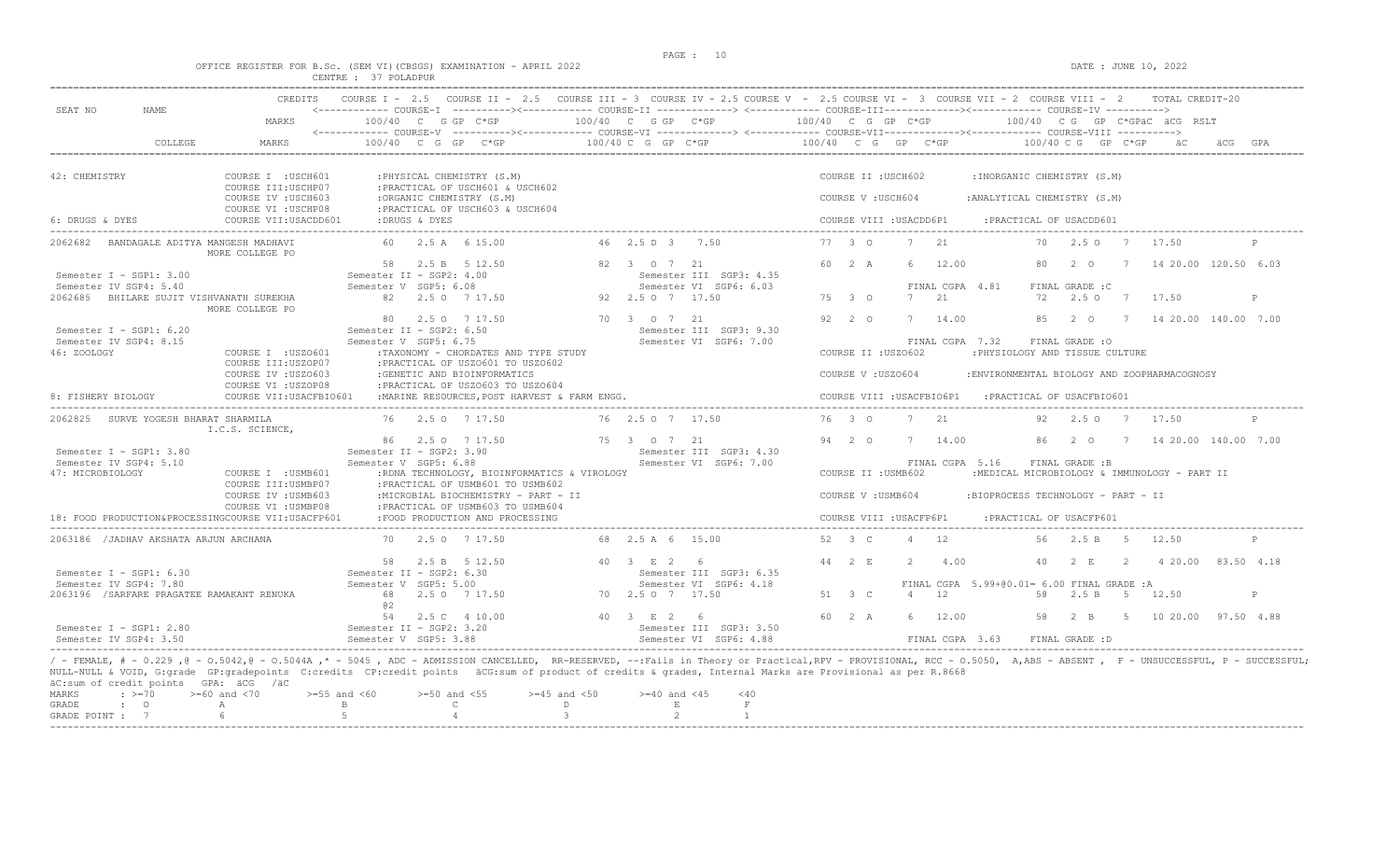# OFFICE REGISTER FOR B.Sc. (SEM VI)(CBSGS) EXAMINATION - APRIL 2022<br>CENTRE : 56 GOREGAON(RAIGAD)<br>CENTRE : 56 GOREGAON(RAIGAD)

| COLLEGE<br>MARKS<br>42: CHEMISTRY<br>COURSE I : USCH601<br>COURSE III: USCHP07<br>COURSE IV : USCH603<br>COURSE VI : USCHP08<br>6: DRUGS & DYES<br>COURSE VII: USACDD601<br>2063263 GOPAL PRATIK PRABHAKAR SUPRIYA<br>56<br>ASC COLL. GOREG<br>68<br>02<br>Semester I - SGP1: $4.95$<br>Semester IV SGP4: 6.75<br>2063309 / TETGURE CHAITALI GANESH RUKHMINI<br>ASC COLL. GOREG<br>68<br>02<br>Semester I - SGP1: $4.40$<br>Semester IV -<br>46: ZOOLOGY<br>COURSE I : USZO601<br>COURSE III:USZOP07<br>COURSE IV : USZO603<br>COURSE VI : USZOP08<br>14: MARINE SCIENCE<br>COURSE VII: USACMSC601<br>2063407 KONDWILKAR M QASIM HUSAIN NAFISA<br>G.M. VEDAK COLL<br>Semester I - SGP1: 5.30<br>Semester IV SGP4: 8.70<br>42: CHEMISTRY<br>COURSE I : USCH601<br>COURSE III:USCHP07<br>COURSE IV : USCH603<br>COURSE VI : USCHP08<br>6: DRUGS & DYES<br>COURSE VII: USACDD601 | <------------ COURSE-V -----------><----------- COURSE-VI --------------> <------------ COURSE-VIII-------------- COURSE-VIII ----------><br>$100/40$ C G GP C*GP<br>: PHYSICAL CHEMISTRY (S.M)<br>: PRACTICAL OF USCH601 & USCH602<br>:ORGANIC CHEMISTRY (S.M)<br>: PRACTICAL OF USCH603 & USCH604<br>:DRUGS & DYES<br>2.5 B 5 12.50<br>2.5 0 7 17.50<br>Semester II - SGP2: 4.65<br>Semester V SGP5: 6.00<br>86 2.5 0 7 17.50<br>2.5 0 7 17.50<br>Semester II - SGP2: 5.40<br>Semester V SGP5: 6.08<br>:TAXONOMY - CHORDATES AND TYPE STUDY<br>: PRACTICAL OF USZO601 TO USZO602<br>:GENETIC AND BIOINFORMATICS<br>: PRACTICAL OF USZO603 TO USZO604<br>: PRODUCTION AND MANAGEMENT<br>78 2.5 0 7 17.50<br>76 2.5 0 7 17.50 | $100/40 C G$ GP $C*GP$<br>58 2.5 B 5 12.50<br>82 3 0 7 21<br>62 2.5 A 6 15.00<br>95 3 0 7 21<br>92 2.5 0 7 17.50 | Semester III SGP3: 4.50<br>Semester VI SGP6: 6.40<br>Semester III SGP3: 5.35<br>Semester VI SGP6: 6.45 | $100/40$ C G GP C*GP<br>68 3 0<br>02<br>70 2 0<br>78 3 0<br>50 2 C | COURSE II : USCH602<br>COURSE V: USCH604<br>COURSE II : USZO602<br>COURSE V: USZ0604 | COURSE VIII : USACDD6P1<br>$7^{2}$<br>14.00<br>7<br>7<br>21<br>$\overline{4}$<br>COURSE VIII : USACMSC6P1 | FINAL CGPA 5.54<br>8.00      | : INORGANIC CHEMISTRY (S.M)<br>: ANALYTICAL CHEMISTRY (S.M)<br>: PRACTICAL OF USACDD601<br>72<br>60<br>60<br>69<br>01<br>: PHYSIOLOGY AND TISSUE CULTURE<br>: PRACTICAL OF USACMSC601 | 100/40 C G GP C*GP<br>2.50 7<br>2 A<br>FINAL GRADE :B<br>2.5A<br>$2^{\circ}$ | 6<br>6         | 17.50<br>15.00<br>:ENVIRONMENTAL BIOLOGY AND ZOOPHARMACOGNOSY | äCG GPA<br>12 20.00 128.00 6.40<br>P RLE<br>7 14 20.00 129.00 6.45 |
|-------------------------------------------------------------------------------------------------------------------------------------------------------------------------------------------------------------------------------------------------------------------------------------------------------------------------------------------------------------------------------------------------------------------------------------------------------------------------------------------------------------------------------------------------------------------------------------------------------------------------------------------------------------------------------------------------------------------------------------------------------------------------------------------------------------------------------------------------------------------------------|-------------------------------------------------------------------------------------------------------------------------------------------------------------------------------------------------------------------------------------------------------------------------------------------------------------------------------------------------------------------------------------------------------------------------------------------------------------------------------------------------------------------------------------------------------------------------------------------------------------------------------------------------------------------------------------------------------------------------------|------------------------------------------------------------------------------------------------------------------|--------------------------------------------------------------------------------------------------------|--------------------------------------------------------------------|--------------------------------------------------------------------------------------|-----------------------------------------------------------------------------------------------------------|------------------------------|---------------------------------------------------------------------------------------------------------------------------------------------------------------------------------------|------------------------------------------------------------------------------|----------------|---------------------------------------------------------------|--------------------------------------------------------------------|
|                                                                                                                                                                                                                                                                                                                                                                                                                                                                                                                                                                                                                                                                                                                                                                                                                                                                               |                                                                                                                                                                                                                                                                                                                                                                                                                                                                                                                                                                                                                                                                                                                               |                                                                                                                  |                                                                                                        |                                                                    |                                                                                      |                                                                                                           |                              |                                                                                                                                                                                       |                                                                              |                |                                                               |                                                                    |
|                                                                                                                                                                                                                                                                                                                                                                                                                                                                                                                                                                                                                                                                                                                                                                                                                                                                               |                                                                                                                                                                                                                                                                                                                                                                                                                                                                                                                                                                                                                                                                                                                               |                                                                                                                  |                                                                                                        |                                                                    |                                                                                      |                                                                                                           |                              |                                                                                                                                                                                       |                                                                              |                |                                                               |                                                                    |
|                                                                                                                                                                                                                                                                                                                                                                                                                                                                                                                                                                                                                                                                                                                                                                                                                                                                               |                                                                                                                                                                                                                                                                                                                                                                                                                                                                                                                                                                                                                                                                                                                               |                                                                                                                  |                                                                                                        |                                                                    |                                                                                      |                                                                                                           |                              |                                                                                                                                                                                       |                                                                              |                |                                                               |                                                                    |
|                                                                                                                                                                                                                                                                                                                                                                                                                                                                                                                                                                                                                                                                                                                                                                                                                                                                               |                                                                                                                                                                                                                                                                                                                                                                                                                                                                                                                                                                                                                                                                                                                               |                                                                                                                  |                                                                                                        |                                                                    |                                                                                      |                                                                                                           |                              |                                                                                                                                                                                       |                                                                              |                |                                                               |                                                                    |
|                                                                                                                                                                                                                                                                                                                                                                                                                                                                                                                                                                                                                                                                                                                                                                                                                                                                               |                                                                                                                                                                                                                                                                                                                                                                                                                                                                                                                                                                                                                                                                                                                               |                                                                                                                  |                                                                                                        |                                                                    |                                                                                      |                                                                                                           |                              |                                                                                                                                                                                       |                                                                              |                |                                                               |                                                                    |
|                                                                                                                                                                                                                                                                                                                                                                                                                                                                                                                                                                                                                                                                                                                                                                                                                                                                               |                                                                                                                                                                                                                                                                                                                                                                                                                                                                                                                                                                                                                                                                                                                               |                                                                                                                  |                                                                                                        |                                                                    |                                                                                      |                                                                                                           |                              |                                                                                                                                                                                       |                                                                              |                |                                                               |                                                                    |
|                                                                                                                                                                                                                                                                                                                                                                                                                                                                                                                                                                                                                                                                                                                                                                                                                                                                               |                                                                                                                                                                                                                                                                                                                                                                                                                                                                                                                                                                                                                                                                                                                               |                                                                                                                  |                                                                                                        |                                                                    |                                                                                      |                                                                                                           |                              |                                                                                                                                                                                       |                                                                              |                |                                                               |                                                                    |
|                                                                                                                                                                                                                                                                                                                                                                                                                                                                                                                                                                                                                                                                                                                                                                                                                                                                               |                                                                                                                                                                                                                                                                                                                                                                                                                                                                                                                                                                                                                                                                                                                               |                                                                                                                  |                                                                                                        |                                                                    |                                                                                      |                                                                                                           |                              |                                                                                                                                                                                       |                                                                              |                |                                                               |                                                                    |
|                                                                                                                                                                                                                                                                                                                                                                                                                                                                                                                                                                                                                                                                                                                                                                                                                                                                               |                                                                                                                                                                                                                                                                                                                                                                                                                                                                                                                                                                                                                                                                                                                               |                                                                                                                  |                                                                                                        |                                                                    |                                                                                      |                                                                                                           |                              |                                                                                                                                                                                       |                                                                              |                |                                                               |                                                                    |
|                                                                                                                                                                                                                                                                                                                                                                                                                                                                                                                                                                                                                                                                                                                                                                                                                                                                               |                                                                                                                                                                                                                                                                                                                                                                                                                                                                                                                                                                                                                                                                                                                               |                                                                                                                  |                                                                                                        |                                                                    |                                                                                      |                                                                                                           |                              |                                                                                                                                                                                       |                                                                              |                |                                                               |                                                                    |
|                                                                                                                                                                                                                                                                                                                                                                                                                                                                                                                                                                                                                                                                                                                                                                                                                                                                               |                                                                                                                                                                                                                                                                                                                                                                                                                                                                                                                                                                                                                                                                                                                               |                                                                                                                  |                                                                                                        |                                                                    |                                                                                      |                                                                                                           |                              |                                                                                                                                                                                       |                                                                              |                |                                                               |                                                                    |
|                                                                                                                                                                                                                                                                                                                                                                                                                                                                                                                                                                                                                                                                                                                                                                                                                                                                               |                                                                                                                                                                                                                                                                                                                                                                                                                                                                                                                                                                                                                                                                                                                               |                                                                                                                  |                                                                                                        |                                                                    |                                                                                      |                                                                                                           |                              |                                                                                                                                                                                       |                                                                              |                |                                                               |                                                                    |
|                                                                                                                                                                                                                                                                                                                                                                                                                                                                                                                                                                                                                                                                                                                                                                                                                                                                               |                                                                                                                                                                                                                                                                                                                                                                                                                                                                                                                                                                                                                                                                                                                               |                                                                                                                  |                                                                                                        |                                                                    |                                                                                      |                                                                                                           |                              |                                                                                                                                                                                       |                                                                              |                |                                                               |                                                                    |
|                                                                                                                                                                                                                                                                                                                                                                                                                                                                                                                                                                                                                                                                                                                                                                                                                                                                               |                                                                                                                                                                                                                                                                                                                                                                                                                                                                                                                                                                                                                                                                                                                               |                                                                                                                  |                                                                                                        |                                                                    |                                                                                      |                                                                                                           |                              |                                                                                                                                                                                       |                                                                              |                |                                                               |                                                                    |
|                                                                                                                                                                                                                                                                                                                                                                                                                                                                                                                                                                                                                                                                                                                                                                                                                                                                               |                                                                                                                                                                                                                                                                                                                                                                                                                                                                                                                                                                                                                                                                                                                               |                                                                                                                  |                                                                                                        |                                                                    |                                                                                      |                                                                                                           |                              |                                                                                                                                                                                       |                                                                              |                |                                                               |                                                                    |
|                                                                                                                                                                                                                                                                                                                                                                                                                                                                                                                                                                                                                                                                                                                                                                                                                                                                               |                                                                                                                                                                                                                                                                                                                                                                                                                                                                                                                                                                                                                                                                                                                               |                                                                                                                  |                                                                                                        |                                                                    |                                                                                      |                                                                                                           |                              |                                                                                                                                                                                       |                                                                              |                |                                                               |                                                                    |
|                                                                                                                                                                                                                                                                                                                                                                                                                                                                                                                                                                                                                                                                                                                                                                                                                                                                               |                                                                                                                                                                                                                                                                                                                                                                                                                                                                                                                                                                                                                                                                                                                               |                                                                                                                  |                                                                                                        | 74 3 0                                                             |                                                                                      | 7 21                                                                                                      |                              | 88                                                                                                                                                                                    | 2.5 0 7 17.50                                                                |                |                                                               | P                                                                  |
|                                                                                                                                                                                                                                                                                                                                                                                                                                                                                                                                                                                                                                                                                                                                                                                                                                                                               |                                                                                                                                                                                                                                                                                                                                                                                                                                                                                                                                                                                                                                                                                                                               | 58 3 B 5 15                                                                                                      |                                                                                                        | $90 \quad 20$                                                      |                                                                                      | 7 14.00                                                                                                   |                              | 50                                                                                                                                                                                    | $2 \quad C$                                                                  | $\overline{4}$ |                                                               | 8 20.00 128.00 6.40                                                |
|                                                                                                                                                                                                                                                                                                                                                                                                                                                                                                                                                                                                                                                                                                                                                                                                                                                                               | Semester II - SGP2: 5.35<br>Semester V SGP5: 6.33                                                                                                                                                                                                                                                                                                                                                                                                                                                                                                                                                                                                                                                                             |                                                                                                                  | Semester III SGP3: 9.05<br>Semester VI SGP6: 6.40                                                      |                                                                    |                                                                                      |                                                                                                           | FINAL CGPA 6.86              |                                                                                                                                                                                       | FINAL GRADE : A                                                              |                |                                                               |                                                                    |
|                                                                                                                                                                                                                                                                                                                                                                                                                                                                                                                                                                                                                                                                                                                                                                                                                                                                               | : PHYSICAL CHEMISTRY (S.M)                                                                                                                                                                                                                                                                                                                                                                                                                                                                                                                                                                                                                                                                                                    |                                                                                                                  |                                                                                                        |                                                                    | COURSE II : USCH602                                                                  |                                                                                                           |                              | : INORGANIC CHEMISTRY (S.M)                                                                                                                                                           |                                                                              |                |                                                               |                                                                    |
|                                                                                                                                                                                                                                                                                                                                                                                                                                                                                                                                                                                                                                                                                                                                                                                                                                                                               | :PRACTICAL OF USCH601 & USCH602                                                                                                                                                                                                                                                                                                                                                                                                                                                                                                                                                                                                                                                                                               |                                                                                                                  |                                                                                                        |                                                                    |                                                                                      |                                                                                                           |                              |                                                                                                                                                                                       |                                                                              |                |                                                               |                                                                    |
|                                                                                                                                                                                                                                                                                                                                                                                                                                                                                                                                                                                                                                                                                                                                                                                                                                                                               | :ORGANIC CHEMISTRY (S.M)                                                                                                                                                                                                                                                                                                                                                                                                                                                                                                                                                                                                                                                                                                      |                                                                                                                  |                                                                                                        |                                                                    | COURSE V: USCH604                                                                    |                                                                                                           | : ANALYTICAL CHEMISTRY (S.M) |                                                                                                                                                                                       |                                                                              |                |                                                               |                                                                    |
|                                                                                                                                                                                                                                                                                                                                                                                                                                                                                                                                                                                                                                                                                                                                                                                                                                                                               | : PRACTICAL OF USCH603 & USCH604<br>:DRUGS & DYES                                                                                                                                                                                                                                                                                                                                                                                                                                                                                                                                                                                                                                                                             |                                                                                                                  |                                                                                                        |                                                                    |                                                                                      | COURSE VIII : USACDD6P1                                                                                   |                              | : PRACTICAL OF USACDD601                                                                                                                                                              |                                                                              |                |                                                               |                                                                    |
|                                                                                                                                                                                                                                                                                                                                                                                                                                                                                                                                                                                                                                                                                                                                                                                                                                                                               |                                                                                                                                                                                                                                                                                                                                                                                                                                                                                                                                                                                                                                                                                                                               |                                                                                                                  |                                                                                                        |                                                                    |                                                                                      |                                                                                                           |                              |                                                                                                                                                                                       |                                                                              |                |                                                               |                                                                    |
| 2063594 INGLE SURAJ PRALHAD NEETA                                                                                                                                                                                                                                                                                                                                                                                                                                                                                                                                                                                                                                                                                                                                                                                                                                             | 60 2.5 A 6 15.00                                                                                                                                                                                                                                                                                                                                                                                                                                                                                                                                                                                                                                                                                                              | 58 2.5 B 5 12.50                                                                                                 |                                                                                                        | 75 3 0                                                             |                                                                                      | 7 21                                                                                                      |                              | 56                                                                                                                                                                                    | 2.5 B 5                                                                      |                | 12.50                                                         | P                                                                  |
| G.R.PATIL S&C-A                                                                                                                                                                                                                                                                                                                                                                                                                                                                                                                                                                                                                                                                                                                                                                                                                                                               |                                                                                                                                                                                                                                                                                                                                                                                                                                                                                                                                                                                                                                                                                                                               | 76 3 0 7 21                                                                                                      |                                                                                                        | 66 2 A                                                             |                                                                                      | 6 12.00                                                                                                   |                              | 72                                                                                                                                                                                    |                                                                              |                |                                                               | 2 0 7 14 20.00 120.50 6.03                                         |
| Semester I - SGP1: 5.80                                                                                                                                                                                                                                                                                                                                                                                                                                                                                                                                                                                                                                                                                                                                                                                                                                                       | 56 2.5 B 5 12.50<br>Semester II - SGP2: 6.70                                                                                                                                                                                                                                                                                                                                                                                                                                                                                                                                                                                                                                                                                  |                                                                                                                  | Semester III SGP3: 8.40                                                                                |                                                                    |                                                                                      |                                                                                                           |                              |                                                                                                                                                                                       |                                                                              |                |                                                               |                                                                    |
| Semester IV SGP4: 7.20                                                                                                                                                                                                                                                                                                                                                                                                                                                                                                                                                                                                                                                                                                                                                                                                                                                        | Semester V SGP5: 5.18                                                                                                                                                                                                                                                                                                                                                                                                                                                                                                                                                                                                                                                                                                         |                                                                                                                  | Semester VI SGP6: 6.03                                                                                 |                                                                    |                                                                                      |                                                                                                           | FINAL CGPA 6.55              |                                                                                                                                                                                       | FINAL GRADE : A                                                              |                |                                                               |                                                                    |
| 40: MATHEMATICS<br>COURSE I : USMT601                                                                                                                                                                                                                                                                                                                                                                                                                                                                                                                                                                                                                                                                                                                                                                                                                                         | : BASIC COMPLEX ANALYSIS                                                                                                                                                                                                                                                                                                                                                                                                                                                                                                                                                                                                                                                                                                      |                                                                                                                  |                                                                                                        |                                                                    | COURSE II : USMT602                                                                  |                                                                                                           | :ALGEBRA                     |                                                                                                                                                                                       |                                                                              |                |                                                               |                                                                    |
| COURSE III: USMTP07                                                                                                                                                                                                                                                                                                                                                                                                                                                                                                                                                                                                                                                                                                                                                                                                                                                           | : PRACTICAL OF USMT601 & USMT602                                                                                                                                                                                                                                                                                                                                                                                                                                                                                                                                                                                                                                                                                              |                                                                                                                  |                                                                                                        |                                                                    |                                                                                      |                                                                                                           |                              |                                                                                                                                                                                       |                                                                              |                |                                                               |                                                                    |
| COURSE IV : USMT603                                                                                                                                                                                                                                                                                                                                                                                                                                                                                                                                                                                                                                                                                                                                                                                                                                                           | :TOPOLOGY OF METRIC SPACES AND REAL ANALYSIS                                                                                                                                                                                                                                                                                                                                                                                                                                                                                                                                                                                                                                                                                  |                                                                                                                  |                                                                                                        |                                                                    | COURSE V : USMT6A4                                                                   |                                                                                                           | :NUMERICAL ANALYSIS II       |                                                                                                                                                                                       |                                                                              |                |                                                               |                                                                    |
| COURSE VI : USMTP08                                                                                                                                                                                                                                                                                                                                                                                                                                                                                                                                                                                                                                                                                                                                                                                                                                                           | : PRACTICAL OF USMT603 & USMT604                                                                                                                                                                                                                                                                                                                                                                                                                                                                                                                                                                                                                                                                                              |                                                                                                                  |                                                                                                        |                                                                    |                                                                                      |                                                                                                           |                              |                                                                                                                                                                                       |                                                                              |                |                                                               |                                                                    |
| 3: COMPUTER PRG. & SYS. ANAL. COURSE VII:USACCA601                                                                                                                                                                                                                                                                                                                                                                                                                                                                                                                                                                                                                                                                                                                                                                                                                            | :COMPUTER PROGRAMMING AND SYSTEM ANALYSIS - II                                                                                                                                                                                                                                                                                                                                                                                                                                                                                                                                                                                                                                                                                |                                                                                                                  |                                                                                                        |                                                                    |                                                                                      | COURSE VIII : USACCA6P1                                                                                   |                              | PRACTICAL OF USACCA601:                                                                                                                                                               |                                                                              |                |                                                               |                                                                    |
|                                                                                                                                                                                                                                                                                                                                                                                                                                                                                                                                                                                                                                                                                                                                                                                                                                                                               |                                                                                                                                                                                                                                                                                                                                                                                                                                                                                                                                                                                                                                                                                                                               |                                                                                                                  |                                                                                                        |                                                                    |                                                                                      |                                                                                                           |                              |                                                                                                                                                                                       |                                                                              |                |                                                               |                                                                    |

|  |  | $\alpha$ is the second form of $\alpha$ and $\alpha$ |                                                                                   |  |  |
|--|--|------------------------------------------------------|-----------------------------------------------------------------------------------|--|--|
|  |  |                                                      | MARKS : >=70 >=60 and <70 >=55 and <60 >=50 and <55 >=45 and <50 >=40 and <45 <40 |  |  |
|  |  |                                                      | GRADE : O A B C D E I                                                             |  |  |
|  |  |                                                      | GRADE POINT : $7$ 6 6 5 5 4 5 3 3 2 1                                             |  |  |
|  |  |                                                      |                                                                                   |  |  |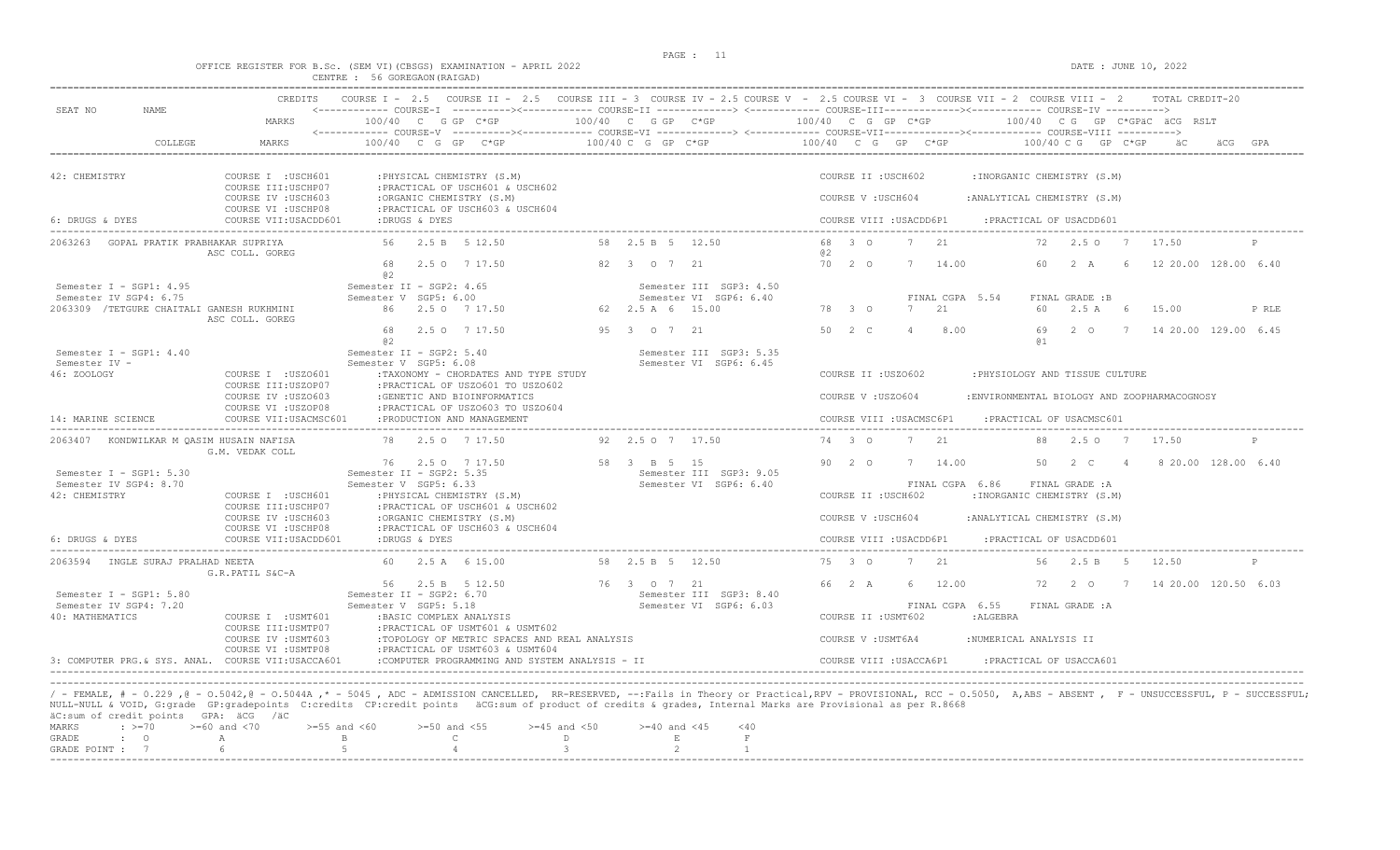$DATA: JUNE 10, 2022$ 

|  |  |          |              | OFFICE REGISTER FOR B.Sc. (SEM VI)(CBSGS) EXAMINATION - APRIL 2022 |  |
|--|--|----------|--------------|--------------------------------------------------------------------|--|
|  |  | CENTRE : | 6 ULHASNAGAR |                                                                    |  |

| SEAT NO<br>NAME                                                        | CREDITS                                                           |                                                                                                                     |                                                                  | COURSE I - 2.5 COURSE II - 2.5 COURSE III - 3 COURSE IV - 2.5 COURSE V - 2.5 COURSE VI - 3 COURSE VII - 2 COURSE VIII - 2<br>TOTAL CREDIT-20<br><------------ COURSE-I ----------><----------- COURSE-II -------------> <------------ COURSE-III-----------><---------><---------- COURSE-IV ---------->> |
|------------------------------------------------------------------------|-------------------------------------------------------------------|---------------------------------------------------------------------------------------------------------------------|------------------------------------------------------------------|-----------------------------------------------------------------------------------------------------------------------------------------------------------------------------------------------------------------------------------------------------------------------------------------------------------|
|                                                                        | MARKS                                                             | 100/40 C G GP C*GP                                                                                                  | 100/40 C G GP C*GP                                               | $100/40$ C G GP C*GP<br>100/40 CG GP C*GPäC äCG RSLT                                                                                                                                                                                                                                                      |
| COLLEGE                                                                | MARKS                                                             | 100/40 C G GP C*GP                                                                                                  | 100/40 C G GP C*GP                                               | 100/40 C G GP C*GP<br>$100/40$ C G GP C*GP<br>GPA                                                                                                                                                                                                                                                         |
| 40: MATHEMATICS                                                        | COURSE I : USMT601<br>COURSE III: USMTP07                         | : BASIC COMPLEX ANALYSIS<br>: PRACTICAL OF USMT601 & USMT602                                                        |                                                                  | COURSE II : USMT602<br>:ALGEBRA                                                                                                                                                                                                                                                                           |
|                                                                        | COURSE IV : USMT603<br>COURSE VI : USMTP08                        | :TOPOLOGY OF METRIC SPACES AND REAL ANALYSIS<br>: PRACTICAL OF USMT603 & USMT604                                    |                                                                  | COURSE V : USMT6A4<br>:NUMERICAL ANALYSIS II                                                                                                                                                                                                                                                              |
| 3: COMPUTER PRG. & SYS. ANAL. COURSE VII:USACCA601                     |                                                                   | :COMPUTER PROGRAMMING AND SYSTEM ANALYSIS - II                                                                      |                                                                  | COURSE VIII : USACCA6P1<br>: PRACTICAL OF USACCA601                                                                                                                                                                                                                                                       |
| 2063613 MHADASE VISHAL KALURAM PUSHPA                                  | G.R.PATIL S&C-A                                                   | 64 2.5 A 6 15.00                                                                                                    | 64 2.5 A 6 15.00                                                 | 70 3 0<br>7 21<br>78 2.50 7<br>17.50<br>P RLE                                                                                                                                                                                                                                                             |
| Semester I -<br>Semester IV SGP4: 2.60                                 |                                                                   | 42 2.5 E 2 5.00<br>Semester II - SGP2: 3.50<br>Semester V SGP5: 4.43                                                | 75 3 0 7 21<br>Semester III SGP3: 3.35<br>Semester VI SGP6: 5.73 | 48 2 D<br>$\mathbf{3}$<br>6.00<br>7 14 20.00 114.50 5.73<br>72<br>20                                                                                                                                                                                                                                      |
| 42: CHEMISTRY                                                          | COURSE I : USCH601<br>COURSE III: USCHP07                         | : PHYSICAL CHEMISTRY (S.M)<br>: PRACTICAL OF USCH601 & USCH602                                                      |                                                                  | COURSE II : USCH602<br>: INORGANIC CHEMISTRY (S.M)                                                                                                                                                                                                                                                        |
|                                                                        | COURSE IV : USCH603<br>COURSE VI : USCHP08                        | :ORGANIC CHEMISTRY (S.M)<br>: PRACTICAL OF USCH603 & USCH604                                                        |                                                                  | COURSE V: USCH604<br>: ANALYTICAL CHEMISTRY (S.M)                                                                                                                                                                                                                                                         |
| 6: DRUGS & DYES                                                        | COURSE VII: USACDD601                                             | :DRUGS & DYES                                                                                                       |                                                                  | COURSE VIII : USACDD6P1<br>:PRACTICAL OF USACDD601                                                                                                                                                                                                                                                        |
| 2063762 / KAMBLE SUVIDHA SUDARSHAN MANISHA                             | CHM - ULHASNAGA                                                   | 72 2.5 0 7 17.50                                                                                                    | 60 2.5 A 6 15.00                                                 | 67 3 0<br>7 21<br>70<br>2.50 7<br>17.50<br>@3                                                                                                                                                                                                                                                             |
| Semester $I - SGP1: 3.30$<br>Semester IV SGP4: 5.30<br>40: MATHEMATICS | COURSE I : USMT601                                                | 76 2.5 0 7 17.50<br>Semester II - SGP2: 3.50<br>Semester V SGP5: 5.25<br>: BASIC COMPLEX ANALYSIS                   | 75 3 0 7 21<br>Semester III SGP3: 5.50<br>Semester VI SGP6: 6.78 | 62 2 A<br>12.00<br>76<br>2 0<br>7 14 20.00 135.50 6.78<br>6 -<br>FINAL CGPA 4.94<br>FINAL GRADE : C<br>COURSE II : USMT602<br>:ALGEBRA                                                                                                                                                                    |
|                                                                        | COURSE III: USMTP07<br>COURSE IV : USMT603<br>COURSE VI : USMTP08 | :PRACTICAL OF USMT601 & USMT602<br>:TOPOLOGY OF METRIC SPACES AND REAL ANALYSIS<br>: PRACTICAL OF USMT603 & USMT604 |                                                                  | COURSE V: USMT6C4<br>:GRAPH THEORY & COMBINATORICS                                                                                                                                                                                                                                                        |
| 3: COMPUTER PRG. & SYS. ANAL. COURSE VII:USACCA601                     |                                                                   | :COMPUTER PROGRAMMING AND SYSTEM ANALYSIS - II                                                                      |                                                                  | COURSE VIII : USACCA6P1<br>: PRACTICAL OF USACCA601                                                                                                                                                                                                                                                       |
| 2063860 DUBEY VIKAS VINODKUMAR LEENA                                   | CHM - ULHASNAGA                                                   | 88 2.5 0 7 17.50                                                                                                    | 84 2.5 0 7 17.50                                                 | 57 3 B<br>5 15<br>76 2.5 0 7 17.50                                                                                                                                                                                                                                                                        |
| Semester I - SGP1: $7.30$<br>Semester IV SGP4: 7.00<br>45: BOTANY      | COURSE I : USBO601                                                | 84 2.5 0 7 17.50<br>Semester II - SGP2: 7.10<br>Semester V SGP5: 6.48<br>: PLANT DIVERSITY - III                    | 66 3 A 6 18<br>Semester III SGP3: 7.95<br>Semester VI SGP6: 6.25 | 52 2 C<br>8.00<br>7 14 20.00 125.00 6.25<br>$\overline{4}$<br>87<br>2 0<br>FINAL CGPA 7.01<br>FINAL GRADE : 0<br>COURSE II : USBO602<br>:PLANT DIVERSITY - IV                                                                                                                                             |
| 13: ENVIRONMENTAL SC. & POLLUTION                                      | COURSE III:USBOP7<br>COURSE IV : USBO603<br>COURSE VI : USBOP8    | : PRACTICAL OF USBO601 TO USBO602<br>:FORM AND FUNCTION - III<br>: PRACTICAL OF USBO603 TO USBO604                  |                                                                  | COURSE V: USB0604<br>:CURRENT TRENDS IN PLANT SCIENCES - II                                                                                                                                                                                                                                               |
|                                                                        | COURSE VII: USACEVS601                                            | : ENVIRONMENTAL MANAGEMENT                                                                                          |                                                                  | COURSE VIII : USACEVS6P1<br>:PRACTICAL OF USACEVS601                                                                                                                                                                                                                                                      |

|  | ac:sum or credit points - GPA: acG - /ac |                                                                                                     |  |  |  |
|--|------------------------------------------|-----------------------------------------------------------------------------------------------------|--|--|--|
|  |                                          | MARKS : $>= 70$ $>= 60$ and <70 $>= 55$ and <60 $>= 50$ and <55 $>= 45$ and <50 $>= 40$ and <45 <40 |  |  |  |
|  |                                          | GRADE : O A B C D E                                                                                 |  |  |  |
|  |                                          | GRADE POTNT : 7 6 5 5 4 3 2                                                                         |  |  |  |
|  |                                          |                                                                                                     |  |  |  |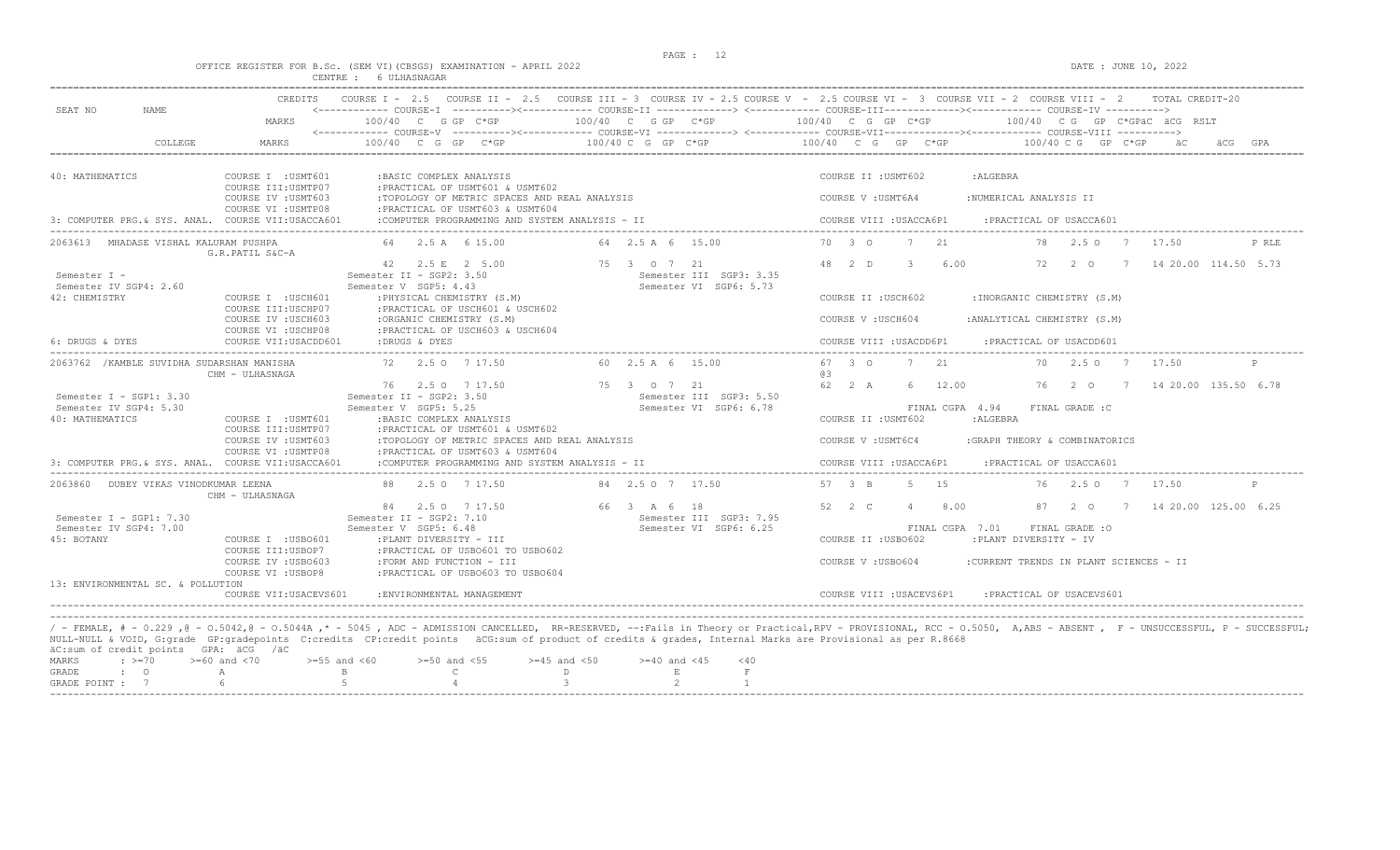$\begin{array}{l} \texttt{DATE}:\texttt{JUNE 10, 2022} \end{array}$ 

|  |  |                         |  |  | OFFICE REGISTER FOR B.Sc. (SEM VI)(CBSGS) EXAMINATION - APRIL 202 |  |  |
|--|--|-------------------------|--|--|-------------------------------------------------------------------|--|--|
|  |  | CENTRE : 76 NAVI MUMBAI |  |  |                                                                   |  |  |

|                                                                        | <b>CREDITS</b>                                                                          |                                                                                                                                                                                                         |                                                                  | COURSE I = 2.5 COURSE II = 2.5 COURSE III = 3 COURSE IV = 2.5 COURSE V = 2.5 COURSE VI = 3 COURSE VII = 2 COURSE VIII = 2<br>TOTAL CREDIT-20<br><------------ COURSE-I ----------><----------- COURSE-II -------------> <------------ COURSE-III-----------><------------ COURSE-IV -----------> |
|------------------------------------------------------------------------|-----------------------------------------------------------------------------------------|---------------------------------------------------------------------------------------------------------------------------------------------------------------------------------------------------------|------------------------------------------------------------------|--------------------------------------------------------------------------------------------------------------------------------------------------------------------------------------------------------------------------------------------------------------------------------------------------|
| SEAT NO<br>NAME                                                        | MARKS                                                                                   | 100/40 C G GP C*GP                                                                                                                                                                                      | $100/40$ C G GP $C*GP$                                           | $100/40$ C G GP C*GP<br>100/40 CG GP C*GPäC äCG RSLT                                                                                                                                                                                                                                             |
| COLLEGE                                                                | MARKS                                                                                   | 100/40 C G GP C*GP                                                                                                                                                                                      | $100/40$ C G GP C*GP                                             | <------------ COURSE-V ----------><----------- COURSE-VI -------------> <------------ COURSE-VIII------------- COURSE-VIII ----------><br>100/40 C G GP C*GP<br>$100/40$ C G GP C*GP                                                                                                             |
| 45: BOTANY                                                             | COURSE I : USBO601                                                                      | :PLANT DIVERSITY - III                                                                                                                                                                                  |                                                                  | COURSE II : USB0602<br>:PLANT DIVERSITY - IV                                                                                                                                                                                                                                                     |
|                                                                        | COURSE III:USBOP7<br>COURSE IV : USB0603<br>COURSE VI : USBOP8                          | : PRACTICAL OF USBO601 TO USBO602<br>:FORM AND FUNCTION - III<br>: PRACTICAL OF USBO603 TO USBO604                                                                                                      |                                                                  | COURSE V: USBO604<br>:CURRENT TRENDS IN PLANT SCIENCES - II                                                                                                                                                                                                                                      |
| 13: ENVIRONMENTAL SC. & POLLUTION                                      | COURSE VII: USACEVS601                                                                  | : ENVIRONMENTAL MANAGEMENT                                                                                                                                                                              |                                                                  | COURSE VIII : USACEVS6P1<br>: PRACTICAL OF USACEVS601                                                                                                                                                                                                                                            |
| 2064118 / JENA BHAGYAVATI SURENDRA KHALI                               | MOTILAL JHUNJHU                                                                         | 2.5 0 7 17.50                                                                                                                                                                                           | 96 2.5 0 7 17.50                                                 | 2.1<br>96 3 0<br>$2.5^\circ$<br>7<br>17.50<br>P RPV #10<br>98.                                                                                                                                                                                                                                   |
| Semester I -                                                           |                                                                                         | 86 2.5 0 7 17.50<br>Semester II -                                                                                                                                                                       | 93 3 0 7 21<br>Semester III -                                    | 10020<br>14.00<br>14 20.00 140.00 7.00# 0.10<br>7<br>84<br>20<br>$\overline{7}$                                                                                                                                                                                                                  |
| Semester IV -<br>42: CHEMISTRY                                         | COURSE I : USCH601<br>COURSE III: USCHP07                                               | Semester V SGP5: 7.00<br>: PHYSICAL CHEMISTRY (S.M)<br>: PRACTICAL OF USCH601 & USCH602                                                                                                                 | Semester VI SGP6: 7.10                                           | COURSE II : USCH602<br>: INORGANIC CHEMISTRY (S.M)                                                                                                                                                                                                                                               |
|                                                                        | COURSE IV : USCH603<br>COURSE VI : USCHP08                                              | :ORGANIC CHEMISTRY (S.M)<br>: PRACTICAL OF USCH603 & USCH604                                                                                                                                            |                                                                  | COURSE V: USCH604<br>: ANALYTICAL CHEMISTRY (S.M)                                                                                                                                                                                                                                                |
| 6: DRUGS & DYES                                                        | COURSE VII: USACDD601                                                                   | :DRUGS & DYES                                                                                                                                                                                           |                                                                  | COURSE VIII : USACDD6P1<br>: PRACTICAL OF USACDD601                                                                                                                                                                                                                                              |
| 2064398 / SABLE NIDA MUNAF SHARAFAT                                    | SHAILAJA SHINDE                                                                         | 78 2.5 0 7 17.50                                                                                                                                                                                        | 80 2.5 0 7 17.50                                                 | 92 3 0<br>7 21<br>2.50<br>17.50<br>82.<br>7<br>P                                                                                                                                                                                                                                                 |
| Semester I - SGP1: $7.50$<br>Semester IV SGP4: 8.70<br>40: MATHEMATICS | COURSE I : USMT601<br>COURSE III: USMTP07<br>COURSE IV : USMT603                        | 78<br>2.50 7 17.50<br>Semester II - SGP2: 7.50<br>Semester V SGP5: 6.80<br>:BASIC COMPLEX ANALYSIS<br>: PRACTICAL OF USMT601 & USMT602<br>:TOPOLOGY OF METRIC SPACES AND REAL ANALYSIS                  | 91 3 0 7 21<br>Semester III SGP3: 9.55<br>Semester VI SGP6: 6.50 | 4.00<br>42 2 E<br>$2^{\circ}$<br>85<br>$2^{\circ}$ 0<br>14 20.00 130.00 6.50<br>7<br>FINAL CGPA 7.76<br>FINAL GRADE : 0<br>COURSE II : USMT602<br>: ALGEBRA<br>:GRAPH THEORY & COMBINATORICS<br>COURSE V: USMT6C4                                                                                |
| 3: COMPUTER PRG. & SYS. ANAL. COURSE VII:USACCA601                     | COURSE VI : USMTP08                                                                     | : PRACTICAL OF USMT603 & USMT604<br>:COMPUTER PROGRAMMING AND SYSTEM ANALYSIS - II                                                                                                                      |                                                                  | COURSE VIII : USACCA6P1<br>: PRACTICAL OF USACCA601                                                                                                                                                                                                                                              |
| 2064407 / PARKAR DAREENA PARWEZ ISMAT                                  | SHAILAJA SHINDE                                                                         | 78 2.5 0 7 17.50                                                                                                                                                                                        | 84 2.5 0 7 17.50                                                 | 90 3 0<br>7 21<br>2.50 7<br>17.50<br>$\mathbb{P}$<br>84                                                                                                                                                                                                                                          |
| Semester I - SGP1: 5.40<br>Semester IV SGP4: 8.70<br>42: CHEMISTRY     | COURSE I : USCH601<br>COURSE III: USCHP07<br>COURSE IV : USCH603<br>COURSE VI : USCHP08 | 76 2.5 0 7 17.50<br>Semester II - SGP2: 5.55<br>Semester V SGP5: 7.00<br>: PHYSICAL CHEMISTRY (S.M)<br>: PRACTICAL OF USCH601 & USCH602<br>:ORGANIC CHEMISTRY (S.M)<br>: PRACTICAL OF USCH603 & USCH604 | 88 3 0 7 21<br>Semester III SGP3: 8.70<br>Semester VI SGP6: 7.00 | 7 14.00<br>14 20.00 140.00 7.00<br>84 2 0<br>87<br>2 O<br>7<br>FINAL CGPA 7.06<br>FINAL GRADE : O<br>COURSE II : USCH602<br>: INORGANIC CHEMISTRY (S.M)<br>COURSE V: USCH604<br>: ANALYTICAL CHEMISTRY (S.M)                                                                                     |
|                                                                        | COURSE VII: USACDD601                                                                   | :DRUGS & DYES                                                                                                                                                                                           |                                                                  | COURSE VIII : USACDD6P1<br>PRACTICAL OF USACDD601:                                                                                                                                                                                                                                               |

----------------------------------------------------------------------------------------------------------------------------------------------------------------------------------------------------------------------- / - FEMALE, # - 0.229 ,@ - O.5042,@ - O.5044A ,\* - 5045 , ADC - ADMISSION CANCELLED, RR-RESERVED, --:Fails in Theory or Practical,RPV - PROVISIONAL, RCC - O.5050, A,ABS - ABSENT , F - UNSUCCESSFUL, P - SUCCESSFUL; NULL-NULL & VOID, G:grade GP:gradepoints C:credits CP:credit points äCG:sum of product of credits & grades, Internal Marks are Provisional as per R.8668 äC:sum of credit points GPA: äCG /äC MARKS : >=70 >=60 and <70 >=55 and <60 >=50 and <55 >=45 and <50 >=40 and <45 <40

|  | GRADE : O A B C D E                 |  |  |  |
|--|-------------------------------------|--|--|--|
|  | GRADE POINT : $7$ 6 5 5 4 5 3 3 2 1 |  |  |  |
|  |                                     |  |  |  |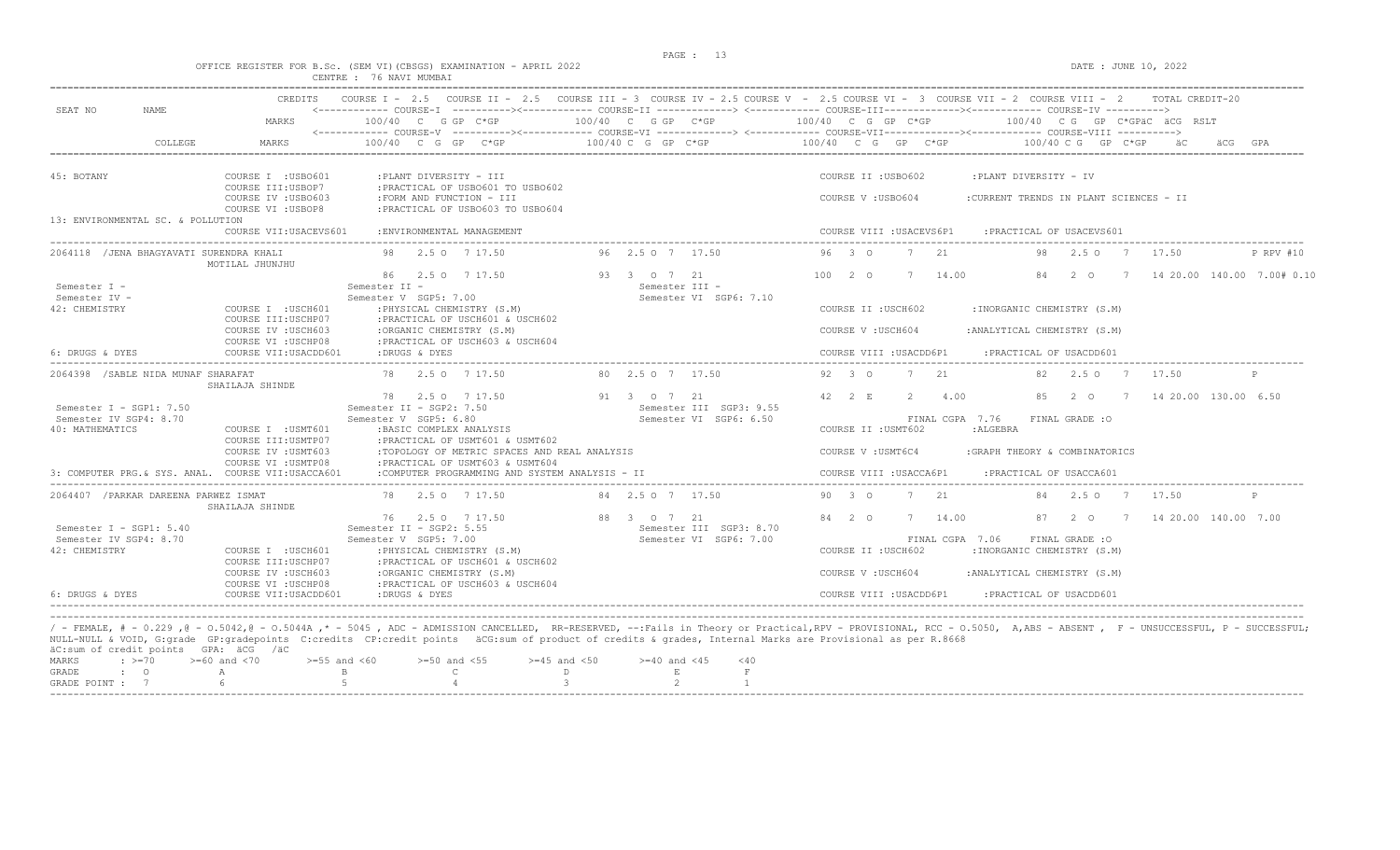### OFFICE REGISTER FOR B.Sc. (SEM VI)(CBSGS) EXAMINATION - APRIL 2022 DATE : JUNE 10, 2022

| SEAT NO<br>NAME.                                                                              | CREDITS                                                               |                                                   |                                     | COURSE I - 2.5 COURSE II - 2.5 COURSE III - 3 COURSE IV - 2.5 COURSE V - 2.5 COURSE VI - 3 COURSE VII - 2 COURSE VIII - 2<br><------------ COURSE-I ----------><----------- COURSE-II -------------> <------------ COURSE-III-----------><------------ COURSE-IV ----------> |     |                                 |                                                   |        |                  |                                              |             |                               |                                                      |          |                                  |             | TOTAL CREDIT-20                              |         |              |
|-----------------------------------------------------------------------------------------------|-----------------------------------------------------------------------|---------------------------------------------------|-------------------------------------|------------------------------------------------------------------------------------------------------------------------------------------------------------------------------------------------------------------------------------------------------------------------------|-----|---------------------------------|---------------------------------------------------|--------|------------------|----------------------------------------------|-------------|-------------------------------|------------------------------------------------------|----------|----------------------------------|-------------|----------------------------------------------|---------|--------------|
|                                                                                               | MARKS                                                                 |                                                   | 100/40 C G GP C*GP                  |                                                                                                                                                                                                                                                                              |     | 100/40 C G GP C*GP              | $100/40$ C G GP C*GP                              |        |                  |                                              |             |                               |                                                      |          |                                  |             | 100/40 CG GP C*GPÄC ÄCG RSLT                 |         |              |
| COLLEGE                                                                                       | MARKS                                                                 |                                                   |                                     | $100/40$ C G GP C*GP                                                                                                                                                                                                                                                         |     | 100/40 C G GP C*GP              |                                                   |        |                  |                                              |             |                               | $100/40$ C G GP C*GP $100/40$ C G GP C*GP            |          |                                  |             | äC                                           | äCG GPA |              |
| 42: CHEMISTRY                                                                                 | COURSE I : USCH601<br>COURSE III: USCHP07                             |                                                   |                                     | : PHYSICAL CHEMISTRY (S.M)<br>: PRACTICAL OF USCH601 & USCH602                                                                                                                                                                                                               |     |                                 |                                                   |        |                  | COURSE II : USCH602                          |             |                               | :INORGANIC CHEMISTRY (S.M)                           |          |                                  |             |                                              |         |              |
| 6: DRUGS & DYES                                                                               | COURSE IV : USCH603<br>COURSE VI : USCHP08<br>COURSE VII:USACDD601    |                                                   | :DRUGS & DYES                       | :ORGANIC CHEMISTRY (S.M)<br>: PRACTICAL OF USCH603 & USCH604                                                                                                                                                                                                                 |     |                                 |                                                   |        |                  | COURSE V: USCH604<br>COURSE VIII : USACDD6P1 |             |                               | : ANALYTICAL CHEMISTRY (S.M)                         |          | : PRACTICAL OF USACDD601         |             |                                              |         |              |
| 2064410 AMBRE ROHAN CHANDRAKANT CHANDRAK<br>ALA                                               | KADAM COLL - BH                                                       |                                                   | 60 2.5 A 6 15.00                    |                                                                                                                                                                                                                                                                              |     | 58 2.5 B 5 12.50                |                                                   |        | 62 3 A           |                                              | 6           | 18                            |                                                      |          | 52 2.5 C 4                       |             | 10.00                                        |         |              |
|                                                                                               |                                                                       |                                                   | 50 2.5 C 4 10.00                    |                                                                                                                                                                                                                                                                              | @ 2 | 68 3 0 7 21                     |                                                   | 62 2 A |                  |                                              | 6           | 12.00                         |                                                      | 62       | 2 A                              | - 6         | 12 20.00 110.50 5.53                         |         |              |
| Semester I - SGP1: $6.40$<br>Semester IV SGP4: 7.35<br>2064459 / PAWAR ARTI ANANT ARCHANA     |                                                                       | Semester II - SGP2: 6.40<br>Semester V SGP5: 5.75 | 78 2.5 0 7 17.50                    |                                                                                                                                                                                                                                                                              |     | 88 2.5 0 7 17.50                | Semester III SGP3: 8.10<br>Semester VI SGP6: 5.53 |        | 77 3 0           |                                              |             | FINAL CGPA 6.59<br>7 21       |                                                      | 82       | FINAL GRADE : A<br>2.5 0 7 17.50 |             |                                              |         | P            |
|                                                                                               | KADAM COLL - BH                                                       |                                                   | 78 2.5 0 7 17.50                    |                                                                                                                                                                                                                                                                              |     | 71 3 0 7 21                     |                                                   |        | 7020             |                                              |             | 7 14.00                       |                                                      | 70       | $2\degree$ 0                     |             | 7 14 20.00 140.00 7.00                       |         |              |
| Semester I - SGP1: 4.30<br>Semester IV SGP4: 4.00                                             |                                                                       | Semester II - SGP2: 4.50<br>Semester V SGP5: 6.30 |                                     |                                                                                                                                                                                                                                                                              |     |                                 | Semester III SGP3: 4.95<br>Semester VI SGP6: 7.00 |        |                  |                                              |             | FINAL CGPA 5.18               |                                                      |          | FINAL GRADE :B                   |             |                                              |         |              |
| 2064460 / PAWAR JYOTI NAMDEV VIMAL                                                            | KADAM COLL - BH                                                       | @ 2                                               | 68 2.5 0 7 17.50<br>48 2.5 D 3 7.50 |                                                                                                                                                                                                                                                                              | a2  | 68 2.5 0 7 17.50<br>69 3 A 6 18 |                                                   |        | 61 3 A<br>68 2 A |                                              |             | 6 18<br>6 12.00               |                                                      | 58<br>70 | 2.5 B<br>$2\degree$ 0            | $5^{\circ}$ | 12.50<br>7 14 20.00 117.00 5.85              |         | P            |
| Semester I - SGP1: $4.35$<br>Semester IV SGP4: 4.55                                           |                                                                       | Semester II - SGP2: 5.15<br>Semester V SGP5: 6.13 |                                     |                                                                                                                                                                                                                                                                              |     |                                 | Semester III SGP3: 4.95<br>Semester VI SGP6: 5.85 |        |                  |                                              |             | FINAL CGPA 5.16               |                                                      |          | FINAL GRADE :B                   |             |                                              |         |              |
| 2064468 RAJESHIRKE ABHIJEET JAYSING SHOB<br>HANA                                              | KADAM COLL - BH                                                       |                                                   | 62 2.5 A 6 15.00                    |                                                                                                                                                                                                                                                                              |     | 76 2.5 0 7 17.50                |                                                   |        | 78 3 0           |                                              | 7           | 21                            |                                                      | 50       | 2.5C                             | 4           | 10.00                                        |         | P RPV        |
| Semester I -                                                                                  |                                                                       | Semester II -                                     | 48 2.5 D 3 7.50                     |                                                                                                                                                                                                                                                                              | 63  | 67 3 0 7 21                     | Semester III -                                    |        | 66 2 A           |                                              | -6          | 12.00                         |                                                      | 60       | 2A                               | 6           | 12 20.00 116.00 5.80                         |         |              |
| Semester IV -<br>2064470 SABLE SWAPNIL SHIVAJI SUREKHA                                        | KADAM COLL - BH                                                       | Semester V SGP5: 6.28                             | 84 2.5 0 7 17.50                    |                                                                                                                                                                                                                                                                              |     | 78 2.5 0 7 17.50                | Semester VI SGP6: 5.80                            | @2     | 68 3 0           |                                              | $7^{\circ}$ | 21                            |                                                      | 58       | 2.5 B                            | $5^{\circ}$ | 12.50                                        |         | P            |
|                                                                                               |                                                                       |                                                   | 44 2.5 E 2 5.00                     |                                                                                                                                                                                                                                                                              | @ 1 | 69 3 0 7 21                     |                                                   |        | 70 2 0           |                                              |             | 7 14.00                       |                                                      |          | 70 2 0                           |             | 7 14 20.00 122.50 6.13                       |         |              |
| Semester I - SGP1: $4.50$<br>Semester IV SGP4: 8.25<br>2064473 / SANGARE ASHWINI ASHOK ANITA  | KADAM COLL - BH                                                       | Semester II - SGP2: 4.50<br>Semester V SGP5: 6.25 | 76 2.5 0 7 17.50                    |                                                                                                                                                                                                                                                                              |     | 82  2.5  0  7  17.50            | Semester III SGP3: 8.35<br>Semester VI SGP6: 6.13 |        | 76 3 0           |                                              |             | FINAL CGPA 6.33<br>$7^{2}$ 21 |                                                      | 78       | FINAL GRADE : A<br>2.5 0 7 17.50 |             |                                              |         | $\mathbb{P}$ |
|                                                                                               |                                                                       |                                                   | 76 2.50 7 17.50                     |                                                                                                                                                                                                                                                                              |     | 72 3 0 7 21                     |                                                   | a2     | 68 2 0           |                                              |             | 7 14.00                       |                                                      | 65       | 2 A                              |             | 6 12 20.00 138.00 6.90                       |         |              |
| Semester I - SGP1: 4.30<br>Semester IV SGP4: 4.20<br>2064486 THASALE SAGAR SHANTARAM SHUBHANG |                                                                       | Semester II - SGP2: 4.20<br>Semester V SGP5: 6.48 | 64 2.5 A 6 15.00                    |                                                                                                                                                                                                                                                                              |     | 76 2.5 0 7 17.50                | Semester III SGP3: 5.40<br>Semester VI SGP6: 6.90 |        | 83 3 0           |                                              |             | FINAL CGPA 5.25<br>7 21       |                                                      | 66       | FINAL GRADE :B<br>2.5 A          | 6           | 15.00                                        |         | $\mathbb{P}$ |
| $\mathbf{I}$ and $\mathbf{I}$ and $\mathbf{I}$ and $\mathbf{I}$                               | KADAM COLL - BH                                                       |                                                   | 42 2.5 E 2 5.00                     |                                                                                                                                                                                                                                                                              |     | 69 3 0 7 21                     |                                                   | 74 2 0 |                  |                                              |             | 7 14.00                       |                                                      | 65       | 2 A                              |             | 6 12 20.00 120.50 6.03                       |         |              |
| Semester I - SGP1: $6.50$<br>Semester IV SGP4: 7.35<br>46: ZOOLOGY                            | COURSE I : USZO601<br>COURSE III:USZOP07                              | Semester II - SGP2: 6.35<br>Semester V SGP5: 5.90 |                                     | :TAXONOMY - CHORDATES AND TYPE STUDY<br>: PRACTICAL OF USZO601 TO USZO602                                                                                                                                                                                                    | @ 1 |                                 | Semester III SGP3: 8.80<br>Semester VI SGP6: 6.03 |        |                  | COURSE II : USZ0602                          |             | FINAL CGPA 6.82               | : PHYSIOLOGY AND TISSUE CULTURE                      |          | FINAL GRADE : A                  |             |                                              |         |              |
| 8: FISHERY BIOLOGY                                                                            | COURSE IV : USZO603<br>COURSE VI : USZOP08<br>COURSE VII: USACFBIO601 |                                                   |                                     | :GENETIC AND BIOINFORMATICS<br>: PRACTICAL OF USZO603 TO USZO604<br>: MARINE RESOURCES, POST HARVEST & FARM ENGG.                                                                                                                                                            |     |                                 |                                                   |        |                  | COURSE V: USZ0604                            |             |                               | COURSE VIII : USACFBIO6P1 : PRACTICAL OF USACFBIO601 |          |                                  |             | : ENVIRONMENTAL BIOLOGY AND ZOOPHARMACOGNOSY |         |              |

----------------------------------------------------------------------------------------------------------------------------------------------------------------------------------------------------------------------- / - FEMALE, # - 0.229 ,@ - 0.5042,@ - 0.5044A ,\* - 5045 , ADC - ADMISSION CANCELLED, RR-RESERVED, --:Fails in Theory or Practical,RPV - PROVISIONAL, RCC - 0.5050, A,ABS - ABSENT , F - UNSUCCESSFUL, P - SUCCESSFUL; NULL-NULL & VOID, G:grade GP:gradepoints C:credits CP:credit points äCG:sum of product of credits & grades, Internal Marks are Provisional as per R.8668  $\text{ad}$ :sum of credit points GPA:  $\text{ad}$  /äC <br>MARKS : >=70 >=60 and <70

 $\ge$  =55 and <60  $\ge$  =50 and <55  $\ge$  =45 and <50  $\ge$  =40 and <45 <40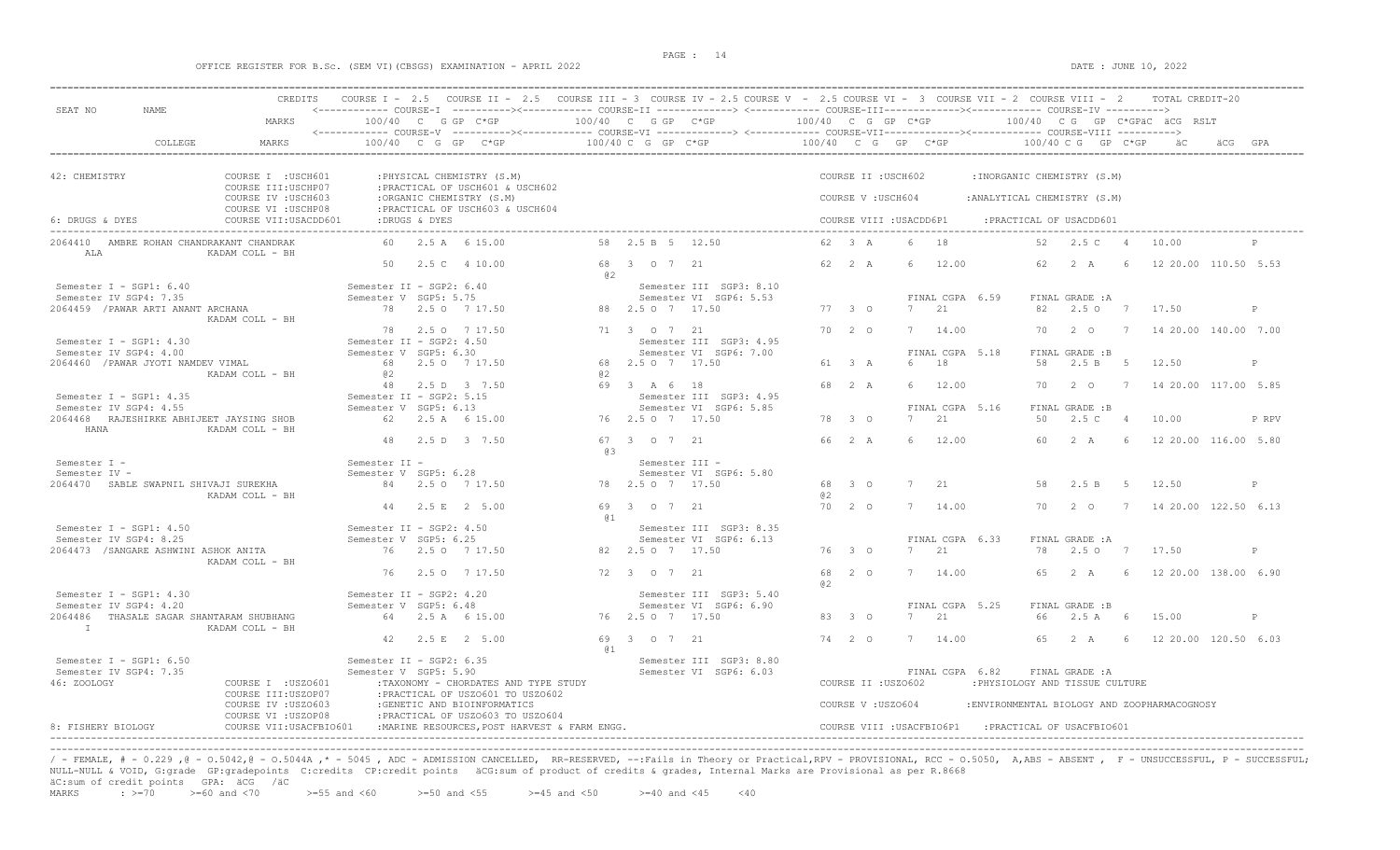| GRADE. |       |  |  |  |  |  |
|--------|-------|--|--|--|--|--|
|        | GRADE |  |  |  |  |  |
|        |       |  |  |  |  |  |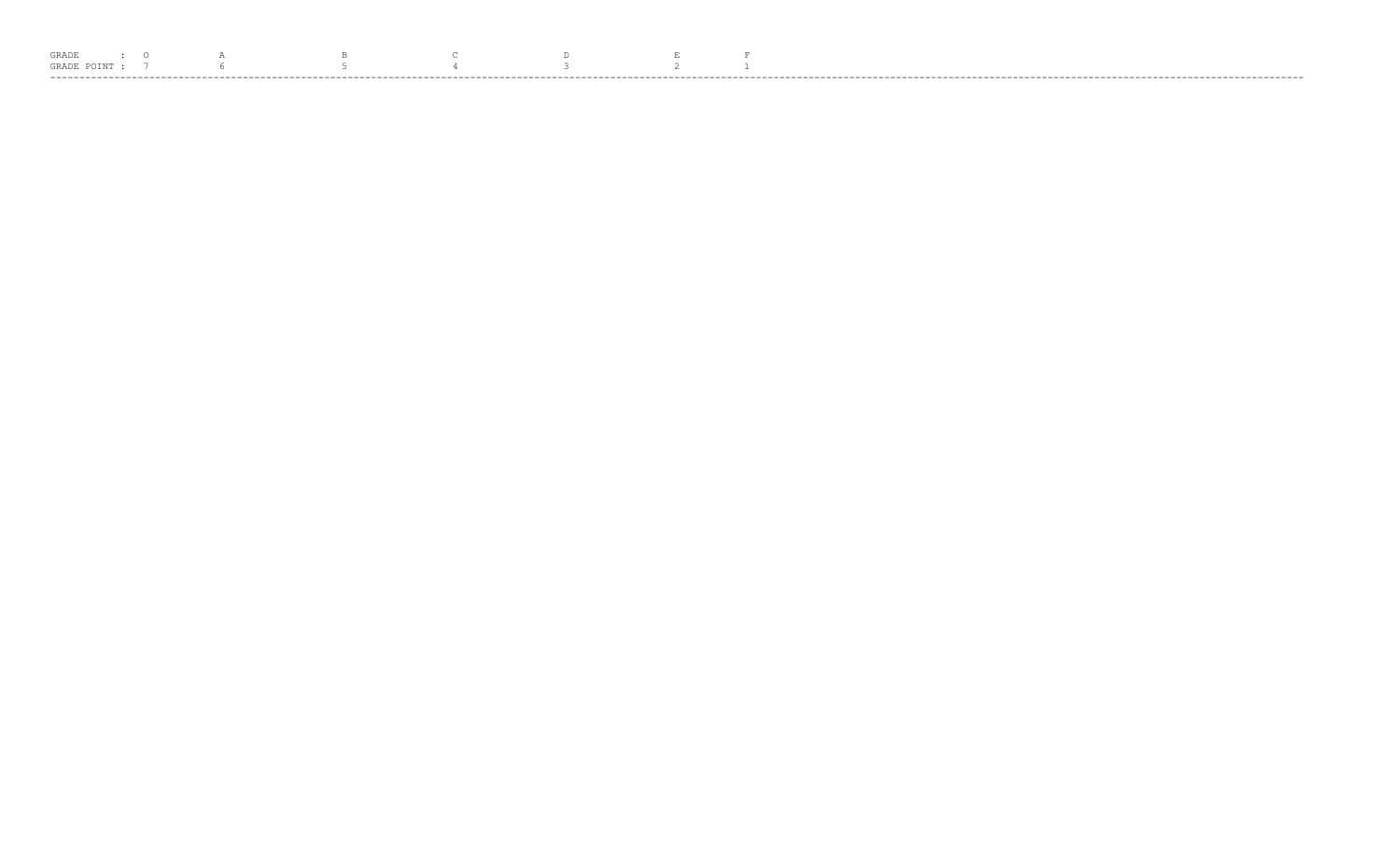|                                                                                        |                                                                  | OFFICE REGISTER FOR B.Sc. (SEM VI) (CBSGS) EXAMINATION - APRIL 2022<br>CENTRE : 95 BHARNE                                                                                                                                                                          |                                                                  | DATE : JUNE 10, 2022                                                                                                                                                                                              |
|----------------------------------------------------------------------------------------|------------------------------------------------------------------|--------------------------------------------------------------------------------------------------------------------------------------------------------------------------------------------------------------------------------------------------------------------|------------------------------------------------------------------|-------------------------------------------------------------------------------------------------------------------------------------------------------------------------------------------------------------------|
| SEAT NO<br>NAME.                                                                       | CREDITS                                                          |                                                                                                                                                                                                                                                                    |                                                                  | COURSE I - 2.5 COURSE II - 2.5 COURSE III - 3 COURSE IV - 2.5 COURSE V - 2.5 COURSE VI - 3 COURSE VII - 2 COURSE VIII - 2 TOTAL CREDIT-20                                                                         |
|                                                                                        | MARKS                                                            | 100/40 C G GP C*GP                                                                                                                                                                                                                                                 |                                                                  | $100/40$ C G GP C*GP $100/40$ C G GP C*GP $100/40$ C G GP C*GPäC äCG RSLT                                                                                                                                         |
| COLLEGE                                                                                | MARKS                                                            | 100/40 C G GP C*GP                                                                                                                                                                                                                                                 | 100/40 C G GP C*GP                                               | $100/40$ C G GP C*GP<br>100/40 C G GP C*GP<br>äCG GPA                                                                                                                                                             |
| 46: ZOOLOGY                                                                            | COURSE I : USZ0601<br>COURSE III:USZOP07<br>COURSE IV : USZ0603  | :TAXONOMY - CHORDATES AND TYPE STUDY<br>: PRACTICAL OF USZ0601 TO USZ0602<br>:GENETIC AND BIOINFORMATICS                                                                                                                                                           |                                                                  | COURSE II : USZO602<br>: PHYSIOLOGY AND TISSUE CULTURE<br>COURSE V: USZO604<br>:ENVIRONMENTAL BIOLOGY AND ZOOPHARMACOGNOSY                                                                                        |
| 8: FISHERY BIOLOGY                                                                     | COURSE VI : USZOP08<br>COURSE VII:USACFBIO601                    | : PRACTICAL OF USZ0603 TO USZ0604<br>: MARINE RESOURCES, POST HARVEST & FARM ENGG.                                                                                                                                                                                 |                                                                  | COURSE VIII : USACFBIO6P1 : PRACTICAL OF USACFBIO601                                                                                                                                                              |
| ANSARI SHMES SUFYAN IRFAN SAJIDA<br>2064500                                            | KALSEKAR                                                         | 90 2.5 0 7 17.50                                                                                                                                                                                                                                                   | 76 2.5 0 7 17.50                                                 | 60 3 A<br>18<br>2.5 0 7 17.50<br>$6 -$<br>84                                                                                                                                                                      |
| Semester I - SGP1: 4.20                                                                |                                                                  | 74 2.5 0 7 17.50<br>Semester II - SGP2: 4.20                                                                                                                                                                                                                       | 67 3 0 7 21<br>G.B<br>Semester III SGP3: 5.35                    | 90 2 0<br>7 14.00<br>62 2 A<br>12 20.00 135.00 6.75<br>6                                                                                                                                                          |
| Semester IV SGP4: 7.95<br>41: PHYSICS                                                  | COURSE I : USPH601<br>COURSE III:USPHP07                         | Semester V SGP5: 6.18<br>: CLASSICAL MECHANICS<br>:PRACTICAL OF USPH601 & USPH602                                                                                                                                                                                  | Semester VI SGP6: 6.75                                           | FINAL CGPA 5.77<br>FINAL GRADE :B<br>COURSE II : USPH602<br>: ELECTRONICS                                                                                                                                         |
|                                                                                        | COURSE IV : USPH603<br>COURSE VI : USPHP08                       | :NUCLEAR PHYSICS<br>: PRACTICAL OF USPH603 & USPH604                                                                                                                                                                                                               |                                                                  | COURSE V : USPH604<br>: SPECIAL THEORY OF RELATIVITY                                                                                                                                                              |
| 13: ENVIRONMENTAL SC. & POLLUTION                                                      | COURSE VII:USACEVS601                                            | : ENVIRONMENTAL MANAGEMENT                                                                                                                                                                                                                                         |                                                                  | COURSE VIII : USACEVS6P1<br>: PRACTICAL OF USACEVS601                                                                                                                                                             |
| 2064874 / PARAB TEJASVEE GURUNATH MOHINEE                                              | NAMITA SIDDHART                                                  | 46 2.5 D 3 7.50                                                                                                                                                                                                                                                    | 68 2.5 0 7 17.50<br>a2                                           | 5 15<br>58 3 B<br>72<br>2.5 0 7 17.50                                                                                                                                                                             |
| Semester I - SGP1: $5.80$<br>Semester IV SGP4: 6.50<br>46: ZOOLOGY                     | COURSE I : USZ0601                                               | 70 2.5 0 7 17.50<br>Semester II - SGP2: 6.30<br>Semester V SGP5: 6.40<br>:TAXONOMY - CHORDATES AND TYPE STUDY                                                                                                                                                      | 59 3 B 5 15<br>Semester III SGP3: 6.20<br>Semester VI SGP6: 5.40 | 52 2 C<br>4 8.00<br>5 10 20.00 108.00 5.40<br>58 2 B<br>FINAL CGPA 6.10<br>FINAL GRADE : A<br>COURSE II : USZO602<br>: PHYSIOLOGY AND TISSUE CULTURE                                                              |
|                                                                                        | COURSE III:USZOP07<br>COURSE IV : USZ0603<br>COURSE VI : USZOP08 | : PRACTICAL OF USZO601 TO USZO602<br>:GENETIC AND BIOINFORMATICS<br>: PRACTICAL OF USZ0603 TO USZ0604                                                                                                                                                              |                                                                  | COURSE V : USZO604<br>:ENVIRONMENTAL BIOLOGY AND ZOOPHARMACOGNOSY                                                                                                                                                 |
| 13: ENVIRONMENTAL SC. & POLLUTION                                                      | COURSE VII: USACEVS601                                           | : ENVIRONMENTAL MANAGEMENT                                                                                                                                                                                                                                         |                                                                  | COURSE VIII : USACEVS6P1<br>: PRACTICAL OF USACEVS601                                                                                                                                                             |
| 2064875 LUCKY SHAJI KARUNAN SINDHU                                                     | NAMITA SIDDHART                                                  | 68 2.5 0 7 17.50<br>a2                                                                                                                                                                                                                                             | 70 2.5 0 7 17.50                                                 | $5 - 15$<br>56 3 B<br>62 2.5 A 6<br>15.00                                                                                                                                                                         |
| Semester $I - SGP1: 5.30$<br>Semester IV SGP4: 4.10<br>42: CHEMISTRY                   | COURSE I : USCH601<br>COURSE III:USCHP07                         | 70  2.5  0  7  17.50<br>Semester II - SGP2: 3.95<br>Semester V SGP5: 5.30<br>: PHYSICAL CHEMISTRY (S.M)<br>: PRACTICAL OF USCH601 & USCH602                                                                                                                        | 58 3 B 5 15<br>Semester III SGP3: 3.20<br>Semester VI SGP6: 5.78 | 53 2 C<br>$4 \t 8.00$<br>57 2 B<br>5 10 20.00 115.50 5.78<br>FINAL CGPA 4.61<br>FINAL GRADE : C<br>COURSE II : USCH602<br>: INORGANIC CHEMISTRY (S.M)                                                             |
|                                                                                        | COURSE IV : USCH603<br>COURSE VI : USCHP08                       | :ORGANIC CHEMISTRY (S.M)<br>: PRACTICAL OF USCH603 & USCH604                                                                                                                                                                                                       |                                                                  | COURSE V : USCH604<br>: ANALYTICAL CHEMISTRY (S.M)                                                                                                                                                                |
| 13: ENVIRONMENTAL SC. & POLLUTION                                                      | COURSE VII: USACEVS601                                           | : ENVIRONMENTAL, MANAGEMENT                                                                                                                                                                                                                                        |                                                                  | COURSE VIII : USACEVS6P1<br>: PRACTICAL OF USACEVS601                                                                                                                                                             |
| äC:sum of credit points GPA: äCG /äC<br>MARKS<br>$\div$ $> = 70$<br>GRADE<br>$\cdot$ 0 | $>=60$ and $<70$<br>$\mathbb{A}$                                 | NULL-NULL & VOID, G:grade GP:gradepoints C:credits CP:credit points äCG:sum of product of credits & grades, Internal Marks are Provisional as per R.8668<br>$>=55$ and $<60$<br>$>=50$ and $<55$<br>$>=45$ and $<50$<br>$\overline{B}$<br>$\mathbb{C}$<br>$\Gamma$ | $>= 40$ and $< 45$<br>$<$ 40<br>$\,$ E $\,$<br>$\mathbb F$       | / - FEMALE, # - 0.229,0 - 0.5042,0 - 0.5044A,* - 5045, ADC - ADMISSION CANCELLED, RR-RESERVED, --:Fails in Theory or Practical,RPV - PROVISIONAL, RCC - 0.5050, A,ABS - ABSENT, F - UNSUCCESSFUL, P - SUCCESSFUL; |
| GRADE POINT : 7                                                                        | 6                                                                | $5 -$<br>$\overline{4}$<br>$\mathbf{3}$                                                                                                                                                                                                                            | 2<br>$\mathbf{1}$                                                |                                                                                                                                                                                                                   |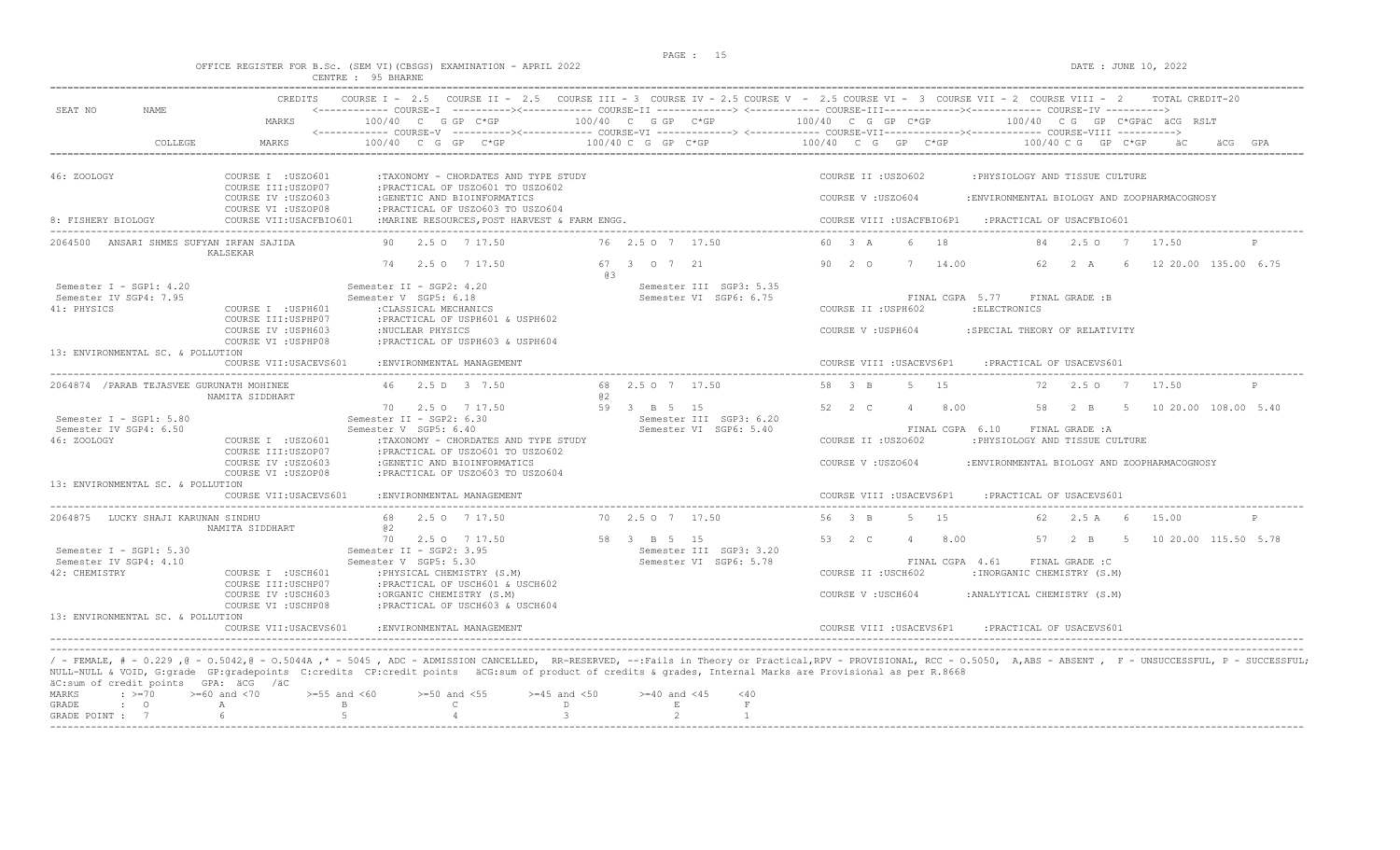## OFFICE REGISTER FOR B.Sc. (SEM VI)(CBSGS) EXAMINATION - APRIL 2022 DATE : JUNE 10, 2022

| SEAT NO<br><b>NAME</b>                                                             | MARKS                                                            | <------------ COURSE-I ----------><----------- COURSE-II -------------> <------------ COURSE-III-----------><------------ COURSE-IV ----------><br>100/40 C G GP C*GP                                                                                                                                                                                                                                                                                        |   | 100/40 C G GP C*GP                                               | 100/40 C G GP C*GP                       |       |                        | 100/40 CG GP C*GPÄC ÄCG RSLT                   |                                  |      |                      |         |       |
|------------------------------------------------------------------------------------|------------------------------------------------------------------|--------------------------------------------------------------------------------------------------------------------------------------------------------------------------------------------------------------------------------------------------------------------------------------------------------------------------------------------------------------------------------------------------------------------------------------------------------------|---|------------------------------------------------------------------|------------------------------------------|-------|------------------------|------------------------------------------------|----------------------------------|------|----------------------|---------|-------|
|                                                                                    |                                                                  |                                                                                                                                                                                                                                                                                                                                                                                                                                                              |   |                                                                  |                                          |       |                        |                                                |                                  |      |                      |         |       |
| COLLEGE                                                                            | MARKS                                                            | 100/40 C G GP C*GP                                                                                                                                                                                                                                                                                                                                                                                                                                           |   | 100/40 C G GP C*GP                                               | 100/40 C G GP C*GP                       |       |                        | 100/40 C G GP C*GP                             |                                  |      |                      | ACG GPA |       |
| 42: CHEMISTRY                                                                      | COURSE I : USCH601<br>COURSE III: USCHP07                        | : PHYSICAL CHEMISTRY (S.M)<br>: PRACTICAL OF USCH601 & USCH602                                                                                                                                                                                                                                                                                                                                                                                               |   |                                                                  | COURSE II : USCH602                      |       |                        | : INORGANIC CHEMISTRY (S.M)                    |                                  |      |                      |         |       |
| 13: ENVIRONMENTAL SC. & POLLUTION                                                  | COURSE IV : USCH603<br>COURSE VI : USCHP08                       | :ORGANIC CHEMISTRY (S.M)<br>: PRACTICAL OF USCH603 & USCH604                                                                                                                                                                                                                                                                                                                                                                                                 |   |                                                                  | COURSE V: USCH604                        |       |                        | : ANALYTICAL CHEMISTRY (S.M)                   |                                  |      |                      |         |       |
|                                                                                    | COURSE VII: USACEVS601                                           | : ENVIRONMENTAL, MANAGEMENT                                                                                                                                                                                                                                                                                                                                                                                                                                  |   |                                                                  | COURSE VIII : USACEVS6P1                 |       |                        | : PRACTICAL OF USACEVS601                      |                                  |      |                      |         |       |
| 2064895<br>JADHAV SIDDHESH AJAY SHAILA                                             | NAMITA SIDDHART                                                  | 60 2.5 A 6 15.00                                                                                                                                                                                                                                                                                                                                                                                                                                             |   | 48 2.5 D 3 7.50                                                  | 56 3 B                                   | $5 -$ | 1.5                    |                                                | 60 2.5 A 6                       |      | 15.00                |         | P RPV |
| Semester I -<br>Semester IV SGP4: 9.30                                             |                                                                  | 65 2.5 A 6 15.00<br>Semester II -<br>Semester V SGP5: 6.50                                                                                                                                                                                                                                                                                                                                                                                                   |   | 50 3 C 4 12<br>Semester III SGP3: 9.70<br>Semester VI SGP6: 4.88 | 57 2 B                                   |       | 5 10.00                |                                                | 53 2 C 4                         |      | 8 20.00 97.50 4.88   |         |       |
| 2064913 NALAWADE SUSHANT VITTHAL RANJANA                                           | NAMITA SIDDHART                                                  | 54  2.5  4  10.00                                                                                                                                                                                                                                                                                                                                                                                                                                            |   | 73 2.5 0 7 17.50                                                 | 58 3 B                                   | -5    | 15                     | 72                                             | $2.5^\circ$                      | 7    | 17.50                |         | P     |
| Semester I - SGP1: 4.30                                                            |                                                                  | 78 2.5 0 7 17.50<br>Semester II - SGP2: 5.40                                                                                                                                                                                                                                                                                                                                                                                                                 |   | 60 3 A 6 18<br>Semester III SGP3: 3.80                           | 61 2 A                                   | 6     | 12.00                  | 58                                             | $2 - B$                          | $-5$ | 10 20.00 117.50 5.88 |         |       |
| Semester IV SGP4: 3.85<br>2064932    VEHELE BHAVESH PANDURANG UJJWALA              | NAMITA SIDDHART                                                  | Semester V SGP5: 5.10<br>68 2.5 0 7 17.50<br>a2                                                                                                                                                                                                                                                                                                                                                                                                              |   | Semester VI SGP6: 5.88<br>70 2.5 0 7 17.50                       | 58 3 B                                   | .5    | FINAL CGPA 4.72<br>1.5 | 70                                             | FINAL GRADE : C<br>2.5 0 7 17.50 |      |                      |         | P RLE |
| Semester I -<br>Semester IV -                                                      |                                                                  | 70<br>2.5 0 7 17.50<br>Semester II - SGP2: 2.90<br>Semester V SGP5: 5.38                                                                                                                                                                                                                                                                                                                                                                                     |   | 62 3 A 6 18<br>Semester III -<br>Semester VI SGP6: 6.15          | 58 2 B                                   | -5    | 10.00                  | 56                                             | $2 - B$                          |      | 10 20.00 123.00 6.15 |         |       |
| 41: PHYSICS                                                                        | COURSE I : USPH601<br>COURSE III: USPHP07<br>COURSE IV : USPH603 | : CLASSICAL MECHANICS<br>:PRACTICAL OF USPH601 & USPH602<br>:NUCLEAR PHYSICS                                                                                                                                                                                                                                                                                                                                                                                 |   |                                                                  | COURSE II : USPH602<br>COURSE V: USPH604 |       |                        | : ELECTRONICS<br>:SPECIAL THEORY OF RELATIVITY |                                  |      |                      |         |       |
| 1: ELECTRONIC INSTRUMENTATION COURSE VII:USACEI601                                 | COURSE VI : USPHP08                                              | :PRACTICAL OF USPH603 & USPH604<br>:DIGITAL ELECTRONICS, MICROPROC. &MICROCONT. OOP                                                                                                                                                                                                                                                                                                                                                                          |   |                                                                  | COURSE VIII : USACEI6P1                  |       |                        | :PRACTICAL OF USACEI601                        |                                  |      |                      |         |       |
| 2064934 CHAVAN NITESH NAMDEV NITA                                                  | ASARA SAMJIK SA                                                  | 58 2.5 B 5 12.50                                                                                                                                                                                                                                                                                                                                                                                                                                             |   | 72 2.5 0 7 17.50                                                 | 63 3 A                                   | 6     | 18                     | 62                                             | 2.5A                             |      | 15.00                |         | P RLE |
| Semester T -                                                                       |                                                                  | 64 2.5 A 6 15.00<br>Semester II - SGP2: 2.90                                                                                                                                                                                                                                                                                                                                                                                                                 |   | 57 3 B 5 15<br>Semester TTT -                                    | 72 2 0                                   | 7     | 14.00                  | 61                                             | 2 A                              |      | 12 20.00 119.00 5.95 |         |       |
| Semester IV SGP4: 3.05<br>42: CHEMISTRY                                            | COURSE I : USCH601<br>COURSE III: USCHP07                        | Semester V SGP5: 6.35<br>: PHYSICAL CHEMISTRY (S.M)<br>: PRACTICAL OF USCH601 & USCH602                                                                                                                                                                                                                                                                                                                                                                      |   | Semester VI SGP6: 5.95                                           | COURSE II : USCH602                      |       |                        | : INORGANIC CHEMISTRY (S.M)                    |                                  |      |                      |         |       |
|                                                                                    | COURSE IV : USCH603<br>COURSE VI : USCHP08                       | :ORGANIC CHEMISTRY (S.M)<br>: PRACTICAL OF USCH603 & USCH604                                                                                                                                                                                                                                                                                                                                                                                                 |   |                                                                  | COURSE V : USCH604                       |       |                        | : ANALYTICAL CHEMISTRY (S.M)                   |                                  |      |                      |         |       |
| 6: DRUGS & DYES                                                                    | COURSE VII: USACDD601                                            | :DRUGS & DYES                                                                                                                                                                                                                                                                                                                                                                                                                                                |   |                                                                  | COURSE VIII : USACDD6P1                  |       |                        | : PRACTICAL OF USACDD601                       |                                  |      |                      |         |       |
| 2064958 KHILARE SAI SUBHASH SUNITA                                                 | ASARA SAMJIK SA                                                  | 62 2.5 A 6 15.00                                                                                                                                                                                                                                                                                                                                                                                                                                             |   | 50 2.5 C 4 10.00                                                 | 60 3 A                                   | 6 18  |                        | 62                                             | 2.5 A 6                          |      | 15.00                |         | P RLE |
| Semester I - SGP1: $4.90$<br>Semester TV -                                         |                                                                  | 82  2.5  0  7  17.50<br>Semester II - SGP2: 4.90<br>Semester V -                                                                                                                                                                                                                                                                                                                                                                                             |   | 56 3 B 5 15<br>Semester III SGP3: 8.50<br>Semester VI SGP6: 5.43 | 58 2 B                                   | -5    | 10.00                  | 54                                             | 2 C                              |      | 8 20.00 108.50 5.43  |         |       |
| äC:sum of credit points GPA: äCG /äC<br>$\div$ >=70<br>MARKS<br>GRADE<br>$\cdot$ 0 | $>=60$ and $<70$<br>$>=55$ and $<60$<br>$\mathbb{A}$             | / - FEMALE, # - 0.229, @ - 0.5042, @ - 0.5044A, * - 5045, ADC - ADMISSION CANCELLED, RR-RESERVED, --:Fails in Theory or Practical, RPV - PROVISIONAL, RCC - 0.5050, A, ABS - ABSENT, F - UNSUCCESSFUL, P - SUCCESSFUL;<br>NULL-NULL & VOID, G:grade GP:gradepoints C:credits CP:credit points äCG:sum of product of credits & grades, Internal Marks are Provisional as per R.8668<br>$>=50$ and $<55$<br>$>=45$ and $<50$<br>$\overline{B}$<br>$\mathbb{C}$ | D | $>= 40$ and $< 45$<br>$<$ 40<br>$\mathbf{E}$<br>$\mathbb F$      |                                          |       |                        |                                                |                                  |      |                      |         |       |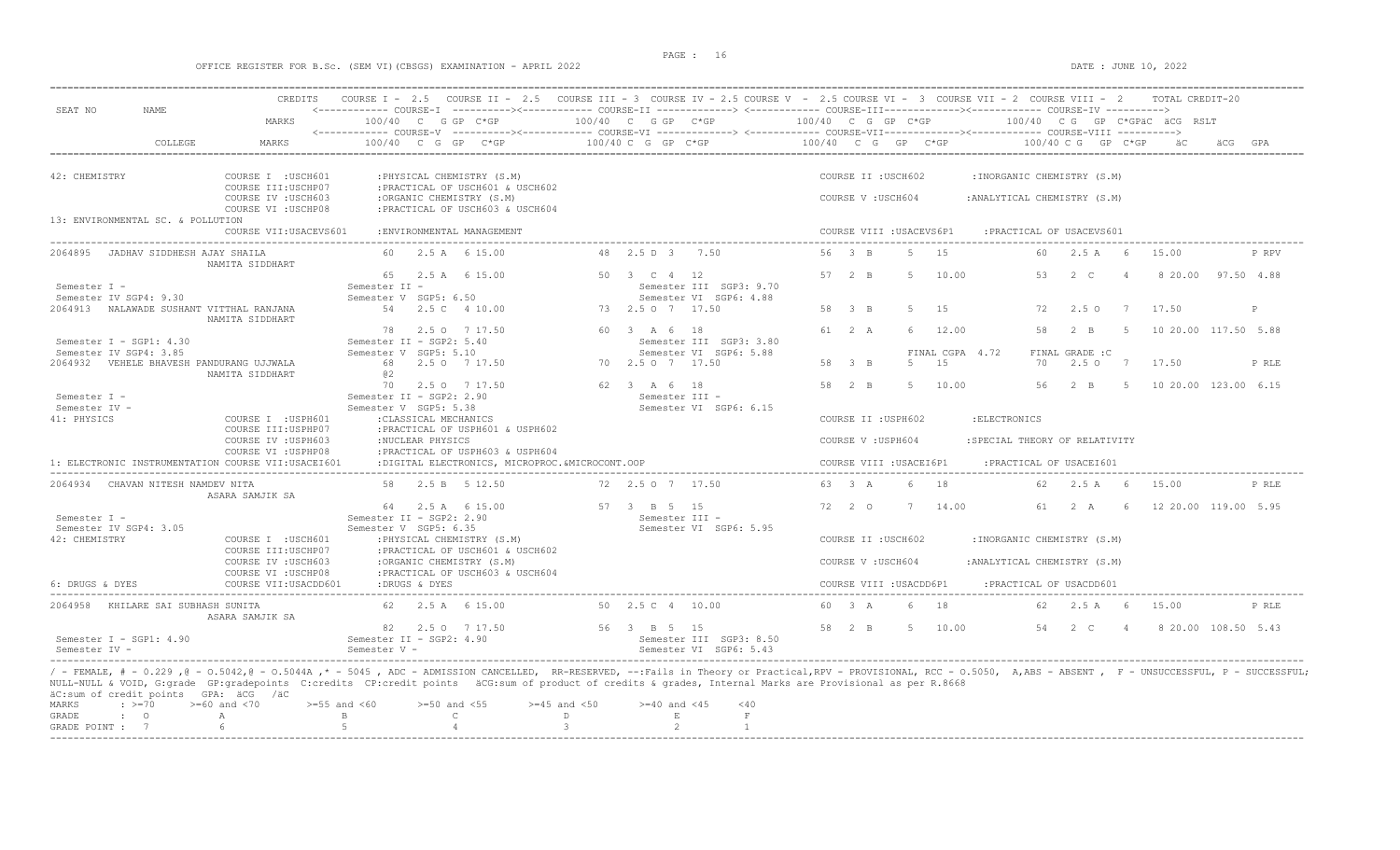### OFFICE REGISTER FOR B.Sc. (SEM VI)(CBSGS) EXAMINATION - APRIL 2022 DATE : JUNE 10, 2022

|                                                    | CREDITS                                                           |                                                                                                  |                                                                                                                                                          | COURSE I - 2.5 COURSE II - 2.5 COURSE III - 3 COURSE IV - 2.5 COURSE V - 2.5 COURSE VI - 3 COURSE VII - 2 COURSE VIII - 2<br>TOTAL CREDIT-20                                                                         |
|----------------------------------------------------|-------------------------------------------------------------------|--------------------------------------------------------------------------------------------------|----------------------------------------------------------------------------------------------------------------------------------------------------------|----------------------------------------------------------------------------------------------------------------------------------------------------------------------------------------------------------------------|
| SEAT NO<br>NAME.                                   | MARKS                                                             | 100/40 C G GP C*GP                                                                               | 100/40 C G GP C*GP                                                                                                                                       | <------------ COURSE-T ----------><----------- COURSE-TT -------------> <------------ COURSE-TTT----------><--------><---------- COURSE-TY<br>100/40 C G GP C*GP<br>100/40 CG GP C*GPäC äCG RSLT                     |
|                                                    |                                                                   |                                                                                                  |                                                                                                                                                          | <------------ COURSE-V ----------><----------- COURSE-VI -------------> <------------ COURSE-VII-------------> COURSE-VIII ---------->                                                                               |
| COLLEGE                                            | MARKS                                                             | $100/40$ C G GP C*GP                                                                             | 100/40 C G GP C*GP                                                                                                                                       | 100/40 C G GP C*GP<br>100/40 C G GP C*GP                                                                                                                                                                             |
| 42: CHEMISTRY                                      | COURSE I : USCH601                                                | : PHYSICAL CHEMISTRY (S.M)                                                                       |                                                                                                                                                          | COURSE II : USCH602<br>: INORGANIC CHEMISTRY (S.M)                                                                                                                                                                   |
|                                                    | COURSE III: USCHP07<br>COURSE IV : USCH603<br>COURSE VI : USCHP08 | : PRACTICAL OF USCH601 & USCH602<br>:ORGANIC CHEMISTRY (S.M)<br>: PRACTICAL OF USCH603 & USCH604 |                                                                                                                                                          | COURSE V: USCH604<br>: ANALYTICAL CHEMISTRY (S.M)                                                                                                                                                                    |
| 6: DRUGS & DYES                                    | COURSE VII: USACDD601                                             | :DRUGS & DYES                                                                                    |                                                                                                                                                          | COURSE VIII : USACDD6P1<br>: PRACTICAL OF USACDD601                                                                                                                                                                  |
| 2064961 MIRASE GOPAL LAXMAN SULOCHANA              | ASARA SAMJIK SA                                                   | 54  2.5  C  4  10.00                                                                             | 56 2.5 B 5 12.50                                                                                                                                         | 6<br>41 3 E<br>2<br>58<br>2.5 B<br>- 5<br>12.50<br>P RLE                                                                                                                                                             |
| Semester I -                                       |                                                                   | 80 2.5 0 7 17.50<br>Semester II -                                                                | 40 3 E 2 6<br>Semester III SGP3: 2.55                                                                                                                    | 52 2 C<br>8.00<br>40<br>4 20.00 76.50 3.83<br>$\overline{4}$<br>2 E<br>$\overline{2}$                                                                                                                                |
| Semester IV SGP4: 2.85<br>40: MATHEMATICS          | COURSE I : USMT601<br>COURSE III: USMTP07                         | Semester V SGP5: 5.45<br>: BASIC COMPLEX ANALYSIS<br>: PRACTICAL OF USMT601 & USMT602            | Semester VI SGP6: 3.83                                                                                                                                   | COURSE II : USMT602<br>: ALGEBRA                                                                                                                                                                                     |
|                                                    | COURSE IV : USMT603<br>COURSE VI : USMTP08                        | :TOPOLOGY OF METRIC SPACES AND REAL ANALYSIS<br>: PRACTICAL OF USMT603 & USMT604                 |                                                                                                                                                          | COURSE V: USMT6C4<br>:GRAPH THEORY & COMBINATORICS                                                                                                                                                                   |
| 3: COMPUTER PRG. & SYS. ANAL. COURSE VII:USACCA601 |                                                                   | :COMPUTER PROGRAMMING AND SYSTEM ANALYSIS - II                                                   |                                                                                                                                                          | COURSE VIII : USACCA6P1<br>: PRACTICAL OF USACCA601                                                                                                                                                                  |
| 2065007 SINGH DEEPAK SANTKUMAR SUNITA              | ASARA SAMJIK SA                                                   | 60 2.5 A 6 15.00                                                                                 | 58 2.5 B 5 12.50                                                                                                                                         | 5 15<br>57 3 B<br>68<br>2.5 0 7 17.50<br>P RLE<br>a2                                                                                                                                                                 |
| Semester I - SGP1: 3.45                            |                                                                   | 58 2.5 B 5 12.50<br>Semester II -                                                                | 63 3 A 6 18<br>Semester III -                                                                                                                            | 82 2 0<br>14.00<br>45<br>2 D<br>6 20.00 110.50 5.53<br>$\overline{\mathbf{3}}$<br>7                                                                                                                                  |
| Semester IV -<br>42: CHEMISTRY                     | COURSE I : USCH601<br>COURSE III: USCHP07                         | Semester V SGP5: 5.68<br>: PHYSICAL CHEMISTRY (S.M)<br>: PRACTICAL OF USCH601 & USCH602          | Semester VI SGP6: 5.53                                                                                                                                   | COURSE II : USCH602<br>: INORGANIC CHEMISTRY (S.M)                                                                                                                                                                   |
|                                                    | COURSE IV : USCH603<br>COURSE VI : USCHP08                        | :ORGANIC CHEMISTRY (S.M)<br>: PRACTICAL OF USCH603 & USCH604                                     |                                                                                                                                                          | COURSE V: USCH604<br>: ANALYTICAL CHEMISTRY (S.M)                                                                                                                                                                    |
| 6: DRUGS & DYES                                    | COURSE VII: USACDD601                                             | :DRUGS & DYES                                                                                    |                                                                                                                                                          | COURSE VIII : USACDD6P1<br>: PRACTICAL OF USACDD601                                                                                                                                                                  |
| 2065108 / PAWAR PUNAM PRADIP PRANITA               | DR.S.N.DHARMADH                                                   | 46 2.5 D 3 7.50                                                                                  | 54  2.5  C  4  10.00                                                                                                                                     | 79 3 0<br>7 21<br>2.5 C<br>10.00<br>54<br>$\overline{4}$<br>$\mathsf{P}$                                                                                                                                             |
|                                                    |                                                                   | 58 2.5 B 5 12.50                                                                                 | 67 3 0 7 21<br>6.3                                                                                                                                       | 56 2 B<br>5 10.00<br>7 14 20.00 106.00 5.30<br>84 2 0                                                                                                                                                                |
| Semester I - SGP1: $5.55$                          |                                                                   | Semester II - SGP2: 6.40                                                                         | Semester III SGP3: 6.80                                                                                                                                  |                                                                                                                                                                                                                      |
| Semester IV SGP4: 6.90<br>40: MATHEMATICS          | COURSE I : USMT601                                                | Semester V SGP5: 4.00<br>: BASIC COMPLEX ANALYSIS                                                | Semester VI SGP6: 5.30                                                                                                                                   | FINAL CGPA 5.83<br>FINAL GRADE :B<br>COURSE II : USMT602<br>: ALGEBRA                                                                                                                                                |
|                                                    | COURSE III: USMTP07                                               | : PRACTICAL OF USMT601 & USMT602                                                                 |                                                                                                                                                          |                                                                                                                                                                                                                      |
|                                                    | COURSE IV : USMT603<br>COURSE VI : USMTP08                        | :TOPOLOGY OF METRIC SPACES AND REAL ANALYSIS<br>:PRACTICAL OF USMT603 & USMT604                  |                                                                                                                                                          | COURSE V : USMT6A4<br>:NUMERICAL ANALYSIS II                                                                                                                                                                         |
| 3: COMPUTER PRG. & SYS. ANAL. COURSE VII:USACCA601 |                                                                   | :COMPUTER PROGRAMMING AND SYSTEM ANALYSIS - II                                                   |                                                                                                                                                          | COURSE VIII : USACCA6P1<br>: PRACTICAL OF USACCA601                                                                                                                                                                  |
|                                                    |                                                                   |                                                                                                  |                                                                                                                                                          |                                                                                                                                                                                                                      |
|                                                    |                                                                   |                                                                                                  | NULL-NULL & VOID, G:grade GP:gradepoints C:credits CP:credit points äCG:sum of product of credits & grades, Internal Marks are Provisional as per R.8668 | / - FEMALE, # - 0.229, @ - 0.5042, @ - 0.5044A, * - 5045, ADC - ADMISSION CANCELLED, RR-RESERVED, --:Fails in Theory or Practical,RPV - PROVISIONAL, RCC - 0.5050, A,ABS - ABSENT, F - UNSUCCESSFUL, P - SUCCESSFUL; |
| äC:sum of credit points GPA: äCG /äC               |                                                                   |                                                                                                  |                                                                                                                                                          |                                                                                                                                                                                                                      |
| MARKS<br>$\cdot$ >=70                              | $>=55$ and $<60$<br>$>= 60$ and $< 70$                            | $>=50$ and $<55$                                                                                 | $>=45$ and $<50$<br>$>= 40$ and $< 45$<br>$<$ 40                                                                                                         |                                                                                                                                                                                                                      |

|  | äC:sum of credit points GPA: äCG /äC |                   |                                                                                   |  |  |  |
|--|--------------------------------------|-------------------|-----------------------------------------------------------------------------------|--|--|--|
|  |                                      |                   | MARKS : >=70 >=60 and <70 >=55 and <60 >=50 and <55 >=45 and <50 >=40 and <45 <40 |  |  |  |
|  |                                      | GRADE : O A B B C |                                                                                   |  |  |  |
|  |                                      |                   | GRADE POINT : $7$ 6 6 5 5 4 3 3 2 1                                               |  |  |  |
|  |                                      |                   |                                                                                   |  |  |  |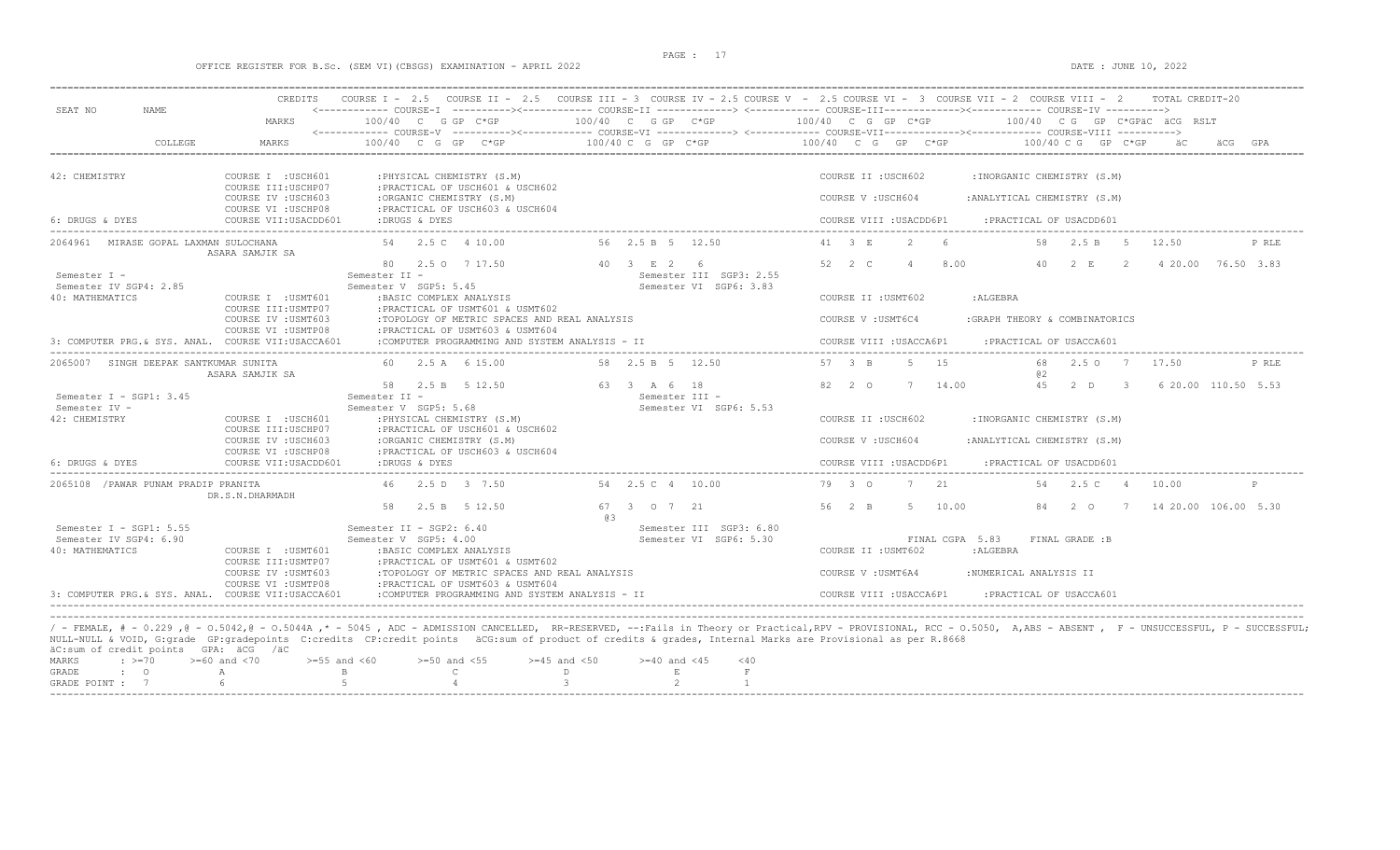OFFICE REGISTER FOR B.Sc. (SEM VI)(CBSGS) EXAMINATION - APRIL 2022 DATE : JUNE 10, 2022

|                                                                                                                                                                 | CENTRE : 26 WADA                                                                                                                                                                                  |                                                                                                                                        |
|-----------------------------------------------------------------------------------------------------------------------------------------------------------------|---------------------------------------------------------------------------------------------------------------------------------------------------------------------------------------------------|----------------------------------------------------------------------------------------------------------------------------------------|
| CREDITS<br>SEAT NO<br>NAME<br>MARKS                                                                                                                             | COURSE I - 2.5 COURSE II - 2.5 COURSE III - 3 COURSE IV - 2.5 COURSE V - 2.5 COURSE VI - 3 COURSE VII - 2 COURSE VIII - 2 TOTAL CREDIT-20<br>100/40 C G GP C*GP<br>100/40 C G GP C*GP             | 100/40 C G GP C*GP<br>$100/40$ CG GP C*GPäC äCG RSLT                                                                                   |
| COLLEGE<br>MARKS                                                                                                                                                | $100/40 C G$ PC*GP<br>$100/40$ C G GP C*GP                                                                                                                                                        | 100/40 C G GP C*GP<br>$100/40 \, C \, G$ GP $C*GP$                                                                                     |
|                                                                                                                                                                 |                                                                                                                                                                                                   |                                                                                                                                        |
| 40: MATHEMATICS<br>COURSE I : USMT601<br>COURSE III: USMTP07<br>COURSE IV : USMT603<br>COURSE VI : USMTP08<br>3: COMPUTER PRG.& SYS. ANAL. COURSE VII:USACCA601 | : BASIC COMPLEX ANALYSIS<br>:PRACTICAL OF USMT601 & USMT602<br>:TOPOLOGY OF METRIC SPACES AND REAL ANALYSIS<br>: PRACTICAL OF USMT603 & USMT604<br>:COMPUTER PROGRAMMING AND SYSTEM ANALYSIS - II | COURSE II : USMT602<br>: ALGEBRA<br>COURSE V: USMT6A4<br>:NUMERICAL ANALYSIS II<br>COURSE VIII : USACCA6P1<br>: PRACTICAL OF USACCA601 |
| 2065175 SHINDE PRASHANT SHANTARAM VIDYA                                                                                                                         | 65 2.5 A 6 15.00<br>60 2.5 A 6 15.00                                                                                                                                                              | 53 3 C<br>4 12<br>60 2.5 A 6<br>15.00<br>P RLE                                                                                         |
| M.S. COLLEGE WA<br>Semester I - SGP1: 3.40                                                                                                                      | 69<br>2.5 0 7 17.50<br>70 3 0 7 21<br><b>a</b> 1<br>Semester II - SGP2: 2.85<br>Semester III SGP3: 2.85                                                                                           | 68<br>$2^{\circ}$<br>7<br>14.00<br>53<br>2 C<br>8 20.00 117.50 5.88<br>$\overline{4}$<br>a2                                            |
| Semester IV SGP4: 3.35                                                                                                                                          | Semester V -<br>Semester VI SGP6: 5.88                                                                                                                                                            |                                                                                                                                        |
| 41: PHYSICS<br>COURSE I : USPH601                                                                                                                               | : CLASSICAL MECHANICS                                                                                                                                                                             | : ELECTRONICS<br>COURSE II : USPH602                                                                                                   |
| COURSE III:USPHP07<br>COURSE IV : USPH603                                                                                                                       | :PRACTICAL OF USPH601 & USPH602<br>:NUCLEAR PHYSICS                                                                                                                                               | COURSE V: USPH604<br>: SPECIAL THEORY OF RELATIVITY                                                                                    |
| COURSE VI : USPHP08                                                                                                                                             | :PRACTICAL OF USPH603 & USPH604                                                                                                                                                                   |                                                                                                                                        |
| 1: ELECTRONIC INSTRUMENTATION COURSE VII:USACEI601                                                                                                              | :DIGITAL ELECTRONICS, MICROPROC.&MICROCONT.OOP                                                                                                                                                    | COURSE VIII : USACEI6P1<br>: PRACTICAL OF USACEI601                                                                                    |
| 2065319 RAJESH LAXMANAPERUMAL ANNASELVAM<br>KIRTI                                                                                                               | 56 2.5 B 5 12.50<br>84 2.5 0 7 17.50                                                                                                                                                              | 51 3 C<br>4 12<br>60 2.5 A 6<br>15.00<br>P RLE                                                                                         |
| Semester $I - SGP1: 3.10$<br>Semester IV SGP4: 6.25                                                                                                             | 58 2.5 B 5 12.50<br>60 3 A 6 18<br>Semester II - SGP2: 3.25<br>Semester III SGP3: 5.20<br>Semester V -<br>Semester VI SGP6: 5.28                                                                  | 56 2 B<br>5 10.00<br>52<br>2 C<br>8 20.00 105.50 5.28<br>$\sim$ 4                                                                      |
| 43: STATISTICS<br>COURSE I : USST601                                                                                                                            | :DISTRIBUTION THEORY & STOCHASTIC PROCESSES                                                                                                                                                       | COURSE II : USST602<br>:TESTING OF HYPOTHESIS                                                                                          |
| COURSE III: USSTP07<br>COURSE IV : USST603<br>COURSE VI : USSTP08                                                                                               | : PRACTICAL OF USST601 & USST602<br>:OPERATIONS RESEARCH TECHNIQUES<br>:PRACTICAL OF USST603 & USST604                                                                                            | COURSE V : USST604A<br>:ACTURIAL SCIENCE                                                                                               |
| 3: COMPUTER PRG.& SYS. ANAL. COURSE VII:USACCA601                                                                                                               | :COMPUTER PROGRAMMING AND SYSTEM ANALYSIS - II                                                                                                                                                    | COURSE VIII : USACCA6P1<br>: PRACTICAL OF USACCA601                                                                                    |
| 2065337 KADAM YASH BHARAT SHARMILA<br>KIRTI                                                                                                                     | 74 2.5 0 7 17.50<br>76 2.5 0 7 17.50                                                                                                                                                              | 91 3 0<br>7 21<br>72  2.5  0  7  17.50<br>$\mathsf{P}$                                                                                 |
|                                                                                                                                                                 | 89 3 0 7 21<br>78 2.5 0 7 17.50                                                                                                                                                                   | 80 2 0<br>7 14.00<br>88<br>$2\degree$ 0<br>7 14 20.00 140.00 7.00                                                                      |
| Semester I - SGP1: 3.30<br>Semester IV SGP4: 3.10                                                                                                               | Semester II - SGP2: 3.35<br>Semester III SGP3: 3.05<br>Semester V SGP5: 4.25<br>Semester VI SGP6: 7.00                                                                                            | FINAL CGPA 4.01<br>FINAL GRADE :C                                                                                                      |
| 42: CHEMISTRY<br>COURSE I : USCH601<br>COURSE III:USCHP07                                                                                                       | : PHYSICAL CHEMISTRY (S.M)<br>:PRACTICAL OF USCH601 & USCH602                                                                                                                                     | COURSE II : USCH602<br>: INORGANIC CHEMISTRY (S.M)                                                                                     |
| COURSE IV : USCH603                                                                                                                                             | :ORGANIC CHEMISTRY (S.M)                                                                                                                                                                          | :ANALYTICAL CHEMISTRY (S.M)<br>COURSE V: USCH604                                                                                       |
| COURSE VI : USCHP08<br>6: DRUGS & DYES<br>COURSE VII: USACDD601                                                                                                 | : PRACTICAL OF USCH603 & USCH604<br>:DRUGS & DYES                                                                                                                                                 | COURSE VIII : USACDD6P1<br>:PRACTICAL OF USACDD601                                                                                     |
|                                                                                                                                                                 |                                                                                                                                                                                                   |                                                                                                                                        |

----------------------------------------------------------------------------------------------------------------------------------------------------------------------------------------------------------------------- / - FEMALE, # - 0.229 ,@ - O.5042,@ - O.5044A ,\* - 5045 , ADC - ADMISSION CANCELLED, RR-RESERVED, --:Fails in Theory or Practical,RPV - PROVISIONAL, RCC - O.5050, A,ABS - ABSENT , F - UNSUCCESSFUL, P - SUCCESSFUL; NULL-NULL & VOID, G:grade GP:gradepoints C:credits CP:credit points äCG:sum of product of credits & grades, Internal Marks are Provisional as per R.8668 äC:sum of credit points GPA: äCG /äC MARKS : >=70 >=60 and <70 >=55 and <60 >=50 and <55 >=45 and <50 >=40 and <45 <40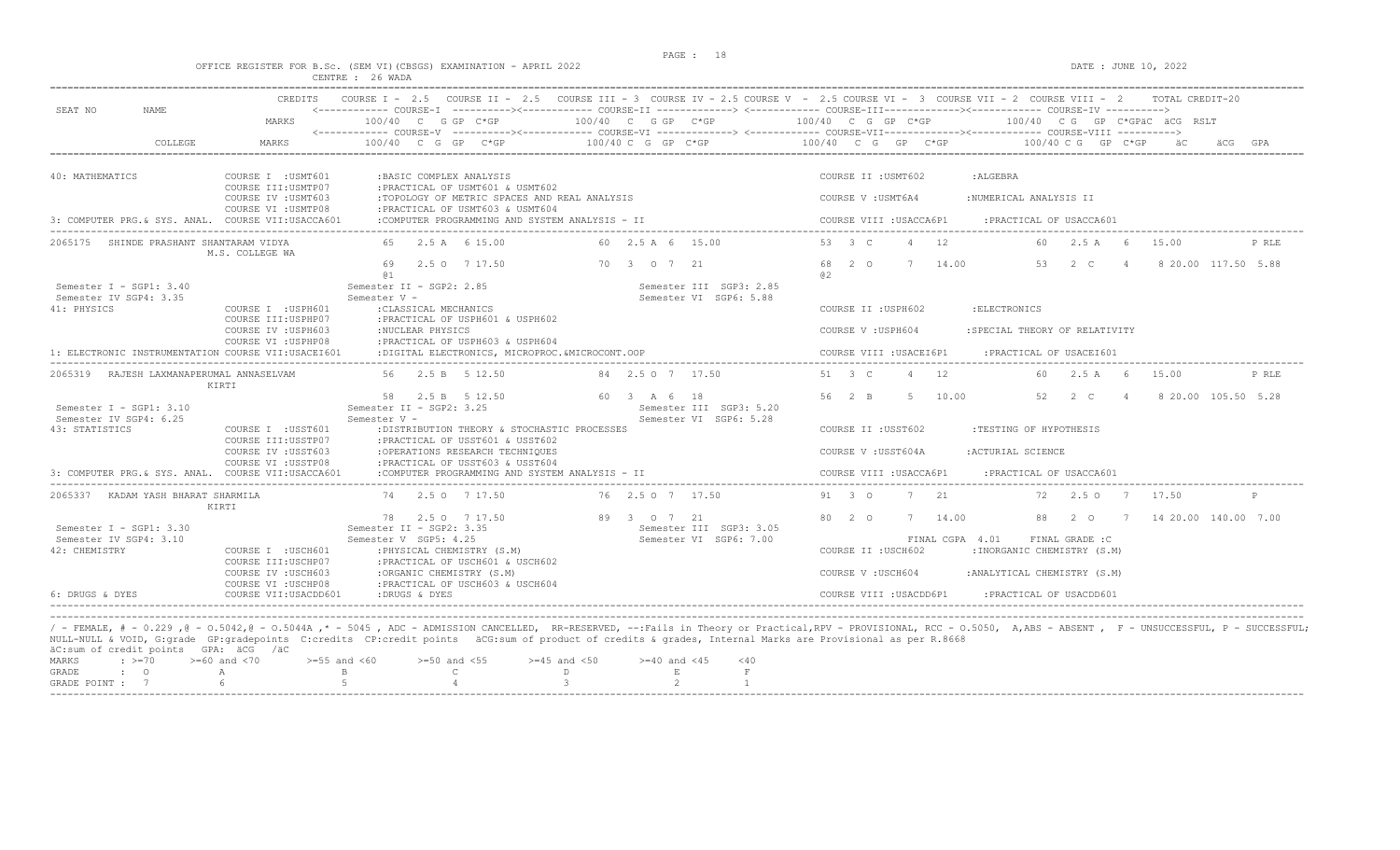DATE : JUNE 10, 2022

|  |  |                  |  | OFFICE REGISTER FOR B.Sc. (SEM VI)(CBSGS) EXAMINATION - APRIL 2022 |  |  |
|--|--|------------------|--|--------------------------------------------------------------------|--|--|
|  |  | CENTRE : 2 DADAR |  |                                                                    |  |  |

| SEAT NO<br>NAME.                                                       | <b>CREDITS</b>                                                    |                                                   | COURSE I - 2.5 COURSE II - 2.5 COURSE III - 3 COURSE IV - 2.5 COURSE V - 2.5 COURSE VI - 3 COURSE VII - 2 COURSE VIII - 2<br><------------ COURSE-I ----------><----------- COURSE-II -------------> <------------ COURSE-III-----------><------------ COURSE-IV ----------> |    |                               |                                                   |                    |                         |                |                                                      |                              |                           |   | TOTAL CREDIT-20             |          |       |
|------------------------------------------------------------------------|-------------------------------------------------------------------|---------------------------------------------------|------------------------------------------------------------------------------------------------------------------------------------------------------------------------------------------------------------------------------------------------------------------------------|----|-------------------------------|---------------------------------------------------|--------------------|-------------------------|----------------|------------------------------------------------------|------------------------------|---------------------------|---|-----------------------------|----------|-------|
|                                                                        | MARKS                                                             |                                                   | $100/40$ C G GP C*GP                                                                                                                                                                                                                                                         |    | $100/40$ C G GP $C*GP$        |                                                   |                    |                         |                | $100/40$ C G GP C*GP $100/40$ C G GP C*GPäC äCG RSLT |                              |                           |   |                             |          |       |
| COLLEGE                                                                | MARKS                                                             |                                                   | $100/40$ C G GP C*GP                                                                                                                                                                                                                                                         |    | 100/40 C G GP C*GP            |                                                   | 100/40 C G GP C*GP |                         |                |                                                      |                              | 100/40 C G GP C*GP        |   |                             |          |       |
| 42: CHEMISTRY                                                          | COURSE I : USCH601                                                |                                                   | : PHYSICAL CHEMISTRY (S.M)                                                                                                                                                                                                                                                   |    |                               |                                                   |                    | COURSE II : USCH602     |                |                                                      | : INORGANIC CHEMISTRY (S.M)  |                           |   |                             |          |       |
|                                                                        | COURSE III:USCHP07<br>COURSE IV : USCH603<br>COURSE VI : USCHP08  |                                                   | : PRACTICAL OF USCH601 & USCH602<br>:ORGANIC CHEMISTRY (S.M)<br>: PRACTICAL OF USCH603 & USCH604                                                                                                                                                                             |    |                               |                                                   |                    | COURSE V: USCH604       |                |                                                      | : ANALYTICAL CHEMISTRY (S.M) |                           |   |                             |          |       |
| 6: DRUGS & DYES                                                        | COURSE VII:USACDD601                                              | :DRUGS & DYES                                     |                                                                                                                                                                                                                                                                              |    |                               |                                                   |                    | COURSE VIII : USACDD6P1 |                |                                                      | : PRACTICAL OF USACDD601     |                           |   |                             |          |       |
| 2065430 / POL POOJA RAGHUNATH LAXMI                                    | KIRTI                                                             |                                                   | 76 2.5 0 7 17.50                                                                                                                                                                                                                                                             |    | 56 2.5 B 5 12.50              |                                                   | 63                 | 67 3 0                  | $7^{2}$ 21     |                                                      |                              | 52 2.5 C 4                |   | 10.00                       |          | P RLE |
|                                                                        |                                                                   | 76                                                | 2.5 0 7 17.50                                                                                                                                                                                                                                                                | a2 | 68 3 0 7 21                   |                                                   |                    | 50 2 C                  | $\overline{4}$ | 8.00                                                 | 80                           |                           |   | 2 0 7 14 20.00 121.50 6.08  |          |       |
| Semester $I - SGP1: 3.10$<br>Semester IV SGP4: 6.05<br>40: MATHEMATICS | COURSE I : USMT601                                                | Semester II - SGP2: 3.30<br>Semester V SGP5: 3.65 | : BASIC COMPLEX ANALYSIS                                                                                                                                                                                                                                                     |    | Semester III -                | Semester VI SGP6: 6.08                            |                    | COURSE II : USMT602     |                | :ALGEBRA                                             |                              |                           |   |                             |          |       |
|                                                                        | COURSE III: USMTP07<br>COURSE IV : USMT603                        |                                                   | :PRACTICAL OF USMT601 & USMT602<br>: TOPOLOGY OF METRIC SPACES AND REAL ANALYSIS                                                                                                                                                                                             |    |                               |                                                   |                    | COURSE V : USMT6A4      |                |                                                      | :NUMERICAL ANALYSIS II       |                           |   |                             |          |       |
| 3: COMPUTER PRG. & SYS. ANAL. COURSE VII:USACCA601                     | COURSE VI : USMTP08                                               |                                                   | : PRACTICAL OF USMT603 & USMT604<br>:COMPUTER PROGRAMMING AND SYSTEM ANALYSIS - II                                                                                                                                                                                           |    |                               |                                                   |                    | COURSE VIII : USACCA6P1 |                |                                                      | : PRACTICAL OF USACCA601     |                           |   |                             |          |       |
| 2065469 RUDRA GURUPRASAD GANESH CHANDRAK<br>AT.A                       | KIRTI                                                             |                                                   |                                                                                                                                                                                                                                                                              |    |                               |                                                   |                    |                         |                |                                                      |                              |                           |   |                             |          | A ABS |
| Semester $I - SGP1: 5.00$<br>Semester IV SGP4: 3.60                    |                                                                   | A<br>Semester II - SGP2: 5.00<br>Semester V -     | and the angles of                                                                                                                                                                                                                                                            |    | -- ---- --<br>Semester VI -   | Semester III SGP3: 3.70                           |                    |                         |                |                                                      |                              |                           |   | $-- 0.00$                   | $0.00 -$ |       |
| 42: CHEMISTRY                                                          | COURSE I : USCH601                                                |                                                   | : PHYSICAL CHEMISTRY (S.M)                                                                                                                                                                                                                                                   |    |                               |                                                   |                    | COURSE II : USCH602     |                |                                                      | : INORGANIC CHEMISTRY (S.M)  |                           |   |                             |          |       |
|                                                                        | COURSE III: USCHP07<br>COURSE IV : USCH603<br>COURSE VI : USCHP08 |                                                   | : PRACTICAL OF USCH601 & USCH602<br>:ORGANIC CHEMISTRY (S.M)<br>: PRACTICAL OF USCH603 & USCH604                                                                                                                                                                             |    |                               |                                                   |                    | COURSE V: USCH604       |                |                                                      | : ANALYTICAL CHEMISTRY (S.M) |                           |   |                             |          |       |
| 6: DRUGS & DYES                                                        | COURSE VII:USACDD601                                              | :DRUGS & DYES                                     |                                                                                                                                                                                                                                                                              |    |                               |                                                   |                    | COURSE VIII : USACDD6P1 |                |                                                      | : PRACTICAL OF USACDD601     |                           |   |                             |          |       |
| 2065521 / MALUSARE SUPRIYA RAJESH SUNITA                               | J.N.PALIWALA PA                                                   |                                                   | 58 2.5 B 5 12.50                                                                                                                                                                                                                                                             |    | 55 2.5 B 5 12.50              |                                                   |                    | 76 3 0                  | 7 21           |                                                      |                              | 74 2.5 0 7 17.50          |   |                             |          | P     |
|                                                                        |                                                                   | 66                                                | 2.5 A 6 15.00                                                                                                                                                                                                                                                                |    | 47 3 D 3 9                    |                                                   | 0.2                | 68 2 0                  | 7 14.00        |                                                      | 72                           | $2^{\circ}$ 0             | 7 | 14 20.00 115.50 5.78        |          |       |
| Semester I - SGP1: $5.55$<br>Semester IV SGP4: 6.20                    |                                                                   | Semester II - SGP2: 4.65<br>Semester V SGP5: 4.03 |                                                                                                                                                                                                                                                                              |    |                               | Semester III SGP3: 6.40<br>Semester VI SGP6: 5.78 |                    |                         |                | FINAL CGPA 5.44                                      |                              | FINAL GRADE :B            |   |                             |          |       |
| 2065546 TELANGE SIDDHARTH RAMCHANDRA SHI<br>TAL                        | J.N.PALIWALA PA                                                   |                                                   | 50 2.5 C 4 10.00                                                                                                                                                                                                                                                             |    | 54 2.5 C 4 10.00              |                                                   |                    | 60 3 A                  |                | 18                                                   | 56                           | 2.5 B 5 12.50             |   |                             |          | P     |
| Semester I - SGP1: 3.20<br>Semester IV SGP4: 4.35                      |                                                                   | Semester II - SGP2: 3.80<br>Semester V SGP5: 2.68 | 50 2.5 C 4 10.00                                                                                                                                                                                                                                                             |    | 58 3 B 5 15                   | Semester III SGP3: 3.45<br>Semester VI SGP6: 4.78 |                    | 52 2 C                  |                | 8.00<br>FINAL CGPA 3.71                              |                              | 60 2 A<br>FINAL GRADE : D |   | 6 12 20 00 95 50 4.78       |          |       |
| 2065553 YADAV OMKAR BHAGWAN SHOBHA                                     | J.N.PALIWALA PA                                                   |                                                   | 40 2.5 E 2 5.00                                                                                                                                                                                                                                                              |    | 42 2.5 E 2 5.00               |                                                   |                    | 51 3 C                  | 4              | 12                                                   | 60                           | 2.5 A 6                   |   | 15.00                       |          | P RLE |
| Semester I - SGP1: 3.50<br>Semester IV SGP4: 4.85                      |                                                                   | Semester II - SGP2: 4.15<br>Semester V -          | 54 2.5 C 4 10.00                                                                                                                                                                                                                                                             |    | 71 3 0 7 21<br>Semester III - | Semester VI SGP6: 3.80                            |                    | $40 \t 2 \t E$          | 2 4.00         |                                                      |                              |                           |   | 41 2 E 2 4 20.00 76.00 3.80 |          |       |

/ - FEMALE, # - 0.229 ,@ - 0.5042,@ - 0.5044A ,\* - 5045 , ADC - ADMISSION CANCELLED, RR-RESERVED, --:Fails in Theory or Practical,RPV - PROVISIONAL, RCC - 0.5050, A,ABS - ABSENT , F - UNSUCCESSFUL, P - SUCCESSFUL; NULL-NULL & VOID, G:grade GP:gradepoints C:credits CP:credit points äCG:sum of product of credits & grades, Internal Marks are Provisional as per R.8668<br>äC:sum of credit points GPA: äCG /äC

|  | at:Sull Of Cledit points GPA; atd yat                                             |  |  |  |
|--|-----------------------------------------------------------------------------------|--|--|--|
|  | MARKS : >=70 >=60 and <70 >=55 and <60 >=50 and <55 >=45 and <50 >=40 and <45 <40 |  |  |  |
|  | GRADE : O A B C                                                                   |  |  |  |
|  | GRADE POINT : $7$ 6 5 5 4 5 3 3 2                                                 |  |  |  |
|  |                                                                                   |  |  |  |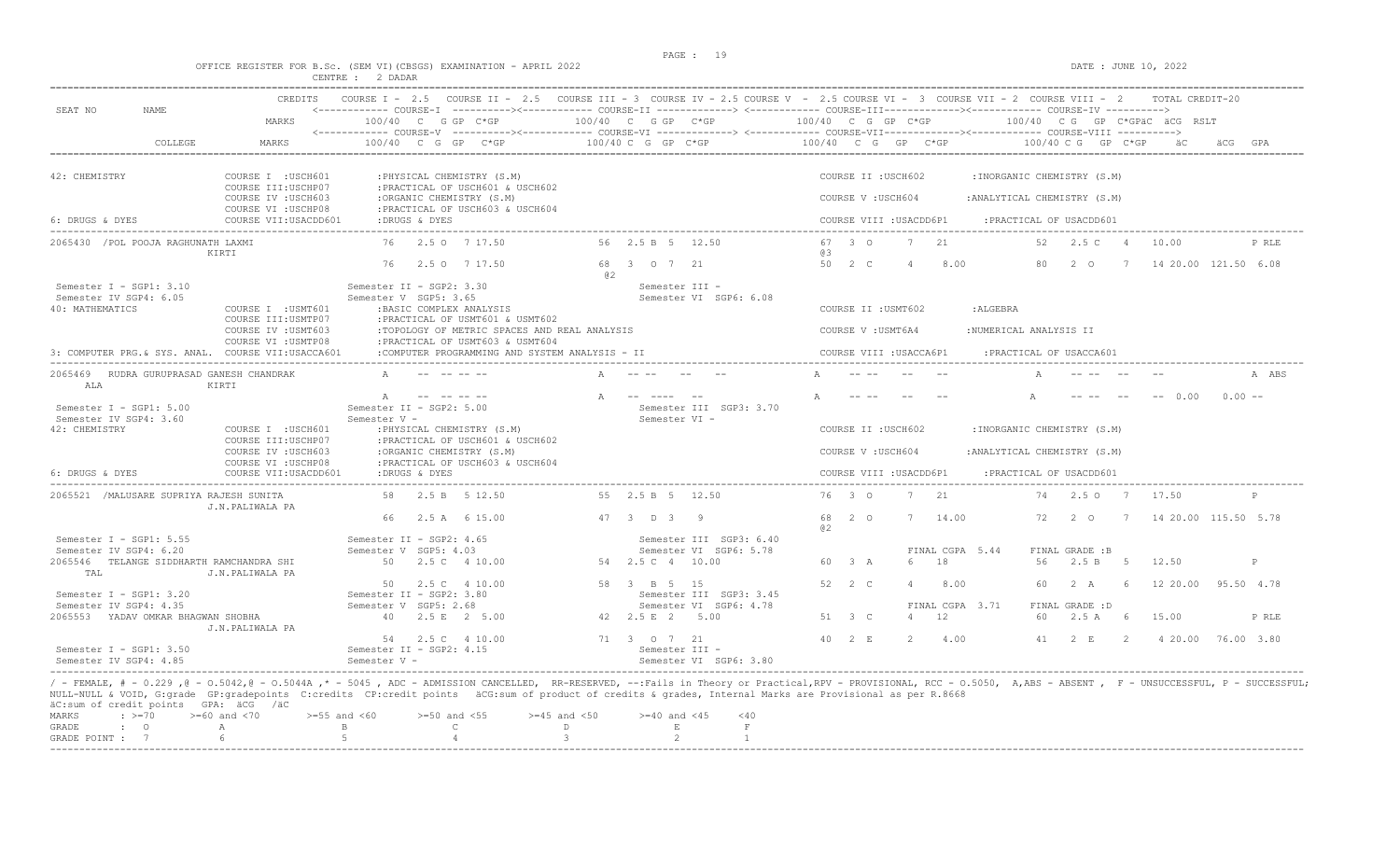# OFFICE REGISTER FOR B.Sc. (SEM VI)(CBSGS) EXAMINATION - APRIL 2022<br>CENTRE : 76 NAVI MUMBAI

| SEAT NO<br><b>NAME</b>                                                                                                                                                                                                                                                                                                                                                                                                   | MARKS                                                            |                                                     | 100/40 C G GP C*GP                        |                                                                           |                                                  | 100/40 C G GP C*GP |                                                   | 100/40 C G GP C*GP   |                      |                                           |                |                            |                                                      |          |                                |                 | 100/40 C G GP C*GPäC äCG RSLT               |         |                            |
|--------------------------------------------------------------------------------------------------------------------------------------------------------------------------------------------------------------------------------------------------------------------------------------------------------------------------------------------------------------------------------------------------------------------------|------------------------------------------------------------------|-----------------------------------------------------|-------------------------------------------|---------------------------------------------------------------------------|--------------------------------------------------|--------------------|---------------------------------------------------|----------------------|----------------------|-------------------------------------------|----------------|----------------------------|------------------------------------------------------|----------|--------------------------------|-----------------|---------------------------------------------|---------|----------------------------|
| COLLEGE                                                                                                                                                                                                                                                                                                                                                                                                                  | MARKS                                                            |                                                     | $100/40$ C G GP C*GP                      |                                                                           |                                                  | $100/40 C G$ PC*GP |                                                   | $100/40$ C G GP C*GP |                      |                                           |                |                            |                                                      |          | 100/40 C G GP C*GP             |                 |                                             | ACG GPA |                            |
| 42: CHEMISTRY                                                                                                                                                                                                                                                                                                                                                                                                            | COURSE I : USCH601<br>COURSE III: USCHP07                        |                                                     |                                           | : PHYSICAL CHEMISTRY (S.M)<br>: PRACTICAL OF USCH601 & USCH602            |                                                  |                    |                                                   |                      |                      | COURSE II : USCH602                       |                |                            | : INORGANIC CHEMISTRY (S.M)                          |          |                                |                 |                                             |         |                            |
|                                                                                                                                                                                                                                                                                                                                                                                                                          | COURSE IV : USCH603<br>COURSE VI : USCHP08                       |                                                     |                                           | :ORGANIC CHEMISTRY (S.M)<br>: PRACTICAL OF USCH603 & USCH604              |                                                  |                    |                                                   |                      |                      | COURSE V: USCH604                         |                |                            | : ANALYTICAL CHEMISTRY (S.M)                         |          |                                |                 |                                             |         |                            |
| 6: DRUGS & DYES                                                                                                                                                                                                                                                                                                                                                                                                          | COURSE VII: USACDD601                                            |                                                     | :DRUGS & DYES                             |                                                                           |                                                  |                    |                                                   |                      |                      | COURSE VIII : USACDD6P1                   |                |                            |                                                      |          | :PRACTICAL OF USACDD601        |                 |                                             |         |                            |
| 2065715 / PADARE PALLAVI SHIVAJI SHOBHANA                                                                                                                                                                                                                                                                                                                                                                                | RAJIV GANDHI VA                                                  |                                                     | 54 2.5 C 4 10.00                          |                                                                           |                                                  | 42 2.5 E 2 5.00    |                                                   |                      | 62 3 A               |                                           |                | 6 18                       |                                                      | 50       | 2.5 C                          | $\overline{a}$  | 10.00                                       |         | P RPV                      |
| Semester I -<br>Semester IV -                                                                                                                                                                                                                                                                                                                                                                                            |                                                                  | Semester II -<br>Semester V SGP5: 6.40              |                                           | 50   2.5   4   10.00                                                      |                                                  | 70 3 0 7 21        | Semester III -<br>Semester VI SGP6: 5.00          |                      | 72 2 0               |                                           | 7              | 14.00                      |                                                      | 61       | 2 A                            | - 6             | 12 20.00 100.00 5.00                        |         |                            |
| 2065805 / KHAN ZINNATFATIMA SHARAFATALI NA<br>SIMFATIMABEN                                                                                                                                                                                                                                                                                                                                                               | N.B.MEHTA COLL                                                   |                                                     |                                           | 80 2.5 0 7 17.50                                                          | a2                                               | 68 2.5 0 7 17.50   |                                                   |                      | $72 \quad 3 \quad 0$ |                                           | 7              | 21                         |                                                      | 72       | 2.50                           | $7\phantom{0}7$ | 17.50                                       |         | P                          |
| Semester $I - SGP1: 6.10$                                                                                                                                                                                                                                                                                                                                                                                                |                                                                  | Semester II - SGP2: 6.20                            | 78 2.5 0 7 17.50                          |                                                                           |                                                  | 86 3 0 7 21        | Semester III SGP3: 6.90                           |                      | $82 \t 2 \t 0$       |                                           |                | 7 14.00                    |                                                      | 67<br>a3 | $2^{\circ}$ $\circ$            |                 | 7 14 20.00 140.00 7.00                      |         |                            |
| Semester IV SGP4: 6.90<br>2065839 PATIL VAIBHAV BHARAT DARSHANA                                                                                                                                                                                                                                                                                                                                                          |                                                                  | Semester V SGP5: 6.63                               |                                           | 74 2.5 0 7 17.50                                                          |                                                  | 76 2.5 0 7 17.50   | Semester VI SGP6: 7.00                            |                      | 54 3 C               |                                           | $\overline{4}$ | FINAL CGPA 6.62<br>12      |                                                      |          | FINAL GRADE : A<br>48 2.5 D 3  |                 | 7.50                                        |         | P                          |
|                                                                                                                                                                                                                                                                                                                                                                                                                          | N.B.MEHTA COLL                                                   |                                                     |                                           |                                                                           |                                                  | 66 3 A 6 18        |                                                   |                      |                      |                                           |                |                            |                                                      |          |                                |                 |                                             |         |                            |
| Semester $T - sGPI: 7.50$<br>Semester IV SGP4: 7.40                                                                                                                                                                                                                                                                                                                                                                      |                                                                  | Semester $IT - sGP2: 5.90$<br>Semester V SGP5: 5.33 |                                           | 64 2.5 A 6 15.00                                                          |                                                  |                    | Semester TTT SGP3: 8.00<br>Semester VI SGP6: 5.28 |                      | 54 2 C               |                                           | $\overline{4}$ | 8.00<br>FINAL CGPA 6.57    |                                                      | 57       | $2 \quad B$<br>FINAL GRADE : A | 5 <sup>5</sup>  | 10 20.00 105.50 5.28                        |         |                            |
| 41: PHYSICS                                                                                                                                                                                                                                                                                                                                                                                                              | COURSE I : USPH601<br>COURSE III: USPHP07<br>COURSE IV : USPH603 |                                                     | : CLASSICAL MECHANICS<br>:NUCLEAR PHYSICS | :PRACTICAL OF USPH601 & USPH602                                           |                                                  |                    |                                                   |                      |                      | COURSE II : USPH602<br>COURSE V : USPH604 |                |                            | : ELECTRONICS<br>:SPECIAL THEORY OF RELATIVITY       |          |                                |                 |                                             |         |                            |
| 1: ELECTRONIC INSTRUMENTATION COURSE VII:USACEI601                                                                                                                                                                                                                                                                                                                                                                       | COURSE VI : USPHP08                                              |                                                     |                                           | : PRACTICAL OF USPH603 & USPH604                                          | :DIGITAL ELECTRONICS, MICROPROC. &MICROCONT. OOP |                    |                                                   |                      |                      | COURSE VIII : USACEI6P1                   |                |                            |                                                      |          | : PRACTICAL OF USACEI601       |                 |                                             |         |                            |
| 2065897 / PARDESHEE PRANITA SHIVSAGAR SAND<br>HYA                                                                                                                                                                                                                                                                                                                                                                        | KMC- KHOPOLI                                                     |                                                     |                                           | 58 2.5 B 5 12.50                                                          |                                                  | 76 2.5 0 7 17.50   |                                                   |                      | 84 3 0               |                                           |                | 7 21                       |                                                      | 90       |                                |                 | 2.5 0 7 17.50                               |         | P                          |
| Semester I - SGP1: 5.45                                                                                                                                                                                                                                                                                                                                                                                                  |                                                                  | Semester II - SGP2: 6.90                            |                                           | 58 2.5 B 5 12.50                                                          |                                                  | 77 3 0 7 21        | Semester III SGP3: 6.40<br>Semester VI SGP6: 6.50 |                      | $83 \t 20$           |                                           | 7              | 14.00                      |                                                      | 84       | 20                             |                 | 7 14 20.00 130.00 6.50                      |         |                            |
| Semester IV SGP4: 6.60<br>46: ZOOLOGY                                                                                                                                                                                                                                                                                                                                                                                    | COURSE I : USZO601<br>COURSE III:USZOP07                         | Semester V SGP5: 6.73                               |                                           | :TAXONOMY - CHORDATES AND TYPE STUDY<br>: PRACTICAL OF USZ0601 TO USZ0602 |                                                  |                    |                                                   |                      |                      | COURSE II : USZO602                       |                | FINAL CGPA 6.43            | : PHYSIOLOGY AND TISSUE CULTURE                      |          | FINAL GRADE : A                |                 |                                             |         |                            |
|                                                                                                                                                                                                                                                                                                                                                                                                                          | COURSE IV : USZO603                                              |                                                     |                                           | :GENETIC AND BIOINFORMATICS                                               |                                                  |                    |                                                   |                      |                      | COURSE V: USZ0604                         |                |                            |                                                      |          |                                |                 | :ENVIRONMENTAL BIOLOGY AND ZOOPHARMACOGNOSY |         |                            |
| 8: FISHERY BIOLOGY                                                                                                                                                                                                                                                                                                                                                                                                       | COURSE VI : USZOP08<br>COURSE VII: USACFBIO601                   |                                                     |                                           | : PRACTICAL OF USZ0603 TO USZ0604                                         | :MARINE RESOURCES, POST HARVEST & FARM ENGG.     |                    |                                                   |                      |                      |                                           |                |                            | COURSE VIII : USACFBIO6P1 : PRACTICAL OF USACFBIO601 |          |                                |                 |                                             |         |                            |
| 2066016 GAWAS RUPESH SAHADEV MAHALAXMI                                                                                                                                                                                                                                                                                                                                                                                   | A D KESARKAR SC                                                  |                                                     |                                           | 76 2.5 0 7 17.50                                                          |                                                  | 100 2.5 0 7 17.50  |                                                   |                      | 88 3 0               |                                           |                | $7^{2}$ 21                 |                                                      | 92       | $2.5^\circ$ O                  | 7               | 17.50                                       |         | P #10                      |
| Semester I - SGP1: 7.00<br>Semester IV SGP4: 9.80                                                                                                                                                                                                                                                                                                                                                                        |                                                                  | Semester II - SGP2: 6.20<br>Semester V SGP5: 6.88   |                                           | 88 2.5 0 7 17.50                                                          |                                                  | 94 3 0 7 21        | Semester III SGP3: 9.85<br>Semester VI SGP6: 7.10 |                      | $92 \t 2 \t 0$       |                                           |                | 7 14.00<br>FINAL CGPA 7.81 |                                                      | 89       | 20<br>FINAL GRADE : O          |                 |                                             |         | 14 20.00 140.00 7.00# 0.10 |
|                                                                                                                                                                                                                                                                                                                                                                                                                          |                                                                  |                                                     |                                           |                                                                           |                                                  |                    |                                                   |                      |                      |                                           |                |                            |                                                      |          |                                |                 |                                             |         |                            |
| / - FEMALE, # - 0.229, @ - 0.5042, @ - 0.5044A, * - 5045, ADC - ADMISSION CANCELLED, RR-RESERVED, --:Fails in Theory or Practical,RPV - PROVISIONAL, RCC - 0.5050, A,ABS - ABSENT, F - UNSUCCESSFUL, P - SUCCESSFUL;<br>NULL-NULL & VOID, G:grade GP:gradepoints C:credits CP:credit points äCG:sum of product of credits & grades, Internal Marks are Provisional as per R.8668<br>äC:sum of credit points GPA: äCG /äC |                                                                  |                                                     |                                           |                                                                           |                                                  |                    |                                                   |                      |                      |                                           |                |                            |                                                      |          |                                |                 |                                             |         |                            |
| <b>MARKS</b><br>$\cdot$ >=70<br>GRADE<br>$\cdot$ 0                                                                                                                                                                                                                                                                                                                                                                       | $>=60$ and $<70$<br>$>=55$ and $<60$<br>$\mathbb{A}$             | $\mathbf{B}$                                        | $>=50$ and $<55$<br>$\mathsf{C}$          |                                                                           | $>=45$ and $<50$<br>D                            | $>= 40$ and $< 45$ | $<$ 40<br>$\mathbf E$<br>$\mathbb F$              |                      |                      |                                           |                |                            |                                                      |          |                                |                 |                                             |         |                            |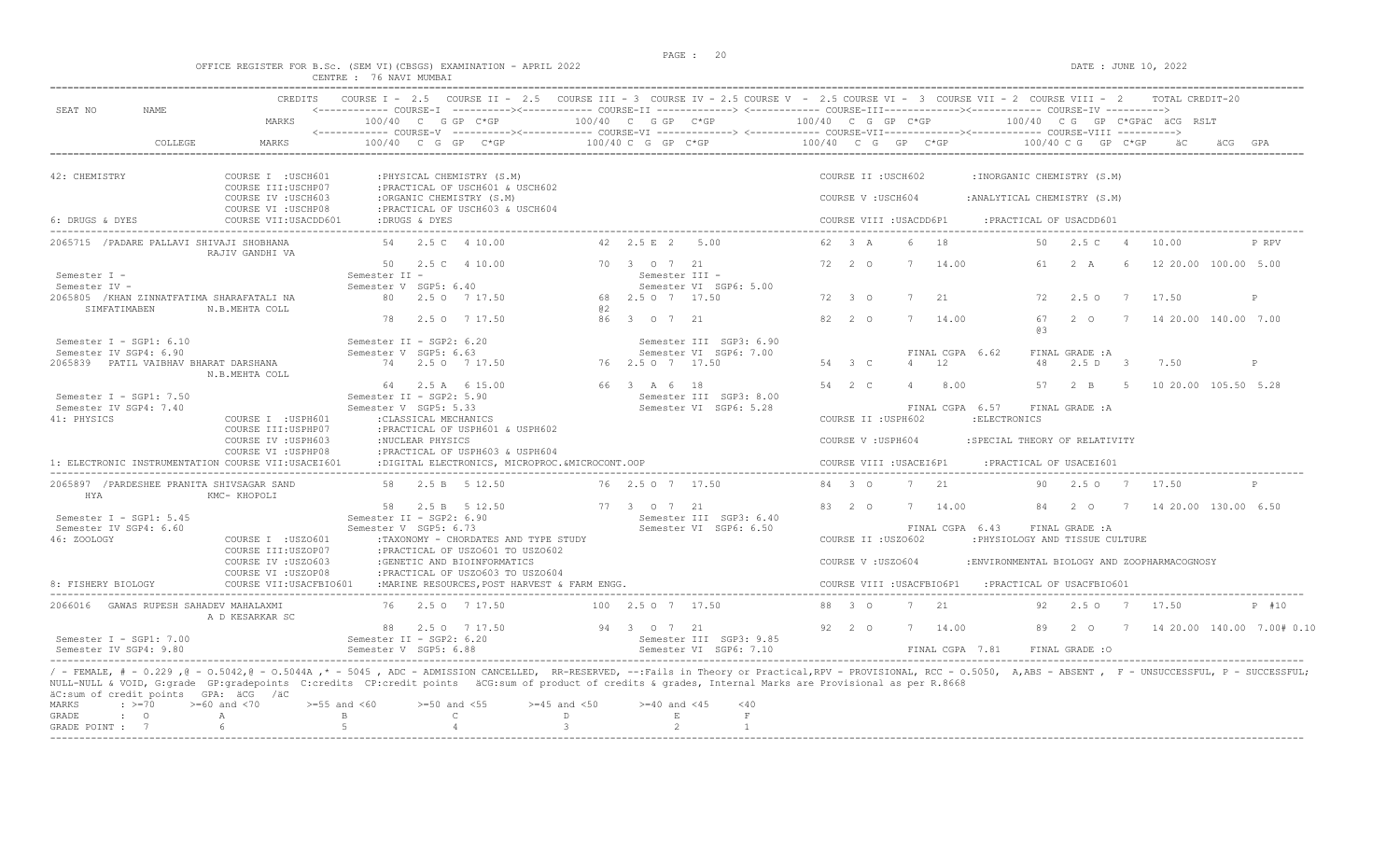| SEAT NO<br><b>NAME</b><br>42: CHEMISTRY                              | CREDITS<br>MARKS<br>COLLEGE<br>MARKS<br>COURSE I : USCH601<br>COURSE III: USCHP07<br>COURSE IV : USCH603<br>COURSE VI : USCHP08<br>COURSE VII: USACDD601<br>2066023 CHARI SANTOSH JANARDAN JAYMALA                                                                                                                                                                                                                                                            | COURSE I - 2.5 COURSE II - 2.5 COURSE III - 3 COURSE IV - 2.5 COURSE V - 2.5 COURSE VII - 3 COURSE VIII - 2 COURSE VIII - 2 TOTAL CREDIT-20<br><------------ COURSE-I ----------><----------- COURSE-II -------------> <------------ COURSE-III-----------><------------ COURSE-IV ----------><br>100/40 C G GP C*GP<br><------------ COURSE-V ----------><----------- COURSE-VI -------------> <------------ COURSE-VII--------------- COURSE-VIII ----------><br>100/40 C G GP C*GP<br>:DRUGS & DYES | : PHYSICAL CHEMISTRY (S.M)<br>: PRACTICAL OF USCH601 & USCH602<br>:ORGANIC CHEMISTRY (S.M)<br>: PRACTICAL OF USCH603 & USCH604 |                                  | 100/40 C G GP C*GP<br>100/40 C G GP C*GP            |                                                   | 100/40 C G GP C*GP<br>$100/40$ C G GP C*GP |                                          |                |              | 100/40 CG GP C*GPäC äCG RSLT<br>$100/40$ C G GP C*GP        |                       |                | a C                             | äCG GPA  |             |
|----------------------------------------------------------------------|---------------------------------------------------------------------------------------------------------------------------------------------------------------------------------------------------------------------------------------------------------------------------------------------------------------------------------------------------------------------------------------------------------------------------------------------------------------|--------------------------------------------------------------------------------------------------------------------------------------------------------------------------------------------------------------------------------------------------------------------------------------------------------------------------------------------------------------------------------------------------------------------------------------------------------------------------------------------------------|--------------------------------------------------------------------------------------------------------------------------------|----------------------------------|-----------------------------------------------------|---------------------------------------------------|--------------------------------------------|------------------------------------------|----------------|--------------|-------------------------------------------------------------|-----------------------|----------------|---------------------------------|----------|-------------|
|                                                                      |                                                                                                                                                                                                                                                                                                                                                                                                                                                               |                                                                                                                                                                                                                                                                                                                                                                                                                                                                                                        |                                                                                                                                |                                  |                                                     |                                                   |                                            |                                          |                |              |                                                             |                       |                |                                 |          |             |
|                                                                      |                                                                                                                                                                                                                                                                                                                                                                                                                                                               |                                                                                                                                                                                                                                                                                                                                                                                                                                                                                                        |                                                                                                                                |                                  |                                                     |                                                   |                                            |                                          |                |              |                                                             |                       |                |                                 |          |             |
|                                                                      |                                                                                                                                                                                                                                                                                                                                                                                                                                                               |                                                                                                                                                                                                                                                                                                                                                                                                                                                                                                        |                                                                                                                                |                                  |                                                     |                                                   |                                            |                                          |                |              |                                                             |                       |                |                                 |          |             |
|                                                                      |                                                                                                                                                                                                                                                                                                                                                                                                                                                               |                                                                                                                                                                                                                                                                                                                                                                                                                                                                                                        |                                                                                                                                |                                  |                                                     |                                                   |                                            | COURSE II : USCH602<br>COURSE V: USCH604 |                |              | : INORGANIC CHEMISTRY (S.M)<br>: ANALYTICAL CHEMISTRY (S.M) |                       |                |                                 |          |             |
| 6: DRUGS & DYES                                                      |                                                                                                                                                                                                                                                                                                                                                                                                                                                               |                                                                                                                                                                                                                                                                                                                                                                                                                                                                                                        |                                                                                                                                |                                  |                                                     |                                                   |                                            | COURSE VIII : USACDD6P1                  |                |              | : PRACTICAL OF USACDD601                                    |                       |                |                                 |          |             |
|                                                                      | A D KESARKAR SC                                                                                                                                                                                                                                                                                                                                                                                                                                               |                                                                                                                                                                                                                                                                                                                                                                                                                                                                                                        |                                                                                                                                |                                  |                                                     |                                                   |                                            |                                          |                |              |                                                             |                       |                |                                 |          | A RPV ABS   |
| Semester I -<br>Semester IV -<br>2066030 DHURI SHAM SHIVARAM SUCHITA |                                                                                                                                                                                                                                                                                                                                                                                                                                                               | A<br>Semester II -<br>Semester V -                                                                                                                                                                                                                                                                                                                                                                                                                                                                     | 42E 2.5 E 2 5.00                                                                                                               |                                  | Semester III -<br>Semester VI -<br>44E 2.5 E 2 5.00 |                                                   |                                            |                                          |                |              |                                                             | 42E 2.5 E             | $\overline{2}$ | $-- 0.00$<br>5.00               | $0.00 -$ | $\mathbf F$ |
| Semester $I - SGP1: 3.10$<br>Semester IV SGP4: 3.50                  | A D KESARKAR SC                                                                                                                                                                                                                                                                                                                                                                                                                                               | $\mathbb{A}$<br>Semester II - SGP2: 4.55<br>Semester V -                                                                                                                                                                                                                                                                                                                                                                                                                                               |                                                                                                                                |                                  | A -- ---- --<br>Semester VI -                       | Semester III SGP3: 3.40                           | $30F - - -$                                |                                          | 7              | 2.1          | 64                                                          |                       | - 6            | $-- 7.50 15.00 --$              |          |             |
| NA                                                                   | 2066548 / CHOUDHARI PAURNIMA PRAKASH SUVAR<br>MANISHA EDU.KAL                                                                                                                                                                                                                                                                                                                                                                                                 |                                                                                                                                                                                                                                                                                                                                                                                                                                                                                                        | 70 2.5 0 7 17.50<br>54  2.5  C  4  10.00                                                                                       |                                  | 52  2.5  C  4  10.00<br>83 3 0 7 21                 |                                                   | 77 3 0<br>86 2 0                           |                                          |                | 14.00        | 78                                                          | 2.5A<br>$2^{\circ}$ O | 7              | 15.00<br>14 20.00 122.50 6.13   |          | P RPV       |
| Semester I -<br>Semester IV SGP4: 8.55                               | 2066552 MALI AJAYKUMAR HUBLAL URMILA<br>MANISHA EDU.KAL                                                                                                                                                                                                                                                                                                                                                                                                       | Semester II -<br>Semester V SGP5: 6.50                                                                                                                                                                                                                                                                                                                                                                                                                                                                 | 52   2.5   4   10.00                                                                                                           |                                  | 52  2.5  C  4  10.00                                | Semester III SGP3: 8.55<br>Semester VI SGP6: 6.13 | 58 3 B                                     |                                          | 5              | 15           | 56                                                          | 2.5 B                 | 5              | 12.50                           |          | P RPV       |
| Semester I -<br>Semester IV -                                        |                                                                                                                                                                                                                                                                                                                                                                                                                                                               | Semester II -<br>Semester V SGP5: 6.75                                                                                                                                                                                                                                                                                                                                                                                                                                                                 | 58 2.5 B 5 12.50                                                                                                               |                                  | 62 3 A 6 18<br>Semester III -                       | Semester VI SGP6: 5.10                            | 80 2 0                                     |                                          | 7              | 14.00        | 56                                                          | $2 - B$               | -5             | 10 20.00 102.00 5.10            |          |             |
| HA                                                                   | 2066557 /SURYWANSHI ASHLESHA BHIMRAO SHOB<br>MANISHA EDU.KAL                                                                                                                                                                                                                                                                                                                                                                                                  |                                                                                                                                                                                                                                                                                                                                                                                                                                                                                                        | 50 2.5 C 4 10.00<br>56 2.5 B 5 12.50                                                                                           |                                  | 40 2.5 E 2 5.00<br>85 3 0 7 21                      |                                                   | 78 3 0<br>80 2 0                           |                                          | 7<br>7         | 2.1<br>14.00 | 60<br>78                                                    | 2.5A<br>2 0           |                | 15.00<br>7 14 20.00 112.50 5.63 |          | P RPV       |
| Semester I -<br>Semester IV SGP4: 7.80<br>46: ZOOLOGY                | COURSE I : USZO601                                                                                                                                                                                                                                                                                                                                                                                                                                            | Semester II -<br>Semester V SGP5: 6.63                                                                                                                                                                                                                                                                                                                                                                                                                                                                 | :TAXONOMY - CHORDATES AND TYPE STUDY                                                                                           |                                  |                                                     | Semester III SGP3: 9.10<br>Semester VI SGP6: 5.63 |                                            | COURSE II : USZO602                      |                |              | : PHYSIOLOGY AND TISSUE CULTURE                             |                       |                |                                 |          |             |
|                                                                      | COURSE III:USZOP07<br>COURSE IV : USZ0603<br>COURSE VI : USZOP08                                                                                                                                                                                                                                                                                                                                                                                              |                                                                                                                                                                                                                                                                                                                                                                                                                                                                                                        | : PRACTICAL OF USZ0601 TO USZ0602<br>:GENETIC AND BIOINFORMATICS<br>: PRACTICAL OF USZO603 TO USZO604                          |                                  |                                                     |                                                   |                                            | COURSE V: USZ0604                        |                |              | :ENVIRONMENTAL BIOLOGY AND ZOOPHARMACOGNOSY                 |                       |                |                                 |          |             |
| 8: FISHERY BIOLOGY                                                   | COURSE VII: USACFBIO601                                                                                                                                                                                                                                                                                                                                                                                                                                       |                                                                                                                                                                                                                                                                                                                                                                                                                                                                                                        | : MARINE RESOURCES, POST HARVEST & FARM ENGG.                                                                                  |                                  |                                                     |                                                   |                                            |                                          |                |              | COURSE VIII : USACFBIO6P1 : PRACTICAL OF USACFBIO601        |                       |                |                                 |          |             |
|                                                                      | 2066599 /VERMA SAUMYA RAJKUMAR TARAVATI<br>B.N.BANDODKAR -                                                                                                                                                                                                                                                                                                                                                                                                    |                                                                                                                                                                                                                                                                                                                                                                                                                                                                                                        | 40+ 2.5 E 2 5.00                                                                                                               |                                  | $41+ 2.5 E 2 5.00$                                  |                                                   | 56+ 3 B                                    |                                          | $5^{\circ}$    | 1.5          | $40+$                                                       | 2.5 E                 | $\sim$ 2       | 5.00                            |          | P RLE       |
| Semester I - SGP1: 3.70<br>Semester IV -<br>42: CHEMISTRY            | COURSE I : USCH601                                                                                                                                                                                                                                                                                                                                                                                                                                            | Semester II - SGP2: 4.50<br>Semester V -                                                                                                                                                                                                                                                                                                                                                                                                                                                               | $43+$ 2.5 E 2 5.00<br>: PHYSICAL CHEMISTRY (S.M)                                                                               |                                  | $67+3$ A 6 18<br>Semester III -                     | Semester VI SGP6: 4.05                            | 84 2 0                                     | COURSE II : USCH602                      | $\overline{7}$ | 14.00        | 72+<br>: INORGANIC CHEMISTRY (S.M)                          | $2^{\circ}$           | 7              | 14 20.00 81.00 4.05             |          |             |
|                                                                      | COURSE III: USCHP07<br>COURSE IV : USCH603                                                                                                                                                                                                                                                                                                                                                                                                                    |                                                                                                                                                                                                                                                                                                                                                                                                                                                                                                        | : PRACTICAL OF USCH601 & USCH602<br>:ORGANIC CHEMISTRY (S.M)                                                                   |                                  |                                                     |                                                   |                                            | COURSE V: USCH604                        |                |              | : ANALYTICAL CHEMISTRY (S.M)                                |                       |                |                                 |          |             |
| $6$ DRUGS & DYES                                                     | COURSE VI : USCHP08<br>COURSE VII: USACDD601                                                                                                                                                                                                                                                                                                                                                                                                                  | :DRUGS & DYES                                                                                                                                                                                                                                                                                                                                                                                                                                                                                          | : PRACTICAL OF USCH603 & USCH604                                                                                               |                                  |                                                     |                                                   |                                            | COURSE VIII : USACDD6P1                  |                |              | : PRACTICAL OF USACDD601                                    |                       |                |                                 |          |             |
| MARKS<br>$\div$ $> = 70$<br>GRADE<br>$\cdot$ 0                       | / - FEMALE, # - 0.229 ,@ - 0.5042,@ - 0.5044A ,* - 5045 , ADC - ADMISSION CANCELLED, RR-RESERVED, --:Fails in Theory or Practical,RPV - PROVISIONAL, RCC - 0.5050, A,ABS - ABSENT , F - UNSUCCESSFUL, P - SUCCESSFUL;<br>NULL-NULL & VOID, G:grade GP:gradepoints C:credits CP:credit points äCG:sum of product of credits & grades, Internal Marks are Provisional as per R.8668<br>äC:sum of credit points GPA: äCG /äC<br>$>=60$ and $<70$<br>$\mathbb{A}$ | $>=55$ and $<60$<br>$\mathbf{B}$                                                                                                                                                                                                                                                                                                                                                                                                                                                                       | $>=50$ and $<55$<br>$\mathbb{C}$                                                                                               | $>=45$ and $<50$<br>$\mathbb{D}$ | $>= 40$ and $< 45$<br>$\,$ E $\,$                   | $<$ 40<br>$\;$ F                                  |                                            |                                          |                |              |                                                             |                       |                |                                 |          |             |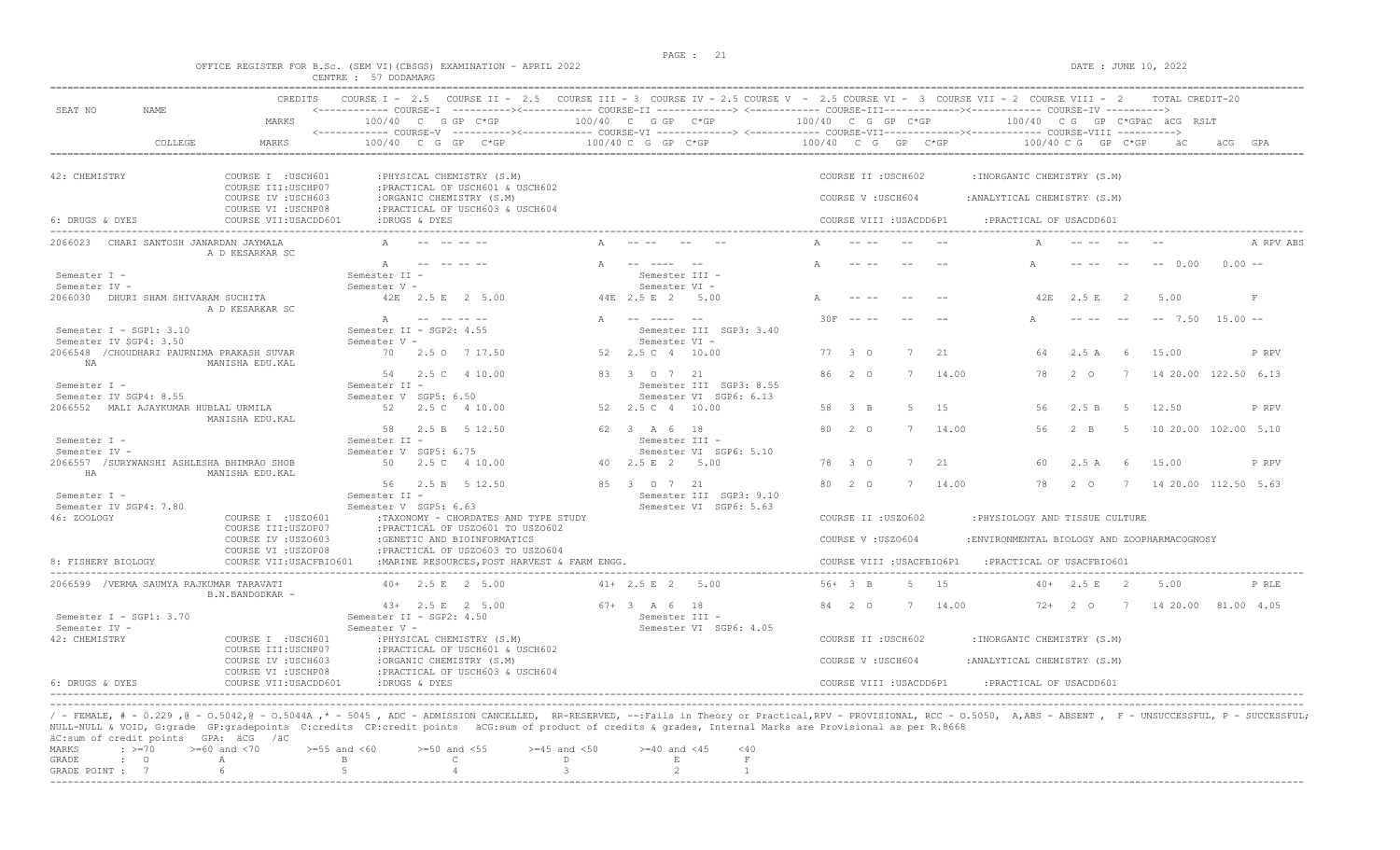|                                                                                                                                                                                                                                                                                                                                                                                                                                                                                                |                                                                     |                                                   |                                              |                                                              |                                                 |                                 | PAGE: 22                                                                                                                                          |                    |  |                         |             |                                    |                          |                |                |                                              |                      |       |
|------------------------------------------------------------------------------------------------------------------------------------------------------------------------------------------------------------------------------------------------------------------------------------------------------------------------------------------------------------------------------------------------------------------------------------------------------------------------------------------------|---------------------------------------------------------------------|---------------------------------------------------|----------------------------------------------|--------------------------------------------------------------|-------------------------------------------------|---------------------------------|---------------------------------------------------------------------------------------------------------------------------------------------------|--------------------|--|-------------------------|-------------|------------------------------------|--------------------------|----------------|----------------|----------------------------------------------|----------------------|-------|
|                                                                                                                                                                                                                                                                                                                                                                                                                                                                                                | OFFICE REGISTER FOR B.Sc. (SEM VI) (CBSGS) EXAMINATION - APRIL 2022 | CENTRE : 1 MUMBAI                                 |                                              |                                                              |                                                 |                                 |                                                                                                                                                   |                    |  |                         |             |                                    |                          |                |                | DATE : JUNE 10, 2022                         |                      |       |
| SEAT NO<br><b>NAME</b>                                                                                                                                                                                                                                                                                                                                                                                                                                                                         |                                                                     |                                                   |                                              |                                                              |                                                 |                                 | CREDITS COURSE I - 2.5 COURSE II - 2.5 COURSE III - 3 COURSE IV - 2.5 COURSE V - 2.5 COURSE VI - 3 COURSE VII - 2 COURSE VIII - 2 TOTAL CREDIT-20 |                    |  |                         |             |                                    |                          |                |                |                                              |                      |       |
|                                                                                                                                                                                                                                                                                                                                                                                                                                                                                                | MARKS                                                               | 100/40 C G GP C*GP                                |                                              |                                                              | 100/40 C G GP C*GP                              |                                 | <------------ COURSE-V ----------><----------- COURSE-VI -------------> <------------ COURSE-VII--------------- COURSE-VIII ---------->           | 100/40 C G GP C*GP |  |                         |             |                                    |                          |                |                | 100/40 CG GP C*GPÄC ÄCG RSLT                 |                      |       |
| COLLEGE                                                                                                                                                                                                                                                                                                                                                                                                                                                                                        | MARKS                                                               |                                                   |                                              | $100/40$ C G GP C*GP                                         |                                                 | 100/40 C G GP C*GP              | $100/40$ C G GP C*GP                                                                                                                              |                    |  |                         |             |                                    |                          |                |                | 100/40 C G GP C*GP äC                        |                      |       |
| 42: CHEMISTRY                                                                                                                                                                                                                                                                                                                                                                                                                                                                                  | COURSE I : USCH601                                                  |                                                   |                                              | : PHYSICAL CHEMISTRY (S.M)                                   |                                                 |                                 |                                                                                                                                                   |                    |  | COURSE II : USCH602     |             | : INORGANIC CHEMISTRY (S.M)        |                          |                |                |                                              |                      |       |
|                                                                                                                                                                                                                                                                                                                                                                                                                                                                                                | COURSE III: USCHP07<br>COURSE IV : USCH603                          |                                                   |                                              | : PRACTICAL OF USCH601 & USCH602<br>:ORGANIC CHEMISTRY (S.M) |                                                 |                                 |                                                                                                                                                   |                    |  | COURSE V: USCH604       |             | : ANALYTICAL CHEMISTRY (S.M)       |                          |                |                |                                              |                      |       |
| 6: DRUGS & DYES                                                                                                                                                                                                                                                                                                                                                                                                                                                                                | COURSE VI : USCHP08<br>COURSE VII: USACDD601                        |                                                   | :DRUGS & DYES                                | : PRACTICAL OF USCH603 & USCH604                             |                                                 |                                 |                                                                                                                                                   |                    |  | COURSE VIII : USACDD6P1 |             |                                    | :PRACTICAL OF USACDD601  |                |                |                                              |                      |       |
| 2066674 / VAYEDA MEGHA MAYUR FALGUNI                                                                                                                                                                                                                                                                                                                                                                                                                                                           | K.C. CHURCHGATE                                                     |                                                   |                                              | 56 2.5 B 5 12.50                                             |                                                 | 60 2.5 A 6 15.00                |                                                                                                                                                   | 53 3 C             |  | $\overline{4}$          | 12          |                                    | 68<br>02                 | $2.5 \Omega$   |                | 7 17.50                                      |                      | P RLE |
|                                                                                                                                                                                                                                                                                                                                                                                                                                                                                                |                                                                     |                                                   |                                              | 76 2.5 0 7 17.50                                             |                                                 | 58 3 B 5 15                     |                                                                                                                                                   | 68 2 0<br>02       |  | 7                       | 14.00       |                                    | 65                       | 2 A            | - 6            | 12 20.00 115.50 5.78                         |                      |       |
| Semester I - SGP1: 3.60<br>Semester IV -                                                                                                                                                                                                                                                                                                                                                                                                                                                       |                                                                     | Semester II - SGP2: 3.00<br>Semester V SGP5: 4.53 |                                              |                                                              |                                                 |                                 | Semester III SGP3: 3.90<br>Semester VI SGP6: 5.78                                                                                                 |                    |  |                         |             |                                    |                          |                |                |                                              |                      |       |
| 2066709 KURVE HARSHAD MILIND BHAGYASHRI                                                                                                                                                                                                                                                                                                                                                                                                                                                        | P.P.E'S AS&C RA                                                     |                                                   |                                              | 90 2.5 0 7 17.50                                             |                                                 | 94 2.5 0 7 17.50                |                                                                                                                                                   | 69 3 0<br>(a 1     |  |                         | 2.1         |                                    | 88                       | 2.5 0          |                | 17.50                                        |                      | P RPV |
| Semester I -                                                                                                                                                                                                                                                                                                                                                                                                                                                                                   |                                                                     | Semester II -                                     |                                              | 94 2.5 0 7 17.50                                             |                                                 | 81 3 0 7 21<br>Semester III -   |                                                                                                                                                   | $100$ $2$ $0$      |  | 7                       | 14.00       |                                    | 60.                      | 2 A            | -6             | 12 20.00 138.00 6.90                         |                      |       |
| Semester IV -<br>2066715 MHATRE PANKAJ GAJANAN JAYASHRI                                                                                                                                                                                                                                                                                                                                                                                                                                        |                                                                     | Semester V SGP5: 7.00                             |                                              | 52   2.5   4   10.00                                         |                                                 | 60 2.5 A 6 15.00                | Semester VI SGP6: 6.90                                                                                                                            | 86 3 0             |  | 7                       | 21          |                                    | 64                       | 2.5 A          | - 6            | 15.00                                        |                      | P RPV |
|                                                                                                                                                                                                                                                                                                                                                                                                                                                                                                | P.P.E'S AS&C RA                                                     |                                                   |                                              | 74 2.5 0 7 17.50                                             |                                                 | 80 3 0 7 21                     |                                                                                                                                                   | 10020              |  |                         | 7 14.00     |                                    | 50                       | $2\degree$ C   | $\overline{4}$ |                                              | 8 20.00 121.50 6.08  |       |
| Semester I - SGP1: $4.60$<br>Semester IV SGP4: 5.60<br>40: MATHEMATICS                                                                                                                                                                                                                                                                                                                                                                                                                         | COURSE I : USMT601<br>COURSE III: USMTP07                           | Semester II - SGP2: 5.40<br>Semester V SGP5: 7.00 |                                              | : BASIC COMPLEX ANALYSIS<br>: PRACTICAL OF USMT601 & USMT602 |                                                 |                                 | Semester III SGP3: 4.55<br>Semester VI SGP6: 6.08                                                                                                 |                    |  | COURSE II : USMT602     |             | FINAL CGPA 5.54<br>: ALGEBRA       |                          | FINAL GRADE :B |                |                                              |                      |       |
|                                                                                                                                                                                                                                                                                                                                                                                                                                                                                                | COURSE IV : USMT603<br>COURSE VI : USMTP08                          |                                                   |                                              | :PRACTICAL OF USMT603 & USMT604                              | :TOPOLOGY OF METRIC SPACES AND REAL ANALYSIS    |                                 |                                                                                                                                                   |                    |  | COURSE V : USMT6A4      |             | :NUMERICAL ANALYSIS II             |                          |                |                |                                              |                      |       |
| 1: ELECTRONIC INSTRUMENTATION COURSE VII:USACEI601                                                                                                                                                                                                                                                                                                                                                                                                                                             |                                                                     |                                                   |                                              |                                                              | :DIGITAL ELECTRONICS, MICROPROC. &MICROCONT.OOP |                                 |                                                                                                                                                   |                    |  | COURSE VIII : USACEI6P1 |             |                                    | : PRACTICAL OF USACEI601 |                |                |                                              |                      |       |
| 2066762 / SOLKAR ATIQUA ABDUL GANI ABIDA                                                                                                                                                                                                                                                                                                                                                                                                                                                       | P.P.E'S AS&C RA                                                     |                                                   |                                              | 56 2.5 B 5 12.50                                             |                                                 | 72 2.5 0 7 17.50                |                                                                                                                                                   | 95 3 0             |  |                         | 2.1         |                                    | 42                       | 2.5 E          | $\overline{2}$ | 5.00                                         |                      | P RPV |
| Semester I -                                                                                                                                                                                                                                                                                                                                                                                                                                                                                   |                                                                     | Semester II -                                     |                                              | 92 2.5 0 7 17.50                                             |                                                 | 94 3 0 7 21<br>Semester III -   |                                                                                                                                                   | 98 2 0             |  | 7                       | 14.00       |                                    | 92                       | $2^{\circ}$    | $\overline{7}$ |                                              | 14 20.00 122.50 6.13 |       |
| Semester IV -<br>47: MICROBIOLOGY                                                                                                                                                                                                                                                                                                                                                                                                                                                              | COURSE I : USMB601                                                  | Semester V SGP5: 7.00                             |                                              |                                                              | :RDNA TECHNOLOGY, BIOINFORMATICS & VIROLOGY     |                                 | Semester VI SGP6: 6.13                                                                                                                            |                    |  | COURSE II : USMB602     |             |                                    |                          |                |                | :MEDICAL MICROBIOLOGY & IMMUNOLOGY - PART II |                      |       |
|                                                                                                                                                                                                                                                                                                                                                                                                                                                                                                | COURSE III: USMBP07<br>COURSE IV : USMB603                          |                                                   |                                              | :PRACTICAL OF USMB601 TO USMB602                             | :MICROBIAL BIOCHEMISTRY - PART - II             |                                 |                                                                                                                                                   |                    |  | COURSE V : USMB604      |             | :BIOPROCESS TECHNOLOGY - PART - II |                          |                |                |                                              |                      |       |
| 7: BIOTECHNOLOGY                                                                                                                                                                                                                                                                                                                                                                                                                                                                               | COURSE VI : USMBP08<br>COURSE VII: USACBT601                        |                                                   |                                              | : PRACTICAL OF USMB603 TO USMB604<br>:APPLIED BIOTECHNOLOGY  |                                                 |                                 |                                                                                                                                                   |                    |  | COURSE VIII : USACBT6P1 |             |                                    | : PRACTICAL OF USACBT601 |                |                |                                              |                      |       |
| 2066763 / BHOIR NIKITA MAHENDRA MANDAKINI                                                                                                                                                                                                                                                                                                                                                                                                                                                      | P.P.E'S AS&C RA                                                     |                                                   |                                              | 60 2.5 A 6 15.00                                             |                                                 | 78 2.5 0 7 17.50                |                                                                                                                                                   | 88 3 0             |  |                         | $7^{2}$ 2.1 |                                    | 86                       | 2.50           |                | 7 17.50                                      |                      | P RLE |
| Semester I - SGP1: 5.40<br>Semester IV SGP4: 5.10                                                                                                                                                                                                                                                                                                                                                                                                                                              |                                                                     | Semester II - SGP2: 5.10<br>Semester V SGP5: 7.00 |                                              | 70 2.5 0 7 17.50                                             |                                                 | 88 3 0 7 21<br>Semester III -   | Semester VI SGP6: 6.88                                                                                                                            | 92 2 0             |  | 7                       | 14.00       |                                    | 83                       | 2 0            |                | 7 14 20.00 137.50 6.88                       |                      |       |
| / - FEMALE, # - 0.229, @ - 0.5042, @ - 0.5044A, * - 5045, ADC - ADMISSION CANCELLED, RR-RESERVED, --:Fails in Theory or Practical, RPV - PROVISIONAL, RCC - 0.5050, A,ABS - ABSENT, F - UNSUCCESSFUL, P - SUCCESSFUL;<br>NULL-NULL & VOID, G:grade GP:gradepoints C:credits CP:credit points äCG:sum of product of credits & grades, Internal Marks are Provisional as per R.8668<br>äC:sum of credit points GPA: äCG /äC<br>$: >=70$<br><b>MARKS</b><br>$\cdot$ 0<br>GRADE<br>GRADE POINT : 7 | $>=60$ and $<70$<br>$>=55$ and $<60$<br>A<br>6                      | $\mathbb B$<br>5                                  | $>=50$ and $<55$<br>$\mathsf{C}$<br>$\Delta$ |                                                              | $>=45$ and $<50$<br>D<br>$\mathcal{B}$          | $>=40$ and $<45$<br>$\,$ E<br>2 | < 40<br>$\mathbb F$<br>$\mathbf{1}$                                                                                                               |                    |  |                         |             |                                    |                          |                |                |                                              |                      |       |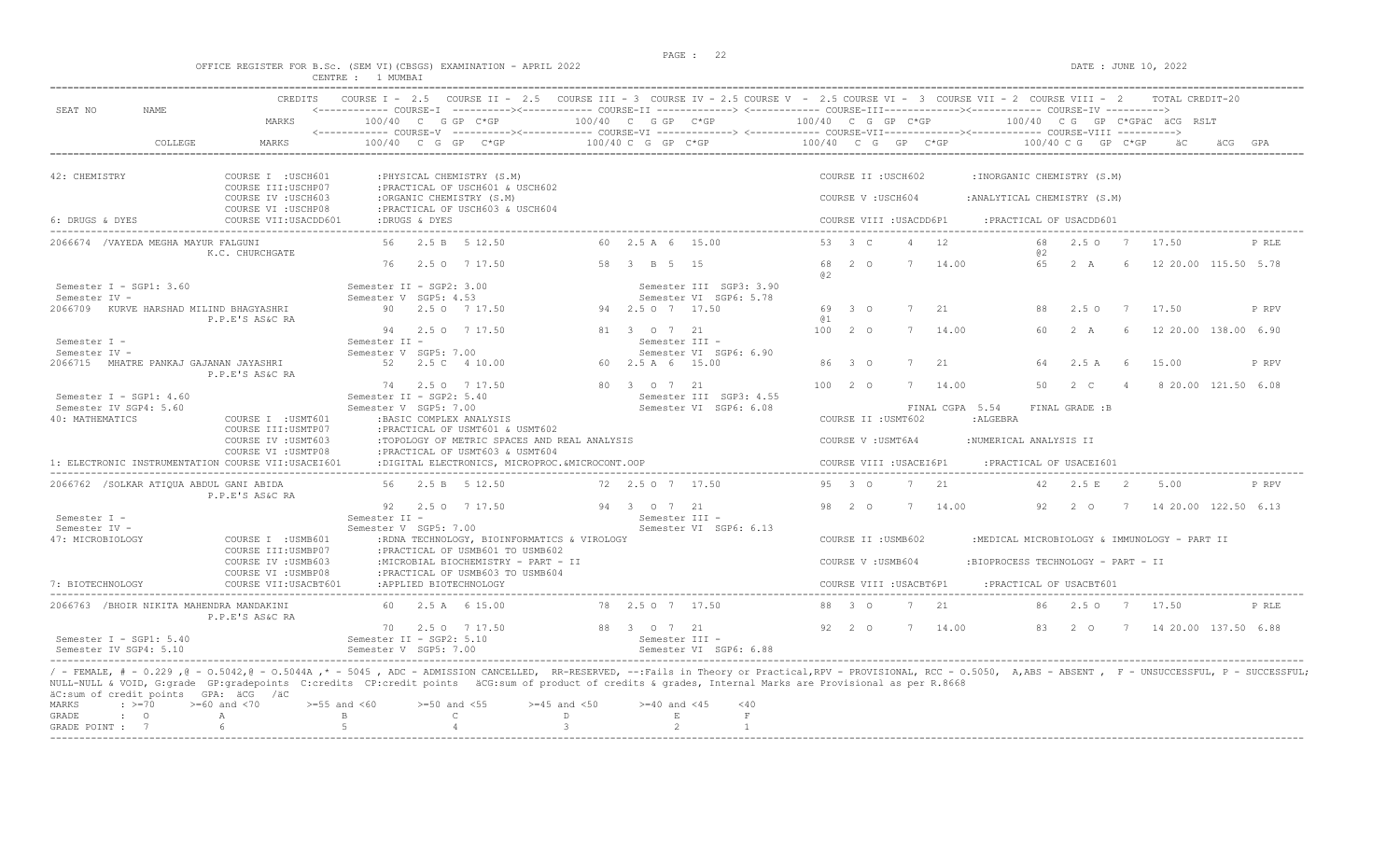|                                                                     | PAGE : |                      |
|---------------------------------------------------------------------|--------|----------------------|
| OFFICE REGISTER FOR B.Sc. (SEM VI) (CBSGS) EXAMINATION - APRIL 2022 |        | DATE : JUNE 10, 2022 |
| CENTRE : 35 PALI (SUDHAGAD)                                         |        |                      |

| SEAT NO<br>NAME.                                                                     | <b>CREDITS</b>                                                                                                               | <------------ COURSE-T ----------><----------- COURSE-TT -------------> <------------ COURSE-TTT----------><---------> COURSE-TV ----------> |                                          | COURSE I - 2.5 COURSE II - 2.5 COURSE III - 3 COURSE IV - 2.5 COURSE V - 2.5 COURSE VI - 3 COURSE VII - 2 COURSE VIII - 2 TOTAL CREDIT-20 |
|--------------------------------------------------------------------------------------|------------------------------------------------------------------------------------------------------------------------------|----------------------------------------------------------------------------------------------------------------------------------------------|------------------------------------------|-------------------------------------------------------------------------------------------------------------------------------------------|
|                                                                                      | MARKS                                                                                                                        |                                                                                                                                              |                                          | 100/40 C G GP C*GP $\sim$ 100/40 C G GP C*GP $\sim$ 100/40 C G GP C*GP $\sim$ 100/40 C G GP C*GPäC äCG RSLT                               |
| COLLEGE                                                                              | MARKS<br>$100/40$ C G GP C*GP                                                                                                | $100/40$ C G GP C*GP $100/40$ C G GP C*GP                                                                                                    |                                          | $100/40$ C G GP C*GP aC                                                                                                                   |
| 47: MICROBIOLOGY                                                                     | COURSE I : USMB601<br>:RDNA TECHNOLOGY, BIOINFORMATICS & VIROLOGY<br>COURSE III: USMBP07<br>:PRACTICAL OF USMB601 TO USMB602 |                                                                                                                                              | COURSE II : USMB602                      | :MEDICAL MICROBIOLOGY & IMMUNOLOGY - PART II                                                                                              |
|                                                                                      | COURSE IV : USMB603<br>:MICROBIAL BIOCHEMISTRY - PART - II<br>COURSE VI : USMBP08<br>: PRACTICAL OF USMB603 TO USMB604       |                                                                                                                                              | COURSE V: USMB604                        | :BIOPROCESS TECHNOLOGY - PART - II                                                                                                        |
| 7: BIOTECHNOLOGY                                                                     | COURSE VII: USACBT601<br>:APPLIED BIOTECHNOLOGY                                                                              |                                                                                                                                              | COURSE VIII : USACBT6P1                  | : PRACTICAL OF USACBT601                                                                                                                  |
| 2066769 / PATIL MAYURI NARENDRA NAYANA<br>P.P.E'S AS&C RA                            | 58 2.5 B 5 12.50                                                                                                             | 78 2.5 0 7 17.50                                                                                                                             | 89 3 0<br>7 21                           | 92 2.5 0 7 17.50                                                                                                                          |
| Semester I - SGP1: 5.00                                                              | 62  2.5 A  6  15.00<br>Semester II - SGP2: 6.20                                                                              | 88 3 0 7 21<br>Semester III SGP3: 5.10                                                                                                       | 96 2 0<br>7 14.00                        | 7 14 20.00 132.50 6.63<br>78<br>$2^{\circ}$                                                                                               |
| Semester IV SGP4: 5.80<br>2066774 /TELAGE PRIYANKA GOVIND SHARADA<br>P.P.E'S AS&C RA | Semester V SGP5: 7.00<br>88 2.5 0 7 17.50                                                                                    | Semester VI SGP6: 6.63<br>84 2.5 0 7 17.50                                                                                                   | 88 3 0<br>21<br>7                        | FINAL CGPA 5.96+00.04= 6.00 FINAL GRADE: A<br>86 2.5 0<br>7 17.50<br>P RLE                                                                |
| Semester I - SGP1: 4.10<br>Semester IV SGP4: 4.30                                    | 90 2.5 0 7 17.50<br>Semester II - SGP2: 5.20<br>Semester V -                                                                 | 88 3 0 7 21<br>Semester III SGP3: 3.80<br>Semester VI SGP6: 7.00                                                                             | 90 2 0<br>7 14.00                        | 77 2 0 7 14 20.00 140.00 7.00                                                                                                             |
| 42: CHEMISTRY                                                                        | COURSE I : USCH601<br>: PHYSICAL CHEMISTRY (S.M)<br>COURSE III:USCHP07<br>: PRACTICAL OF USCH601 & USCH602                   |                                                                                                                                              | COURSE II : USCH602                      | : INORGANIC CHEMISTRY (S.M)                                                                                                               |
|                                                                                      | COURSE IV : USCH603<br>:ORGANIC CHEMISTRY (S.M)<br>COURSE VI : USCHP08<br>: PRACTICAL OF USCH603 & USCH604                   |                                                                                                                                              | COURSE V: USCH604                        | : ANALYTICAL CHEMISTRY (S.M)                                                                                                              |
| 13: ENVIRONMENTAL SC. & POLLUTION                                                    | COURSE VII: USACEVS601<br>: ENVIRONMENTAL MANAGEMENT                                                                         |                                                                                                                                              | COURSE VIII : USACEVS6P1                 | : PRACTICAL OF USACEVS601                                                                                                                 |
| 2066803 / GUPTA NEHA PRAKASH ANITA<br>ONDE COLLEGE -                                 | 62 2.5 A 6 15.00                                                                                                             | 64 2.5 A 6 15.00                                                                                                                             | 74 3 0<br>7 21                           | 64 2.5 A 6 15.00<br>P                                                                                                                     |
|                                                                                      | 68 2.5 0 7 17.50<br>0.2                                                                                                      | 75 3 0 7 21                                                                                                                                  | 64 2 A<br>6 12.00                        | 72   2   0   7   14   20.00   130.50   6.53                                                                                               |
| Semester I - SGP1: $5.70$<br>Semester IV SGP4: 8.05                                  | Semester II - SGP2: 6.10<br>Semester V SGP5: 6.60                                                                            | Semester III SGP3: 9.45<br>Semester VI SGP6: 6.53                                                                                            | FINAL CGPA 7.07                          | FINAL GRADE : O                                                                                                                           |
| 2066881 BHERE ABHIJIT KAILAS SUNITA<br>KHARDI COLLEGE                                | 50 2.5 C 4 10.00                                                                                                             | 44 2.5 E 2 5.00                                                                                                                              | 21<br>75 3 0<br>7                        | 44 2.5 E 2<br>5.00<br>P                                                                                                                   |
|                                                                                      | 62.<br>2.5 A 6 15.00                                                                                                         | 70 3 0 7 21                                                                                                                                  | 68 2 0<br>7 14.00<br>0.2                 | $2\degree$<br>14 20.00 105.00 5.25<br>78<br>$7\phantom{0}$                                                                                |
| Semester I - SGP1: $2.60$<br>Semester IV SGP4: 6.55                                  | Semester II - SGP2: 4.20<br>Semester V SGP5: 4.88                                                                            | Semester III SGP3: 6.00<br>Semester VI SGP6: 5.25                                                                                            | FINAL CGPA 4.91                          | FINAL GRADE : C                                                                                                                           |
| 2066914 FARDE DHIRENDRA PALO JANABAI<br>KHARDI COLLEGE                               | 60 2.5 A 6 15.00                                                                                                             | 70 2.5 0 7 17.50                                                                                                                             | 7 21<br>70 3 0                           | 2.5 0 7 17.50<br>70<br>P                                                                                                                  |
| Semester $I - SGP1: 3.75$                                                            | 40 2.5 E 2 5.00<br>Semester II - SGP2: 4.30                                                                                  | 75 3 0 7 21<br>Semester III SGP3: 2.35                                                                                                       | 70 2 0<br>7 14.00                        | 74   2   0   7  14  20.00  125.00  6.25                                                                                                   |
| Semester IV SGP4: 2.10<br>2066924 GAWAI SHUBHAM BHAGWAN BABITA<br>KHARDI COLLEGE     | Semester V SGP5: 2.95<br>58 2.5 B 5 12.50                                                                                    | Semester VI SGP6: 6.25<br>56 2.5 B 5 12.50                                                                                                   | FINAL CGPA 3.62<br>73 3 0<br>$7\quad 21$ | FINAL GRADE : D<br>70   2.5   0   7   17.50<br>P                                                                                          |
|                                                                                      | 74 2.5 0 7 17.50                                                                                                             | 73 3 0 7 21                                                                                                                                  | 70 2 0<br>7 14.00                        | 74   2   0   7   14   20.00   130.00   6.50                                                                                               |
| Semester I - SGP1: 4.40<br>Semester IV SGP4: 6.75                                    | Semester II - SGP2: 4.40<br>Semester V SGP5: 5.88                                                                            | Semester III SGP3: 7.25<br>Semester VI SGP6: 6.50                                                                                            |                                          | FINAL CGPA 5.86 FINAL GRADE: B                                                                                                            |

/ - FEMALE, # - 0.229 ,@ - 0.5042,@ - 0.5044A ,\* - 5045 , ADC - ADMISSION CANCELLED, RR-RESERVED, --:Fails in Theory or Practical,RPV - PROVISIONAL, RCC - 0.5050, A,ABS - ABSENT , F - UNSUCCESSFUL, P - SUCCESSFUL; NULL-NULL & VOID, G:grade GP:gradepoints C:credits CP:credit points äCG:sum of product of credits & grades, Internal Marks are Provisional as per R.8668 äC:sum of credit points GPA: äCG /äC

|           |  | ac.sum or creare points officiale yac |                                                                                   |  |  |  |
|-----------|--|---------------------------------------|-----------------------------------------------------------------------------------|--|--|--|
|           |  |                                       | MARKS : >=70 >=60 and <70 >=55 and <60 >=50 and <55 >=45 and <50 >=40 and <45 <40 |  |  |  |
| GRADE : O |  |                                       | A B C D                                                                           |  |  |  |
|           |  |                                       | GRADE POINT : $7$ 6 6 5 5 4 3                                                     |  |  |  |
|           |  |                                       |                                                                                   |  |  |  |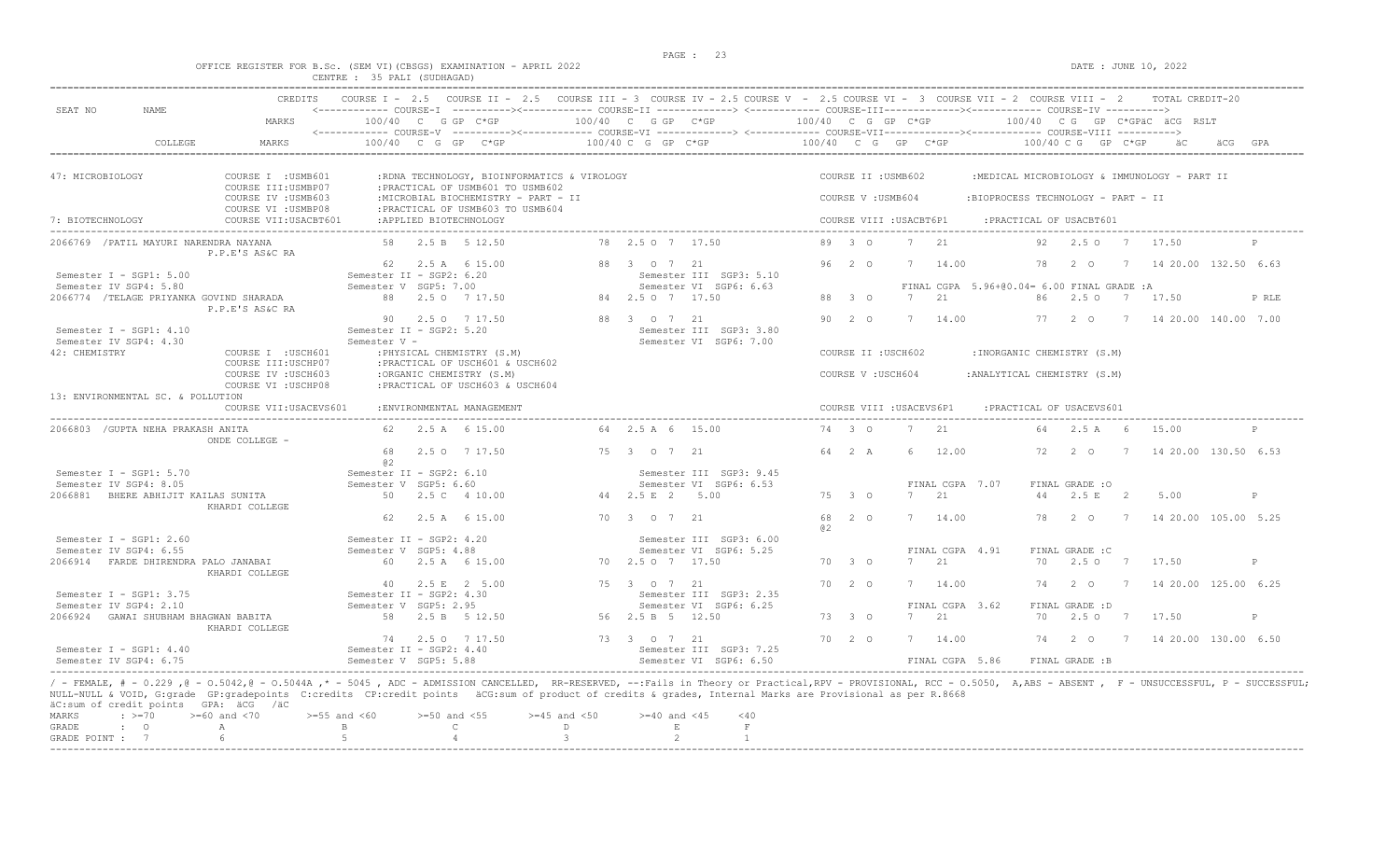OFFICE REGISTER FOR B.Sc. (SEM VI)(CBSGS) EXAMINATION - APRIL 2022 DATE : JUNE 10, 2022

|                                                                  |                                                                           | CENTRE : 85 KHARDI                                                                                                                                                                               |                                                                  |                                                                                                                                                                                                                                                                                                                                                                                                                                                                                |
|------------------------------------------------------------------|---------------------------------------------------------------------------|--------------------------------------------------------------------------------------------------------------------------------------------------------------------------------------------------|------------------------------------------------------------------|--------------------------------------------------------------------------------------------------------------------------------------------------------------------------------------------------------------------------------------------------------------------------------------------------------------------------------------------------------------------------------------------------------------------------------------------------------------------------------|
| SEAT NO<br>NAME                                                  | CREDITS<br>MARKS                                                          | 100/40 C G GP C*GP                                                                                                                                                                               | 100/40 C G GP C*GP                                               | COURSE I - 2.5 COURSE II - 2.5 COURSE III - 3 COURSE IV - 2.5 COURSE V - 2.5 COURSE VI - 3 COURSE VII - 2 COURSE VIII - 2<br>TOTAL CREDIT-20<br><------------ COURSE-T ----------><----------- COURSE-TT -------------> <------------ COURSE-TTT----------><--------><--------- COURSE-TV ----------><br>100/40 C G GP C*GP<br>100/40 CG GP C*GPäC äCG                                                                                                                         |
| COLLEGE                                                          | MARKS                                                                     | $100/40$ C G GP C*GP                                                                                                                                                                             | $100/40 C$ G GP $C*GP$                                           | $100/40$ C G GP C*GP<br>$100/40 \, C \, G$ GP $C*GP$<br>ÄCG.<br>GPA                                                                                                                                                                                                                                                                                                                                                                                                            |
|                                                                  |                                                                           |                                                                                                                                                                                                  |                                                                  |                                                                                                                                                                                                                                                                                                                                                                                                                                                                                |
| 42: CHEMISTRY                                                    | COURSE I : USCH601<br>COURSE III: USCHP07<br>COURSE IV : USCH603          | : PHYSICAL CHEMISTRY (S.M)<br>: PRACTICAL OF USCH601 & USCH602<br>:ORGANIC CHEMISTRY (S.M)                                                                                                       |                                                                  | COURSE II : USCH602<br>: INORGANIC CHEMISTRY (S.M)<br>COURSE V : USCH604<br>: ANALYTICAL CHEMISTRY (S.M)                                                                                                                                                                                                                                                                                                                                                                       |
| 6: DRUGS & DYES                                                  | COURSE VI : USCHP08<br>COURSE VII: USACDD601                              | : PRACTICAL OF USCH603 & USCH604<br>:DRUGS & DYES                                                                                                                                                |                                                                  | COURSE VIII : USACDD6P1<br>: PRACTICAL OF USACDD601                                                                                                                                                                                                                                                                                                                                                                                                                            |
| 2067035 VISHE VINOD VISNU JAYA                                   | KHARDI COLLEGE                                                            | 60 2.5 A 6 15.00                                                                                                                                                                                 | 66 2.5 A 6 15.00                                                 | 71 3 0<br>21<br>7<br>62<br>2.5 A 6<br>15.00                                                                                                                                                                                                                                                                                                                                                                                                                                    |
| Semester I - SGP1: 3.10                                          |                                                                           | 40 2.5 E 2 5.00<br>Semester II - SGP2: 3.30                                                                                                                                                      | 74 3 0 7 21<br>Semester III SGP3: 2.10                           | 65 2 A<br>12.00<br>14 20.00 118.00 5.90<br>6<br>76<br>2 0<br>$7\phantom{0}$                                                                                                                                                                                                                                                                                                                                                                                                    |
| Semester IV SGP4: 2.25<br>2067101 / KHAKAR KUNDA DEVARAM TUKIBAI | VPM A/S/C COL.                                                            | Semester V SGP5: 3.38<br>$14F$ -- -- -- --                                                                                                                                                       | Semester VI SGP6: 5.90<br>40E 2.5 E 2 5.00                       | FINAL GRADE : D<br>FINAL CGPA 3.34<br>40E 2.5 E<br>$\overline{2}$<br>5.00<br>F<br>$\frac{1}{2} \frac{1}{2} \frac{1}{2} \frac{1}{2} \frac{1}{2} \frac{1}{2} \frac{1}{2} \frac{1}{2} \frac{1}{2} \frac{1}{2} \frac{1}{2} \frac{1}{2} \frac{1}{2} \frac{1}{2} \frac{1}{2} \frac{1}{2} \frac{1}{2} \frac{1}{2} \frac{1}{2} \frac{1}{2} \frac{1}{2} \frac{1}{2} \frac{1}{2} \frac{1}{2} \frac{1}{2} \frac{1}{2} \frac{1}{2} \frac{1}{2} \frac{1}{2} \frac{1}{2} \frac{1}{2} \frac{$ |
| Semester I -                                                     |                                                                           | 44E 2.5 E 2 5.00<br>Semester II - SGP2: 3.30                                                                                                                                                     | A -- ---- --<br>Semester III SGP3: 7.00                          | 42E 2 E<br>$2^{1}$<br>$--$ 9.50 19.00 $--$<br>4.00                                                                                                                                                                                                                                                                                                                                                                                                                             |
| Semester IV SGP4: 5.40<br>2067107 / MALIK KARISHMA VIJAY MANISHA | VPM A/S/C COL.                                                            | Semester V -<br>66 2.5 A 6 15.00                                                                                                                                                                 | Semester VI -<br>64 2.5 A 6 15.00                                | 82 3 0<br>$7^{\circ}$<br>2.1<br>$2.5^\circ$<br>17.50<br>70<br>$\overline{7}$<br>P RLE                                                                                                                                                                                                                                                                                                                                                                                          |
| Semester I - SGP1: 4.30<br>Semester IV -                         |                                                                           | 76 2.5 0 7 17.50<br>Semester II - SGP2: 4.70<br>Semester V SGP5: 5.55                                                                                                                            | 77 3 0 7 21<br>Semester III SGP3: 4.10<br>Semester VI SGP6: 6.75 | 70 2 0<br>7<br>14.00<br>80<br>7 14 20.00 135.00 6.75<br>2 0                                                                                                                                                                                                                                                                                                                                                                                                                    |
| 41: PHYSICS                                                      | COURSE I : USPH601<br>COURSE III: USPHP07<br>COURSE IV : USPH603          | : CLASSICAL MECHANICS<br>: PRACTICAL OF USPH601 & USPH602<br>:NUCLEAR PHYSICS                                                                                                                    |                                                                  | COURSE II : USPH602<br>: ELECTRONICS<br>COURSE V : USPH604<br>:SPECIAL THEORY OF RELATIVITY                                                                                                                                                                                                                                                                                                                                                                                    |
|                                                                  | COURSE VI : USPHP08<br>1: ELECTRONIC INSTRUMENTATION COURSE VII:USACEI601 | :PRACTICAL OF USPH603 & USPH604<br>:DIGITAL ELECTRONICS, MICROPROC.&MICROCONT.OOP                                                                                                                |                                                                  | COURSE VIII : USACEI6P1<br>:PRACTICAL OF USACEI601                                                                                                                                                                                                                                                                                                                                                                                                                             |
| DHOTRE SAGAR VILAS SANGITA<br>2067192                            | J.S.M. ALIBAG                                                             | $22F$ -- -- -- --                                                                                                                                                                                | 52E 2.5 C 4 10.00                                                | 42E 3 E<br>2<br>6<br>40E 2.5 E<br>$\sim$ 2<br>5.00<br>$_{\rm F}$                                                                                                                                                                                                                                                                                                                                                                                                               |
| Semester I -                                                     |                                                                           | 40E 2.5 E 2 5.00<br>Semester II -                                                                                                                                                                | 60E 3 A 6 18<br>Semester III -                                   | 58E 2 B<br>5 10.00<br>89E 2 0<br>7 14 17 50 68 00 --                                                                                                                                                                                                                                                                                                                                                                                                                           |
| Semester IV -<br>43: STATISTICS                                  | COURSE I : USST601<br>COURSE III: USSTP07                                 | Semester V SGP5: 7.00<br>:DISTRIBUTION THEORY & STOCHASTIC PROCESSES<br>: PRACTICAL OF USST601 & USST602                                                                                         | Semester VI -                                                    | COURSE II : USST602<br>:TESTING OF HYPOTHESIS                                                                                                                                                                                                                                                                                                                                                                                                                                  |
|                                                                  | COURSE IV : USST603<br>COURSE VI : USSTP08                                | :OPERATIONS RESEARCH TECHNIQUES<br>: PRACTICAL OF USST603 & USST604                                                                                                                              |                                                                  | COURSE V: USST604A<br>:ACTURIAL SCIENCE                                                                                                                                                                                                                                                                                                                                                                                                                                        |
|                                                                  | 3: COMPUTER PRG.& SYS. ANAL. COURSE VII:USACCA601                         | :COMPUTER PROGRAMMING AND SYSTEM ANALYSIS - II                                                                                                                                                   |                                                                  | COURSE VIII : USACCA6P1<br>: PRACTICAL OF USACCA601                                                                                                                                                                                                                                                                                                                                                                                                                            |
| 2067385 DUBEY GOVIND KUMAR RAMKEWAL GEET<br>A DEVI               | KIRTI                                                                     | $40+$ 2.5 E 2 5.00                                                                                                                                                                               | $58 + 2.5 B 5 12.50$                                             | 40 3 E<br>$2^{1}$<br>$42+$ 2.5 E 2<br>5.00<br>P RLE                                                                                                                                                                                                                                                                                                                                                                                                                            |
| Semester I - SGP1: 3.00<br>Semester TV -                         |                                                                           | $52+$ 2.5 C 4 10.00<br>Semester II - SGP2: 3.50<br>Semester V SGP5: 3.85                                                                                                                         | 40 3 E 2 6<br>Semester III -<br>Semester VI SGP6: 2.73           | $48+2$ D<br>6.00<br>4 20.00 54.50 2.73<br>-3-<br>40<br>2 E<br>$\overline{2}$                                                                                                                                                                                                                                                                                                                                                                                                   |
| äC:sum of credit points GPA: äCG /äC<br>MARKS                    | $\div$ >=70 >=60 and <70                                                  | NULL-NULL & VOID, G:grade GP:gradepoints C:credits CP:credit points äCG:sum of product of credits & grades, Internal Marks are Provisional as per R.8668<br>$>=50$ and $<55$<br>$>=55$ and $<60$ | $>=45$ and $<50$<br>$>= 40$ and $< 45$<br>< 40                   | / - FEMALE, # - 0.229, @ - 0.5042, @ - 0.5044A, * - 5045, ADC - ADMISSION CANCELLED, RR-RESERVED, --:Fails in Theory or Practical,RPV - PROVISIONAL, RCC - 0.5050, A,ABS - ABSENT, F - UNSUCCESSFUL, P - SUCCESSFUL,                                                                                                                                                                                                                                                           |

MARKS : >=70 >=60 and <70 >=55 and <60 >=50 and <55 >=45 and <50 >=40 and <45 <40<br>
GRADE : O A B C D E F<br>
GRADE POINT : 7 6 5 4 3 2 1 -----------------------------------------------------------------------------------------------------------------------------------------------------------------------------------------------------------------------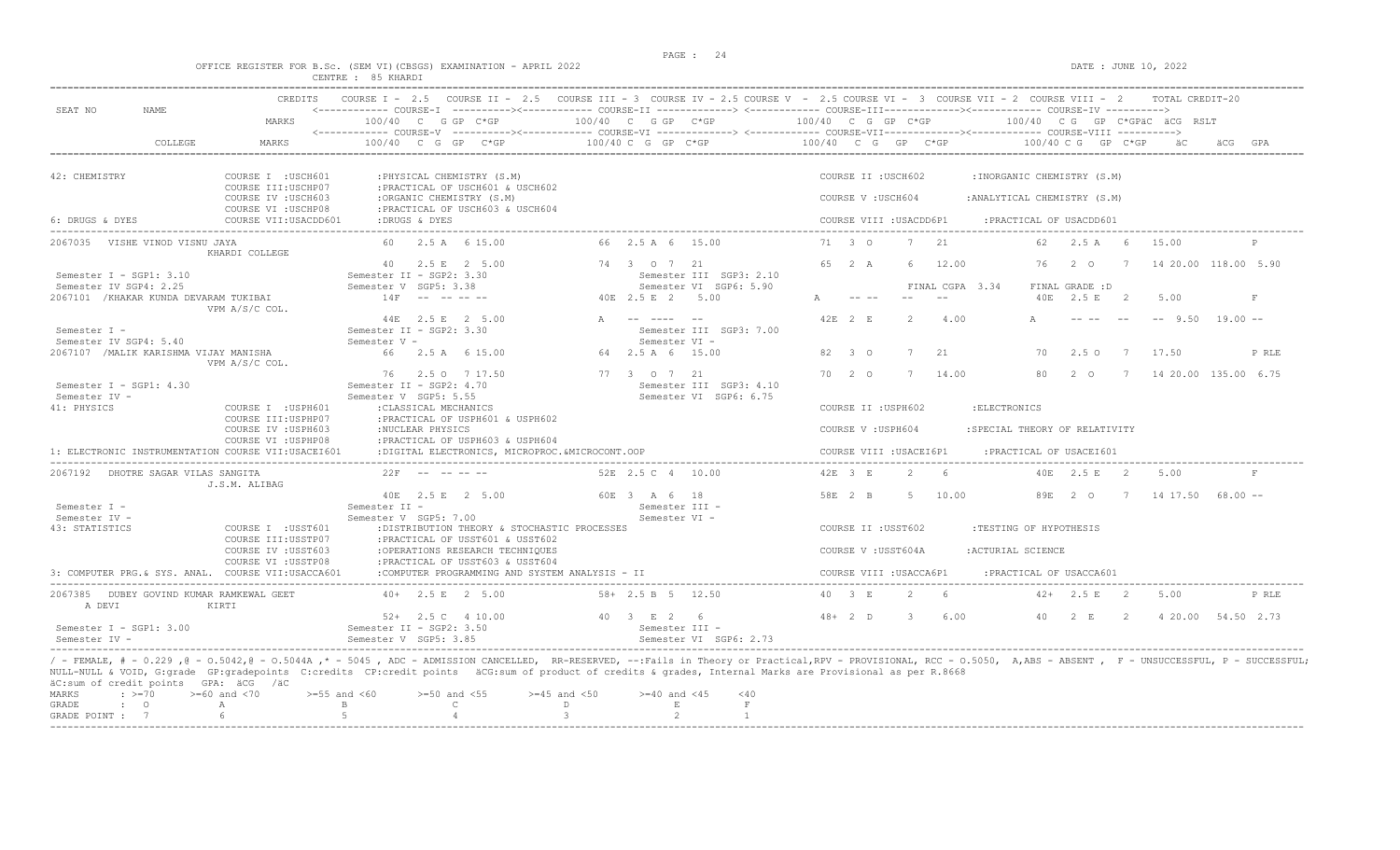|                                                                     | PAGE : |                      |
|---------------------------------------------------------------------|--------|----------------------|
| OFFICE REGISTER FOR B.Sc. (SEM VI) (CBSGS) EXAMINATION - APRIL 2022 |        | DATE : JUNE 10, 2022 |
| CENTRE : 3 ANDHERI                                                  |        |                      |

|                                                                                         | <b>CREDITS</b>                               |                                                                           | COURSE I - 2.5 COURSE II - 2.5 COURSE III - 3 COURSE IV - 2.5 COURSE V - 2.5 COURSE VI - 3 COURSE VII - 2 COURSE VIII - 2                        |                            |                                                   |                    |                           |              |                            |                                                                           |     |                                |                           | TOTAL CREDIT-20              |              |
|-----------------------------------------------------------------------------------------|----------------------------------------------|---------------------------------------------------------------------------|--------------------------------------------------------------------------------------------------------------------------------------------------|----------------------------|---------------------------------------------------|--------------------|---------------------------|--------------|----------------------------|---------------------------------------------------------------------------|-----|--------------------------------|---------------------------|------------------------------|--------------|
| SEAT NO<br>NAME                                                                         | MARKS                                        | 100/40 C G GP C*GP                                                        | <------------ COURSE-I ----------><----------- COURSE-II -------------> <------------ COURSE-III-----------><------------ COURSE-IV ---------->> | 100/40 C G GP C*GP         |                                                   | 100/40 C G GP C*GP |                           |              |                            |                                                                           |     |                                |                           | 100/40 CG GP C*GPÄC ÄCG RSLT |              |
| COLLEGE                                                                                 | MARKS                                        | $100/40$ C G GP C*GP                                                      |                                                                                                                                                  | $100/40 C G$ PC $\star$ GP | 100/40 C G GP $C*GP$ 100/40 C G GP $C*GP$         |                    |                           |              |                            |                                                                           |     |                                |                           |                              |              |
|                                                                                         |                                              |                                                                           |                                                                                                                                                  |                            |                                                   |                    |                           |              |                            |                                                                           |     |                                |                           |                              |              |
| 45: BOTANY                                                                              | COURSE I : USBO602<br>COURSE III: USBOP9     | :PLANT DIVERSITY - IV                                                     | : PRACTICAL OF USB0602 TO USB0603                                                                                                                |                            |                                                   |                    | COURSE II : USBO603       |              |                            | : FORM AND FUNCTION - III                                                 |     |                                |                           |                              |              |
| 46: ZOOLOGY                                                                             | COURSE IV : USZO601<br>COURSE VI : USZOP07   |                                                                           | :TAXONOMY - CHORDATES AND TYPE STUDY<br>: PRACTICAL OF USZO601 TO USZO602                                                                        |                            |                                                   |                    | COURSE V: USZ0602         |              |                            | : PHYSIOLOGY AND TISSUE CULTURE                                           |     |                                |                           |                              |              |
| 8: FISHERY BIOLOGY                                                                      | COURSE VII: USACFBIO601                      |                                                                           | : MARINE RESOURCES, POST HARVEST & FARM ENGG.                                                                                                    |                            |                                                   |                    | COURSE VIII : USACFBIO6P1 |              |                            | : PRACTICAL OF USACFBIO601                                                |     |                                |                           |                              |              |
| 2067485 / KHAN SABINA BEGUM NASIR JANNATUN                                              |                                              | 50   2.5   4   10.00                                                      |                                                                                                                                                  | 50  2.5  C  4  10.00       |                                                   |                    | 56 3 B                    | 5 15         |                            |                                                                           |     | 40 2.5 E 2                     |                           | 5.00                         | $\mathsf{P}$ |
| NISA                                                                                    | RIZVI- BANDRA (                              | 78 2.5 0 7 17.50                                                          |                                                                                                                                                  | 68 3 A 6 18                |                                                   |                    | 40 2 E                    | $2^{1}$      | 4.00                       |                                                                           | 68  | 2 A                            | -6                        | 12 20.00 91.50 4.58          |              |
| Semester I - SGP1: 3.60<br>Semester IV SGP4: 5.00<br>42: CHEMISTRY                      | COURSE I :USCH601                            | Semester II - SGP2: 4.10<br>Semester V SGP5: 3.68                         | : PHYSICAL CHEMISTRY (S.M)                                                                                                                       |                            | Semester III SGP3: 2.90<br>Semester VI SGP6: 4.58 |                    | COURSE II : USCH602       |              |                            | FINAL CGPA 3.98+00.02= 4.00 FINAL GRADE :C<br>: INORGANIC CHEMISTRY (S.M) |     |                                |                           |                              |              |
|                                                                                         | COURSE III:USCHP07<br>COURSE IV : USCH603    | :ORGANIC CHEMISTRY (S.M)                                                  | : PRACTICAL OF USCH601 & USCH602                                                                                                                 |                            |                                                   |                    | COURSE V: USCH604         |              |                            | : ANALYTICAL CHEMISTRY (S.M)                                              |     |                                |                           |                              |              |
| 6: DRUGS & DYES                                                                         | COURSE VI : USCHP08<br>COURSE VII: USACDD601 | :DRUGS & DYES                                                             | : PRACTICAL OF USCH603 & USCH604                                                                                                                 |                            |                                                   |                    | COURSE VIII : USACDD6P1   |              |                            | : PRACTICAL OF USACDD601                                                  |     |                                |                           |                              |              |
| 2067579 PAWAR ARJUN MAHADU KAMALABAI                                                    | JANSEVA A/S/C S                              | 40 2.5 E 2 5.00                                                           |                                                                                                                                                  | 74 2.5 0 7 17.50           |                                                   |                    | 47 3 D                    | $3 \qquad 9$ |                            |                                                                           |     | 84  2.5  0  7  17.50           |                           |                              | P            |
| Semester I - SGP1: 5.00                                                                 |                                              | 94 2.5 0 7 17.50<br>Semester II - SGP2: 5.00                              |                                                                                                                                                  | 50 3 C 4 12                | Semester III SGP3: 5.10                           |                    | $96 \quad 2 \quad 0$      |              | 7 14.00                    |                                                                           | 4.5 | ת 2                            | $\overline{\phantom{a}3}$ | 6 20 00 98 50 4 93           |              |
| Semester IV SGP4: 5.35<br>2067608 /WADAVALE GULAB HIRAMAN MANDA                         |                                              | Semester V SGP5: 3.25<br>40 2.5 E 2 5.00                                  |                                                                                                                                                  | 54 2.5 C 4 10.00           | Semester VI SGP6: 4.93                            |                    | 63 3 A                    | 6            | FINAL CGPA 4.77<br>18      |                                                                           | 92  | FINAL GRADE : C<br>2.50 7      |                           | 17.50                        | P            |
|                                                                                         | JANSEVA A/S/C S                              | 96 2.5 0 7 17.50                                                          |                                                                                                                                                  | 50 3 C 4 12                |                                                   |                    | 66 2 A                    |              | 6 12.00                    |                                                                           | 54  | 2 C                            | $\overline{4}$            | 8 20.00 100.00 5.00          |              |
| Semester I - SGP1: 3.20<br>Semester IV SGP4: 4.70<br>2067685 VANU SUFIYAN BASHIR MUMTAJ |                                              | Semester II - SGP2: 4.00<br>Semester V SGP5: 5.10<br>54  2.5  C  4  10.00 |                                                                                                                                                  | 84 2.5 0 7 17.50           | Semester III SGP3: 4.15<br>Semester VI SGP6: 5.00 |                    | 86 3 0                    | 7            | FINAL CGPA 4.36<br>21      |                                                                           | 76  | FINAL GRADE : C<br>$2.5^\circ$ | $7\phantom{0}$            | 17.50                        | P            |
|                                                                                         | $N.E.S. - LANJA$                             | 86                                                                        | 2.5 0 7 17.50                                                                                                                                    | 90 3 0 7 21                |                                                   |                    | 82 2 0                    |              | 7 14.00                    |                                                                           | 92  | $2\degree$ 0                   | $\overline{7}$            | 14 20.00 132.50 6.63         |              |
| Semester I - SGP1: $4.40$<br>Semester IV SGP4: 5.55                                     |                                              | Semester II - SGP2: 4.80<br>Semester V SGP5: 6.48                         |                                                                                                                                                  |                            | Semester III SGP3: 3.95<br>Semester VI SGP6: 6.63 |                    |                           |              | FINAL CGPA 5.30            |                                                                           |     | FINAL GRADE :B                 |                           |                              |              |
| 2067780 GAVIT SUNIL RATANJI SUMABAI                                                     | JEEVANDIP, GOVEL                             | 88 2.5 0 7 17.50                                                          |                                                                                                                                                  | 88 2.5 0 7 17.50           |                                                   |                    | 60 3 A                    |              | 6 18                       |                                                                           | 42  | $2.5 E$ 2                      |                           | 5.00                         | P            |
| Semester I - SGP1: 3.00<br>Semester IV SGP4: 3.75                                       |                                              | 63<br>Semester II - SGP2: 3.85<br>Semester V SGP5: 5.93                   | 2.5 A 6 15.00                                                                                                                                    | 57 3 B 5 15                | Semester III SGP3: 3.25<br>Semester VI SGP6: 5.70 |                    | 70 2 0                    |              | 7 14.00<br>FINAL CGPA 4.25 |                                                                           | 63  | 2 A<br>FINAL GRADE : C         | - 6                       | 12 20.00 114.00 5.70         |              |
| 2067787 GHOLAP NISHIKANT NARAYAN NILIMA                                                 | JEEVANDIP, GOVEL                             | 87 2.5 0 7 17.50                                                          |                                                                                                                                                  | 79 2.5 0 7 17.50           |                                                   |                    | 57 3 B                    |              | 5 15                       |                                                                           | 86  | 2.50 7                         |                           | 17.50                        | P            |
|                                                                                         |                                              | 67<br>63                                                                  | 2.50 7 17.50                                                                                                                                     | 61 3 A 6 18                |                                                   | 63                 | 67 2 0                    |              | 7 14.00                    |                                                                           | 62. | 2 A                            | - 6                       | 12 20.00 129.00 6.45         |              |
| Semester $I - SGP1: 3.10$<br>Semester IV SGP4: 3.60                                     |                                              | Semester II - SGP2: 2.25<br>Semester V SGP5: 5.18                         |                                                                                                                                                  |                            | Semester III SGP3: 2.80<br>Semester VI SGP6: 6.45 |                    |                           |              | FINAL CGPA 3.90            |                                                                           |     | FINAL GRADE : D                |                           |                              |              |
| 2067788 / GHORAD KAMINI RAGHUNATH SUMAN                                                 | JEEVANDIP, GOVEL                             | 88 2.5 0 7 17.50                                                          |                                                                                                                                                  | 85 2.5 0 7 17.50           |                                                   |                    | 58 3 B                    |              | 5 15                       |                                                                           | 76  | 2.5 0 7 17.50                  |                           |                              | P            |
| Semester I - SGP1: $3.75$                                                               |                                              | 70 2.5 0 7 17.50<br>Semester II - SGP2: 2.25                              |                                                                                                                                                  | 59 3 B 5 15                | Semester III SGP3: 3.00                           |                    | 70 2 0                    |              | 7 14.00                    |                                                                           | 65  | 2 A                            | 6 <sup>6</sup>            | 12 20.00 126.00 6.30         |              |
| Semester IV SGP4: 3.40                                                                  |                                              | Semester V SGP5: 6.05                                                     |                                                                                                                                                  |                            | Semester VI SGP6: 6.30                            |                    |                           |              | FINAL CGPA 4.13            |                                                                           |     | FINAL GRADE : C                |                           |                              |              |

/ - FEMALE, # - 0.229 ,@ - 0.5042,@ - 0.5044A ,\* - 5045 , ADC - ADMISSION CANCELLED, RR-RESERVED, --:Fails in Theory or Practical,RPV - PROVISIONAL, RCC - 0.5050, A,ABS - ABSENT , F - UNSUCCESSFUL, P - SUCCESSFUL; NULL-NULL & VOID, G:grade GP:gradepoints C:credits CP:credit points äCG:sum of product of credits & grades, Internal Marks are Provisional as per R.8668 äC:sum of credit points GPA: äCG /äC

|  |  | MARKS : $>=70$ $>=60$ and <70 $>=55$ and <60 $>=50$ and <55 $>=45$ and <50 $>=40$ and <45 <40 |  |  |  |  |
|--|--|-----------------------------------------------------------------------------------------------|--|--|--|--|
|  |  | GRADE : O A B C D                                                                             |  |  |  |  |
|  |  | GRADE POINT : $7$ 6 5 5 4 3 3 2 2                                                             |  |  |  |  |
|  |  |                                                                                               |  |  |  |  |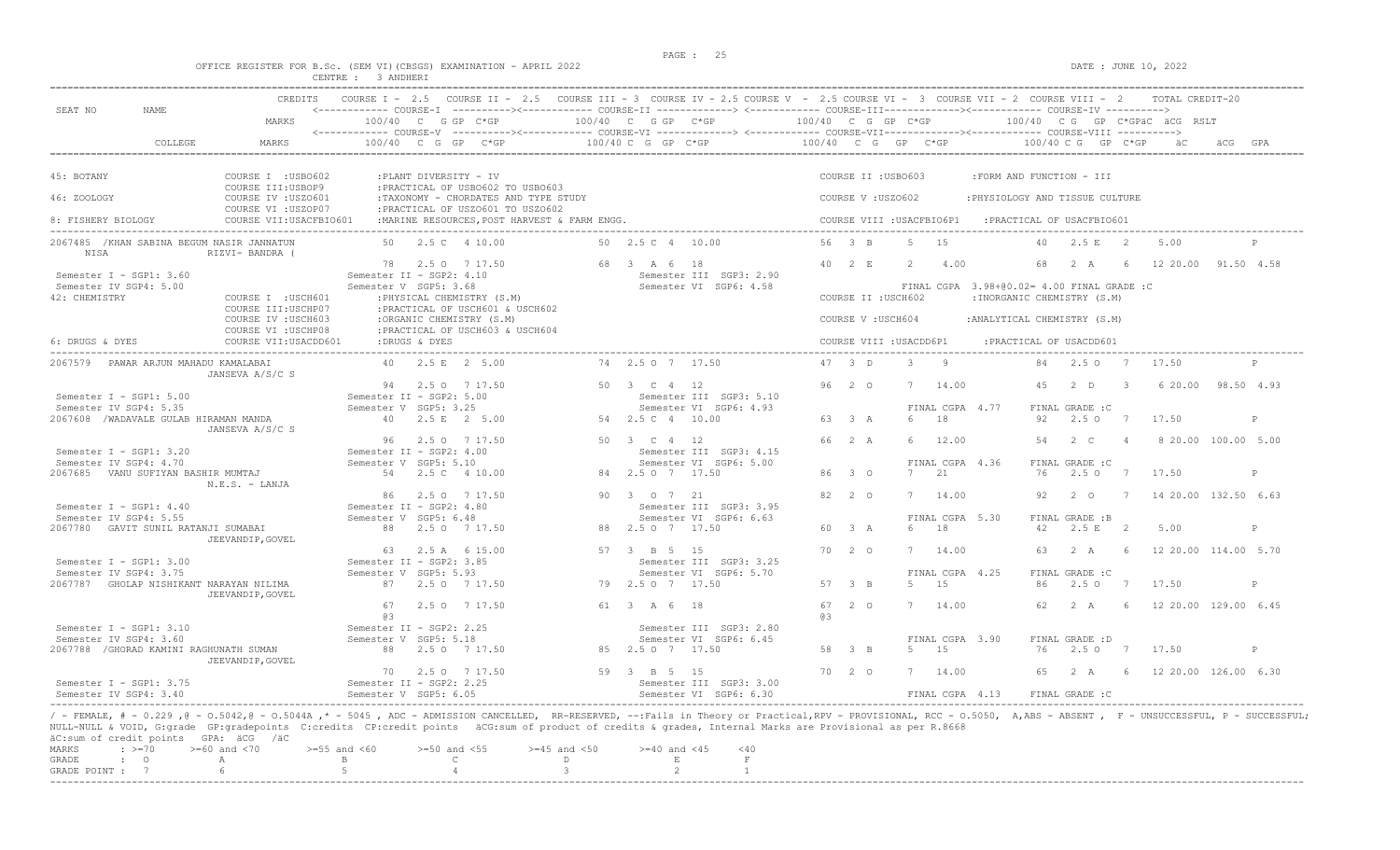|                                                                    |             | OFFICE REGISTER FOR B.Sc. (SEM VI) (CBSGS) EXAMINATION - APRIL 2022                                                                                                                                                                                                                                                                                                               | CENTRE : 64 GOVELI                                |                                                                                                            |                        |                                                   |    |                      |                          |                |                                           |                                |                                |   | DATE : JUNE 10, 2022                        |       |
|--------------------------------------------------------------------|-------------|-----------------------------------------------------------------------------------------------------------------------------------------------------------------------------------------------------------------------------------------------------------------------------------------------------------------------------------------------------------------------------------|---------------------------------------------------|------------------------------------------------------------------------------------------------------------|------------------------|---------------------------------------------------|----|----------------------|--------------------------|----------------|-------------------------------------------|--------------------------------|--------------------------------|---|---------------------------------------------|-------|
| SEAT NO                                                            | <b>NAME</b> | CREDITS<br>MARKS                                                                                                                                                                                                                                                                                                                                                                  | COURSE $T = 2.5$<br>$100/40$ C G GP C*GP          | COURSE II - 2.5 COURSE III - 3 COURSE IV - 2.5 COURSE V - 2.5 COURSE VI - 3 COURSE VII - 2 COURSE VIII - 2 | 100/40 C G GP C*GP     | 100/40 C G GP C*GP                                |    |                      |                          |                | 100/40 CG GP C*GPäC äCG RSLT              |                                |                                |   |                                             |       |
|                                                                    |             |                                                                                                                                                                                                                                                                                                                                                                                   |                                                   |                                                                                                            |                        |                                                   |    |                      |                          |                |                                           |                                |                                |   |                                             |       |
|                                                                    | COLLEGE     | MARKS                                                                                                                                                                                                                                                                                                                                                                             |                                                   | $100/40$ C G GP C*GP                                                                                       | $100/40 C G$ GP $C*GP$ |                                                   |    |                      |                          |                | $100/40$ C G GP C*GP $100/40$ C G GP C*GP |                                |                                |   |                                             |       |
| 42: CHEMISTRY                                                      |             | COURSE I : USCH601<br>COURSE III: USCHP07                                                                                                                                                                                                                                                                                                                                         |                                                   | : PHYSICAL CHEMISTRY (S.M)<br>: PRACTICAL OF USCH601 & USCH602                                             |                        |                                                   |    |                      | COURSE II : USCH602      |                |                                           | : INORGANIC CHEMISTRY (S.M)    |                                |   |                                             |       |
|                                                                    |             | COURSE IV : USCH603<br>COURSE VI : USCHP08                                                                                                                                                                                                                                                                                                                                        |                                                   | :ORGANIC CHEMISTRY (S.M)<br>: PRACTICAL OF USCH603 & USCH604                                               |                        |                                                   |    |                      | COURSE V: USCH604        |                |                                           | : ANALYTICAL CHEMISTRY (S.M)   |                                |   |                                             |       |
| 6: DRUGS & DYES                                                    |             | COURSE VII: USACDD601                                                                                                                                                                                                                                                                                                                                                             | :DRUGS & DYES                                     |                                                                                                            |                        |                                                   |    |                      | COURSE VIII : USACDD6P1  |                |                                           | : PRACTICAL OF USACDD601       |                                |   |                                             |       |
| 2067798 GUPTA ABHISHEK HARINAND MANJU                              |             | JEEVANDIP, GOVEL                                                                                                                                                                                                                                                                                                                                                                  |                                                   | 44 2.5 E 2 5.00                                                                                            | 50 2.5 C 4 10.00       |                                                   |    | 57 3 B               |                          | 5 15           |                                           | 81                             | 2.5 0 7 17.50                  |   |                                             |       |
| Semester I - SGP1: 3.30                                            |             |                                                                                                                                                                                                                                                                                                                                                                                   | Semester II - SGP2: 3.20                          | 65 2.5 A 6 15.00                                                                                           | 61 3 A 6 18            | Semester III SGP3: 5.15                           |    | $77 \quad 2 \quad 0$ |                          | 7              | 14.00                                     | 65                             | 2A                             |   | 6 12 20.00 106.50 5.33                      |       |
| Semester IV SGP4: 4.70<br>2067874 RAYKAR KUNAL DINESH USHA         |             |                                                                                                                                                                                                                                                                                                                                                                                   | Semester V SGP5: 5.95                             | 88 2.50 7 17.50                                                                                            | 82  2.5  0  7  17.50   | Semester VI SGP6: 5.33                            |    | 55 3 B               |                          | 5 15           | FINAL CGPA 4.61                           | 83                             | FINAL GRADE : C                |   | 2.5 0 7 17.50                               | P     |
| Semester I - SGP1: $2.50$                                          |             | JEEVANDIP, GOVEL                                                                                                                                                                                                                                                                                                                                                                  | Semester II - SGP2: 2.10                          | 41 2.5 E 2 5.00                                                                                            | 54 3 C 4 12            | Semester III SGP3: 3.70                           |    | $70 \quad 2 \quad 0$ |                          | 7 14.00        |                                           |                                |                                |   | 64  2  A  6  12  20.00  110.50  5.53        |       |
| Semester IV SGP4: 3.70<br>2067912 THANKAR SANDEEP BALIRAM PRAMILA  |             | JEEVANDIP, GOVEL                                                                                                                                                                                                                                                                                                                                                                  | Semester V SGP5: 5.50                             | 85 2.5 0 7 17.50                                                                                           | 76 2.5 0 7 17.50       | Semester VI SGP6: 5.53                            |    | 60 3 A               |                          | 6<br>18        | FINAL CGPA 3.84                           | 86                             | FINAL GRADE : D<br>$2.5^\circ$ |   | 7 17.50                                     | P RLE |
| Semester I - SGP1: $3.50$<br>Semester IV SGP4: 2.70                |             |                                                                                                                                                                                                                                                                                                                                                                                   | Semester II - SGP2: 3.10<br>Semester V -          | 72 2.5 0 7 17.50                                                                                           | 62 3 A 6 18            | Semester III SGP3: 3.75<br>Semester VI SGP6: 6.60 |    | $76 \quad 2 \quad 0$ |                          | 7 14.00        |                                           | 65                             | 2A                             | 6 | 12 20.00 132.00 6.60                        |       |
| 40: MATHEMATICS                                                    |             | COURSE I : USMT601<br>COURSE III: USMTP07                                                                                                                                                                                                                                                                                                                                         |                                                   | :BASIC COMPLEX ANALYSIS<br>: PRACTICAL OF USMT601 & USMT602                                                |                        |                                                   |    |                      | COURSE II : USMT602      |                | : ALGEBRA                                 |                                |                                |   |                                             |       |
|                                                                    |             | COURSE IV : USMT603<br>COURSE VI : USMTP08                                                                                                                                                                                                                                                                                                                                        |                                                   | :TOPOLOGY OF METRIC SPACES AND REAL ANALYSIS<br>: PRACTICAL OF USMT603 & USMT604                           |                        |                                                   |    |                      | COURSE V : USMT6A4       |                |                                           | : NUMERICAL ANALYSIS II        |                                |   |                                             |       |
|                                                                    |             | 3: COMPUTER PRG. & SYS. ANAL. COURSE VII:USACCA601                                                                                                                                                                                                                                                                                                                                |                                                   | :COMPUTER PROGRAMMING AND SYSTEM ANALYSIS - II                                                             |                        |                                                   |    |                      | COURSE VIII : USACCA6P1  |                |                                           | : PRACTICAL OF USACCA601       |                                |   |                                             |       |
| 2067936 /ALAM VAISHALI TANAJI RANJANA                              |             | JEEVANDIP, GOVEL                                                                                                                                                                                                                                                                                                                                                                  |                                                   | 60 2.5 A 6 15.00                                                                                           | 65 2.5 A 6 15.00       |                                                   |    | 41 3 E               |                          | $\overline{2}$ | -6                                        | 67<br>03                       | 2.50 7                         |   | 17.50                                       |       |
|                                                                    |             |                                                                                                                                                                                                                                                                                                                                                                                   |                                                   | 66 2.5 A 6 15.00                                                                                           | 42 3 E 2 6             |                                                   |    | 70 2 0               |                          | 7 14.00        |                                           | 68<br>a2                       | 2 0                            | 7 | 14 20.00 102.50 5.13                        |       |
| Semester $I - SGP1: 2.00$<br>Semester IV SGP4: 3.00<br>46: ZOOLOGY |             | COURSE I : USZO601                                                                                                                                                                                                                                                                                                                                                                | Semester II - SGP2: 3.10<br>Semester V SGP5: 7.00 | :TAXONOMY - CHORDATES AND TYPE STUDY                                                                       |                        | Semester III SGP3: 2.80<br>Semester VI SGP6: 5.13 |    |                      | COURSE II : USZO602      |                | FINAL CGPA 3.84                           | :PHYSIOLOGY AND TISSUE CULTURE | FINAL GRADE : D                |   |                                             |       |
|                                                                    |             | COURSE III:USZOP07<br>COURSE IV : USZO603<br>COURSE VI : USZOP08                                                                                                                                                                                                                                                                                                                  |                                                   | : PRACTICAL OF USZO601 TO USZO602<br>:GENETIC AND BIOINFORMATICS<br>: PRACTICAL OF USZO603 TO USZO604      |                        |                                                   |    |                      | COURSE V: USZ0604        |                |                                           |                                |                                |   | :ENVIRONMENTAL BIOLOGY AND ZOOPHARMACOGNOSY |       |
| 13: ENVIRONMENTAL SC. & POLLUTION                                  |             | COURSE VII: USACEVS601                                                                                                                                                                                                                                                                                                                                                            |                                                   | : ENVIRONMENTAL MANAGEMENT                                                                                 |                        |                                                   |    |                      | COURSE VIII : USACEVS6P1 |                |                                           | : PRACTICAL OF USACEVS601      |                                |   |                                             |       |
| 2068000 / GIRKAR SHRAVANI DEEPAK CHANDRABH<br>AGA                  |             | SANDESH - VIKHR                                                                                                                                                                                                                                                                                                                                                                   |                                                   | 44 2.5 E 2 5.00                                                                                            | 72 2.5 0 7 17.50       |                                                   | 03 | 67 3 0               |                          | 7 21           |                                           | 62.                            | 2.5 A 6                        |   | 15.00                                       | P RPV |
| Semester I - SGP1: $4.00$                                          |             |                                                                                                                                                                                                                                                                                                                                                                                   | Semester II - SGP2: 3.10                          | 46  2.5  D  3  7.50                                                                                        | 66 3 A 6 18            | Semester III SGP3: 5.50                           |    | 58 2 B               |                          | 5 10.00        |                                           | 79                             | 20                             |   | 7 14 20.00 108.00 5.40                      |       |
| Semester IV SGP4: 4.40                                             |             |                                                                                                                                                                                                                                                                                                                                                                                   | Semester V SGP5: 5.98                             |                                                                                                            |                        | Semester VI SGP6: 5.40                            |    |                      |                          |                | FINAL CGPA 4.73                           |                                | FINAL GRADE : C                |   |                                             |       |
|                                                                    |             | / - FEMALE, # - 0.229 ,@ - 0.5042,@ - 0.5044A ,* - 5045 , ADC - ADMISSION CANCELLED, RR-RESERVED, --:Fails in Theory or Practical,RPV - PROVISIONAL, RCC - 0.5050, A,ABS - ABSENT , F - UNSUCCESSFUL, P - SUCCESSFUL;<br>NULL-NULL & VOID, G:grade GP:gradepoints C:credits CP:credit points äCG:sum of product of credits & grades, Internal Marks are Provisional as per R.8668 |                                                   |                                                                                                            |                        |                                                   |    |                      |                          |                |                                           |                                |                                |   |                                             |       |

äC:sum of credit points GPA: äCG /äC  $\begin{array}{lllllllll} \texttt{MARKS} & \texttt{:=}& \texttt{>=}70 & \texttt{>=}60 \text{ and } & \texttt{=70} & \texttt{>=}55 \text{ and } & \texttt{<60} & \texttt{>=}50 \text{ and } & \texttt{=55} & \texttt{>=}45 \text{ and } & \texttt{=50} & \texttt{=40} & \text{and } & \texttt{=45} & \texttt{=40} \\ \texttt{GRADE} & \texttt{:=}& 0 && \texttt{A} && \texttt{B} && \texttt{C} && \texttt{D} && \texttt{E} && \texttt{F} \end{$  $> = 60$  and  $< 70$   $> = 55$  and  $< 60$   $> = 50$  and  $< 55$   $> = 45$  and  $< 50$   $> = 40$  and  $< 45$   $< 40$  R  $\,$  E  $\,$  F  $\,$  6  $\,$  5  $\,$  4  $\,$  3  $\,$  2  $\,$  1 GRADE POINT :  $7$  6 5 3 3 4 -----------------------------------------------------------------------------------------------------------------------------------------------------------------------------------------------------------------------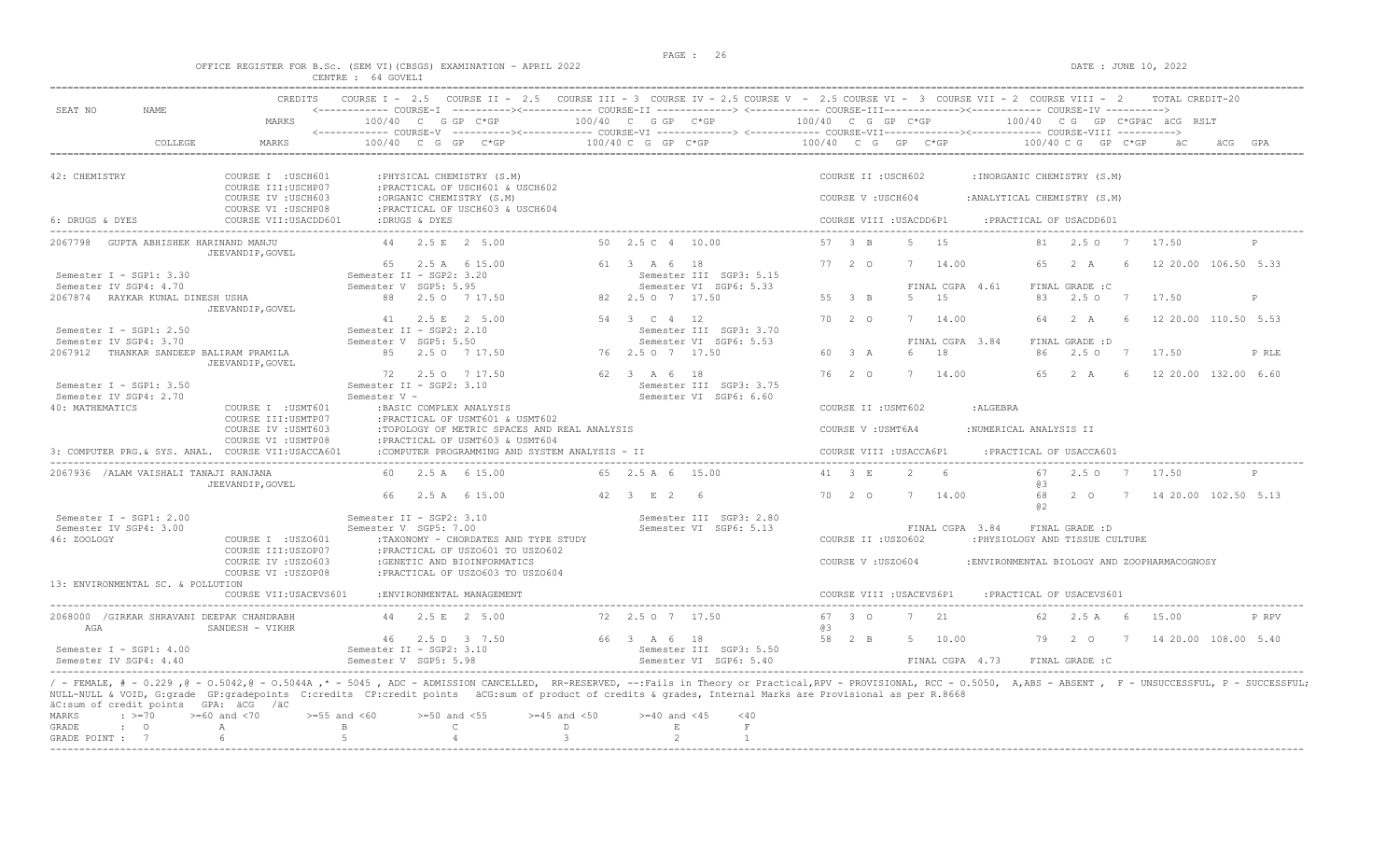OFFICE REGISTER FOR B.Sc. (SEM VI)(CBSGS) EXAMINATION - APRIL 2022 DATE : JUNE 10, 2022

|                                                     |                                                                                        | CENTRE : 26 WADA                                                                                                                              |                                                                  |                                                                                                                                                                                                    |
|-----------------------------------------------------|----------------------------------------------------------------------------------------|-----------------------------------------------------------------------------------------------------------------------------------------------|------------------------------------------------------------------|----------------------------------------------------------------------------------------------------------------------------------------------------------------------------------------------------|
| SEAT NO<br><b>NAME</b>                              | CREDITS<br>MARKS                                                                       | 100/40 C G GP C*GP                                                                                                                            | $100/40$ C G GP $C*GP$                                           | COURSE I - 2.5 COURSE II - 2.5 COURSE III - 3 COURSE IV - 2.5 COURSE V - 2.5 COURSE VI - 3 COURSE VII - 2 COURSE VIII - 2<br>TOTAL CREDIT-20<br>100/40 C G GP C*GP<br>100/40 CG GP C*GPÄC ÄCG RSLT |
| COLLEGE                                             | MARKS                                                                                  | $100/40$ C G GP C*GP                                                                                                                          | 100/40 C G GP C*GP                                               | $100/40$ C G GP C*GP<br>$100/40 \, C \, G$ GP $C*GP$                                                                                                                                               |
| 46: ZOOLOGY<br>13: ENVIRONMENTAL SC. & POLLUTION    | COURSE I : USZO601<br>COURSE III:USZOP07<br>COURSE IV : USZO603<br>COURSE VI : USZOP08 | :TAXONOMY - CHORDATES AND TYPE STUDY<br>: PRACTICAL OF USZO601 TO USZO602<br>:GENETIC AND BIOINFORMATICS<br>: PRACTICAL OF USZ0603 TO USZ0604 |                                                                  | COURSE II : USZO602<br>: PHYSIOLOGY AND TISSUE CULTURE<br>COURSE V : USZ0604<br>:ENVIRONMENTAL BIOLOGY AND ZOOPHARMACOGNOSY                                                                        |
|                                                     | COURSE VII: USACEVS601                                                                 | : ENVIRONMENTAL MANAGEMENT                                                                                                                    |                                                                  | COURSE VIII : USACEVS6P1<br>: PRACTICAL OF USACEVS601                                                                                                                                              |
| 2068021 MORE SWAPNIL KASHINATH MEENA                | WADA COLLEGE                                                                           | 54  2.5  C  4  10.00                                                                                                                          | 40 2.5 E 2 5.00                                                  | 76 3 0<br>2.1<br>7<br>45<br>2.5 D 3<br>7.50<br>P RLE                                                                                                                                               |
| Semester I - SGP1: $4.45$<br>Semester IV SGP4: 4.55 |                                                                                        | 50 2.5 C 4 10.00<br>Semester II - SGP2: 4.25<br>Semester V -                                                                                  | 78 3 0 7 21<br>Semester III SGP3: 5.10<br>Semester VI SGP6: 5.13 | 70 2 0<br>$7\phantom{0}$<br>14.00<br>70<br>2 0<br>7 14 20.00 102.50 5.13                                                                                                                           |
| 42: CHEMISTRY                                       | COURSE I : USCH601<br>COURSE III: USCHP07                                              | : PHYSICAL CHEMISTRY (S.M)<br>: PRACTICAL OF USCH601 & USCH602                                                                                |                                                                  | COURSE II : USCH602<br>: INORGANIC CHEMISTRY (S.M)                                                                                                                                                 |
|                                                     | COURSE IV : USCH603<br>COURSE VI : USCHP08                                             | :ORGANIC CHEMISTRY (S.M)<br>: PRACTICAL OF USCH603 & USCH604                                                                                  |                                                                  | : ANALYTICAL CHEMISTRY (S.M)<br>COURSE V: USCH604                                                                                                                                                  |
| 6: DRUGS & DYES                                     | COURSE VII: USACDD601                                                                  | :DRUGS & DYES                                                                                                                                 |                                                                  | COURSE VIII : USACDD6P1<br>:PRACTICAL OF USACDD601                                                                                                                                                 |
| 2068041 BHAWAR ABHIJEET VIKARAM SAVITA              | SADGURU VAMANBA                                                                        | 92 2.5 0 7 17.50                                                                                                                              | 92 2.5 0 7 17.50                                                 | 2.1<br>80 3 0<br>7<br>96<br>2.507<br>17.50                                                                                                                                                         |
| Semester I - SGP1: $4.35$<br>Semester IV SGP4: 5.25 |                                                                                        | 96 2.5 0 7 17.50<br>Semester II - SGP2: 5.05<br>Semester V SGP5: 6.53                                                                         | 82 3 0 7 21<br>Semester III SGP3: 5.35<br>Semester VI SGP6: 7.00 | 7 14 20.00 140.00 7.00<br>80 2 0<br>7 14.00<br>80<br>2 O<br>FINAL CGPA 5.59<br>FINAL GRADE :B                                                                                                      |
| 2068103 PAWAR AKSHAY BALKRISHNA SUREKHA             |                                                                                        | 80  2.5  0  7  17.50                                                                                                                          | 75 2.5 0 7 17.50                                                 | 58 3 B<br>5<br>15<br>2.5 0 7 17.50<br>75<br>P RPV                                                                                                                                                  |
| Semester $I - SGP1: 4.10$<br>Semester IV SGP4: 5.00 |                                                                                        | 2.5 0 7 17.50<br>80<br>Semester II - SGP2: 5.00<br>Semester V SGP5: 4.05                                                                      | 50 3 C 4 12<br>Semester III SGP3: 5.00<br>Semester VI SGP6: 5.75 | 50 2 C<br>8.00<br>10 20.00 115.00 5.75<br>$\overline{4}$<br>57<br>$2 - B$<br>$5^{\circ}$<br>FINAL CGPA 4.82<br>FINAL GRADE : C                                                                     |
| 2068124 BELSARE DHANRAJ YOGENDRA KAMAL              |                                                                                        | 56<br>2.5 B 5 12.50                                                                                                                           | 68 2.5 0 7 17.50                                                 | 2.1<br>68<br>2.5 0 7 17.50<br>78 3 0<br>7<br>P<br>a2                                                                                                                                               |
| Semester $I - SGP1: 3.20$                           |                                                                                        | 70 2.5 0 7 17.50<br>Semester II - SGP2: 2.85                                                                                                  | 81 3 0 7 21<br>Semester III SGP3: 3.70                           | $74$ 2 0<br>7 14.00<br>85<br>$2\degree$ 0<br>7 14 20.00 135.00 6.75                                                                                                                                |
| Semester IV SGP4: 3.70<br>46: ZOOLOGY               | COURSE I : USZ0601                                                                     | Semester V SGP5: 6.43<br>: TAXONOMY - CHORDATES AND TYPE STUDY                                                                                | Semester VI SGP6: 6.75                                           | FINAL CGPA 4.44<br>FINAL GRADE : C<br>COURSE II : USZO602<br>: PHYSIOLOGY AND TISSUE CULTURE                                                                                                       |
|                                                     | COURSE III:USZOP07<br>COURSE IV : USZO603<br>COURSE VI : USZOP08                       | : PRACTICAL OF USZO601 TO USZO602<br>:GENETIC AND BIOINFORMATICS<br>: PRACTICAL OF USZO603 TO USZO604                                         |                                                                  | COURSE V : USZ0604<br>:ENVIRONMENTAL BIOLOGY AND ZOOPHARMACOGNOSY                                                                                                                                  |
| 8: FISHERY BIOLOGY                                  | COURSE VII: USACFBIO601                                                                | : MARINE RESOURCES, POST HARVEST & FARM ENGG.                                                                                                 |                                                                  | COURSE VIII : USACFBIO6P1<br>: PRACTICAL OF USACFBIO601                                                                                                                                            |
| 2068135 / JADHAV NIKITA LAHOO CHHAYA                | G.R.PATIL AS&C                                                                         | 78 2.5 0 7 17.50                                                                                                                              | 85 2.5 0 7 17.50                                                 | 90 3 0<br>7 21<br>2.5 0 7 17.50<br>80<br>P                                                                                                                                                         |
| Semester I - SGP1: 5.00<br>Semester IV SGP4: 7.00   |                                                                                        | 94 2.5 0 7 17.50<br>Semester II - SGP2: 5.80<br>Semester V SGP5: 6.48                                                                         | 92 3 0 7 21<br>Semester III SGP3: 8.10<br>Semester VI SGP6: 7.00 | 90 2 0<br>7 14.00<br>94   2   0   7   14   20.00   140.00   7.00<br>FINAL CGPA 6.56<br>FINAL GRADE : A                                                                                             |

 $\begin{array}{lllllllll} \texttt{MARKS} & \texttt{:=}& \texttt{>=}70 & \texttt{>=}60 \text{ and } & \texttt{=70} & \texttt{>=}55 \text{ and } & \texttt{<60} & \texttt{>=}50 \text{ and } & \texttt{=55} & \texttt{>=}45 \text{ and } & \texttt{=50} & \texttt{=40} & \text{and } & \texttt{=45} & \texttt{=40} \\ \texttt{GRADE} & \texttt{:=}& \texttt{0} & \texttt{A} & \texttt{B} & \texttt{C} & \texttt{D} & \texttt{E} & \texttt{F$ GRADE : O A B C D E F GRADE POINT : 7 6 5 4 3 2 1 -----------------------------------------------------------------------------------------------------------------------------------------------------------------------------------------------------------------------